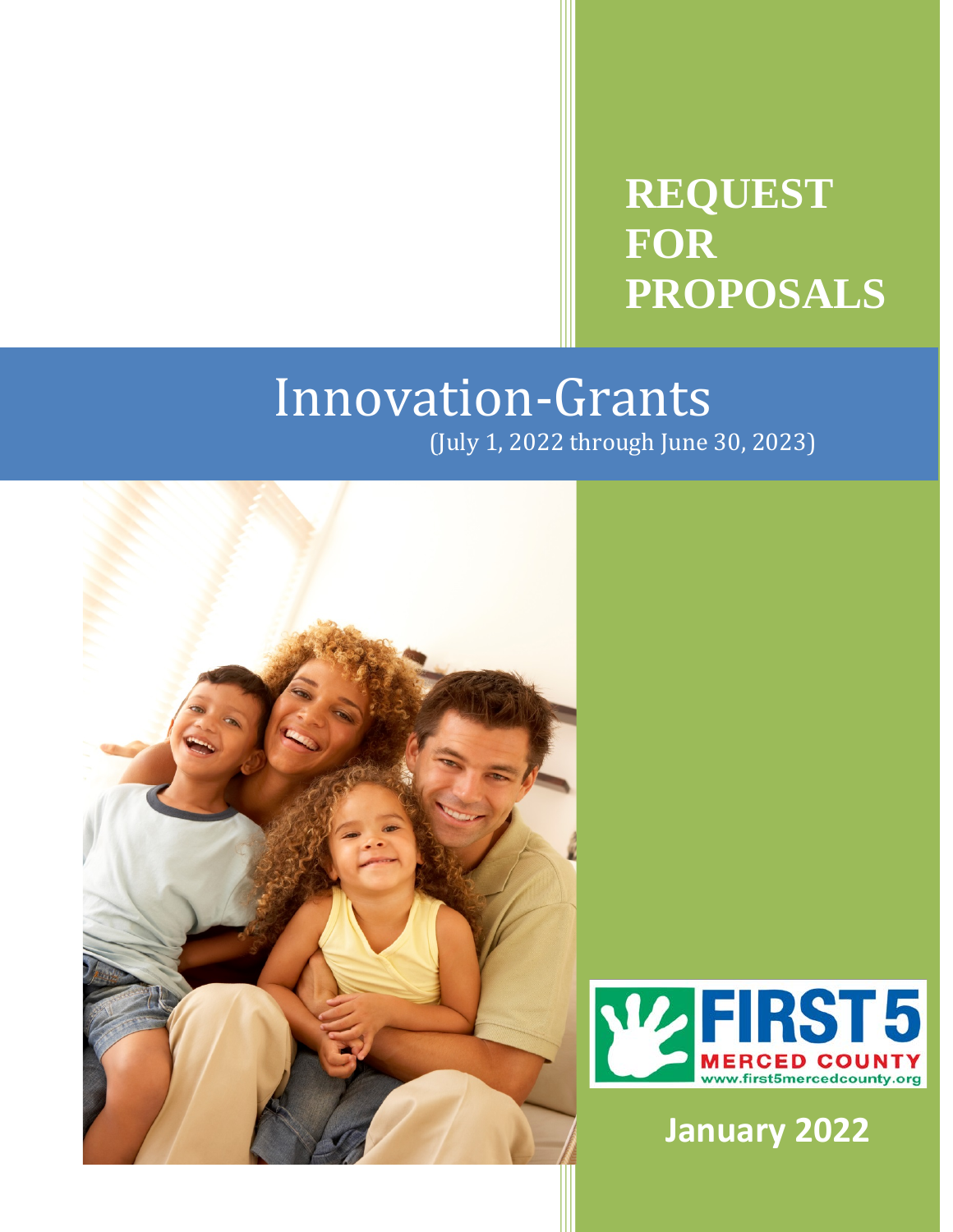### **TABLE OF CONTENTS**

|    | <b>Timeline for Request for Proposals</b>                                              | $\overline{\mathbf{3}}$ |
|----|----------------------------------------------------------------------------------------|-------------------------|
| 1. | <b>Section 1:</b><br>Intent of the Request for Proposals                               | 6                       |
| 2. | <b>Section 2:</b><br><b>Service Populations and Interventions</b>                      | 8                       |
| 3. | <b>Section 3:</b><br><b>Information to Applicants</b>                                  | 9                       |
| 4. | <b>Section 4:</b><br><b>Proposal Instructions and Content Requirements</b>             | 13                      |
| 5. | <b>Section 5:</b><br><b>Basis of Awards, Selection Process and Evaluation Criteria</b> | 18                      |
| 6. | Section 6:<br><b>Contracting Requirements</b>                                          | 21                      |
| 7. | <b>Section 7:</b><br><b>Contact Information</b>                                        | 22                      |

### **Attachments**

Attachment 1 – Proposal Cover Sheet and Certification Form Attachment 2 – General Terms and Conditions for First 5 Contractors Attachment 3 – Budget and Budget Justification Form Attachment 4 – Action Plan Template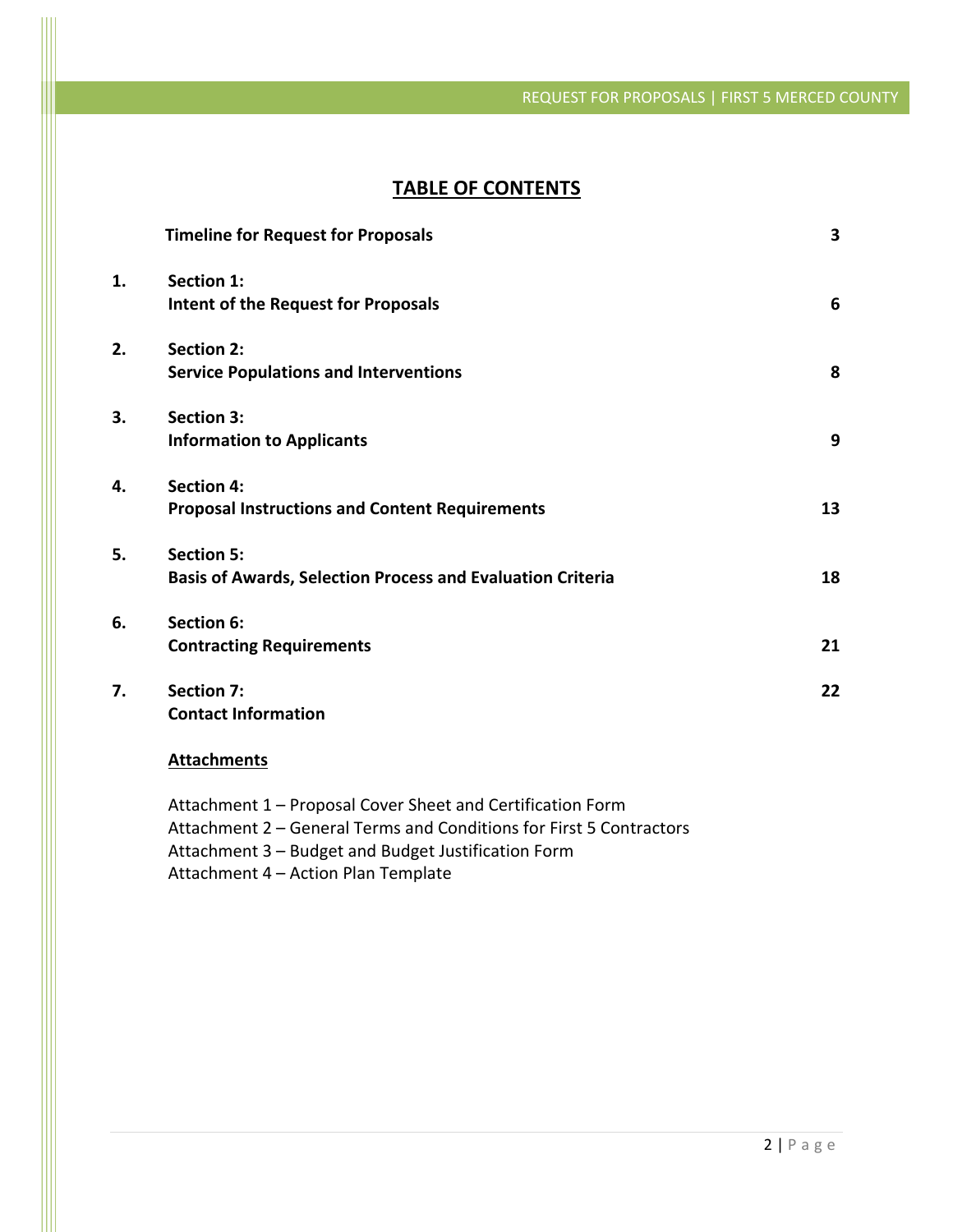### **TIMELINE FOR REQUEST FOR PROPOSALS**

| <b>ACTIVITY</b>                                                                    | DATE                         |
|------------------------------------------------------------------------------------|------------------------------|
| Release of Request for Proposal (RFP)                                              | January 13, 2022             |
| Deadline for Submitting Questions for Clarification March 25, 2022, at 4:00 pm PST |                              |
| Closing Date (Deadline) for Proposals                                              | April 8, 2022 at 4:00 pm PST |
| Review of Proposals Begins                                                         | April 11, 2022               |
| Discussion Period with Responsive Applicants Begins May 9, 2022<br>(if necessary)  |                              |
| Notification of Intent of Award                                                    | June 6, 2022                 |
| <b>Funding Recommendations Presented for</b><br><b>Commission Action</b>           | June 13, 2022                |
| Contract term Commences for Selected Applicants                                    | July 1, 2022                 |

*NOTE: All dates are subject to change.*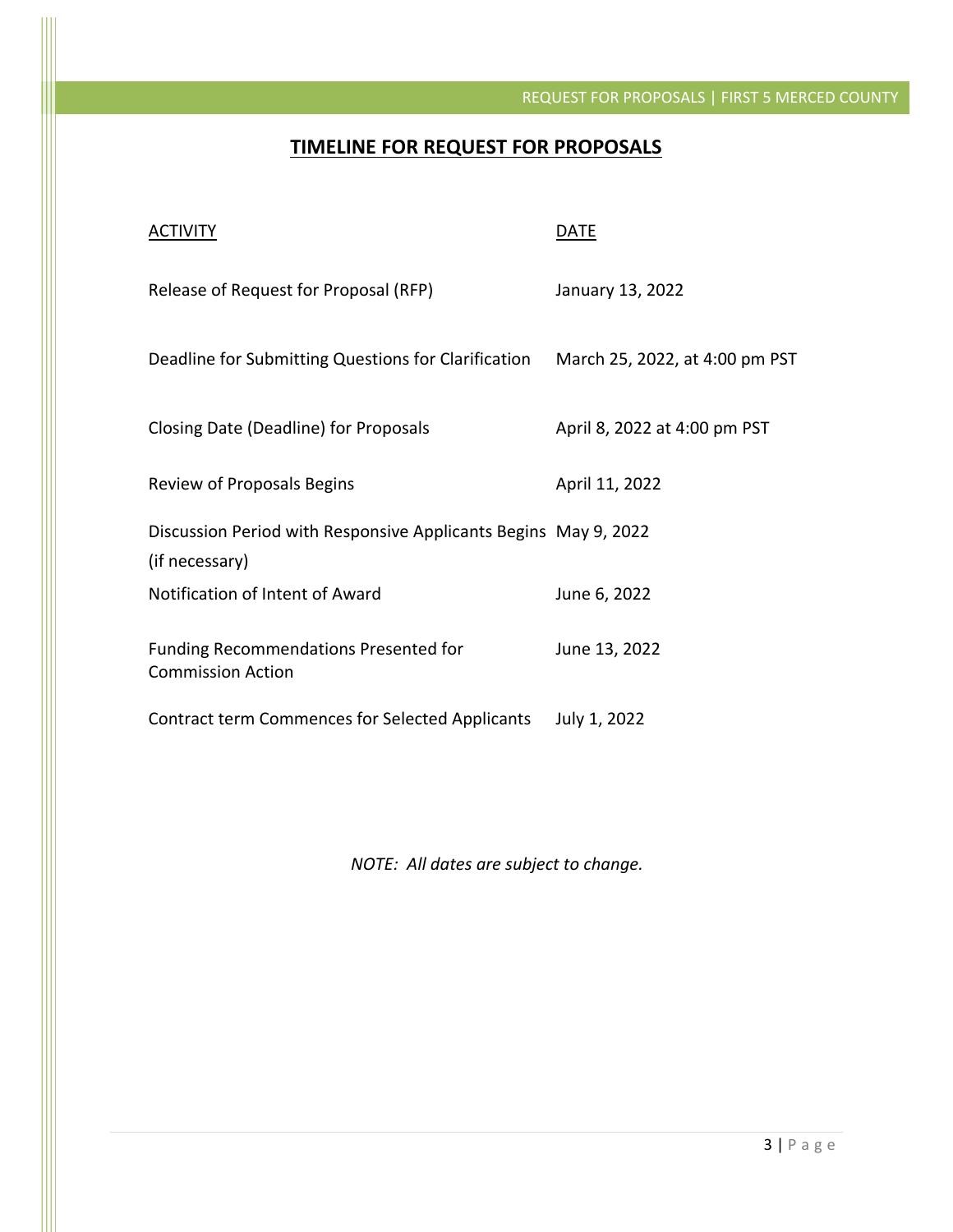

## **First 5 Merced County Request for Proposals (RFP)**

All Proposals including one (1) signed original and one (1) electronic copy must be received by:

### **April 8, 2022 4:00 p.m. PST**

If delivering proposals in person, they will be considered late at 4:01 p.m. by the clock at the **First 5 Merced County office located at the Department of Public Health, 260 E. 15th Street**. Late proposals will not be evaluated during the initial review. If all funding is not awarded applications will be reviewed on a as submitted basis.

**Mail or hand deliver proposals to:**

**First 5 Merced County Attn: Innovation Grant 260 E. 15th Street Merced, CA 95341**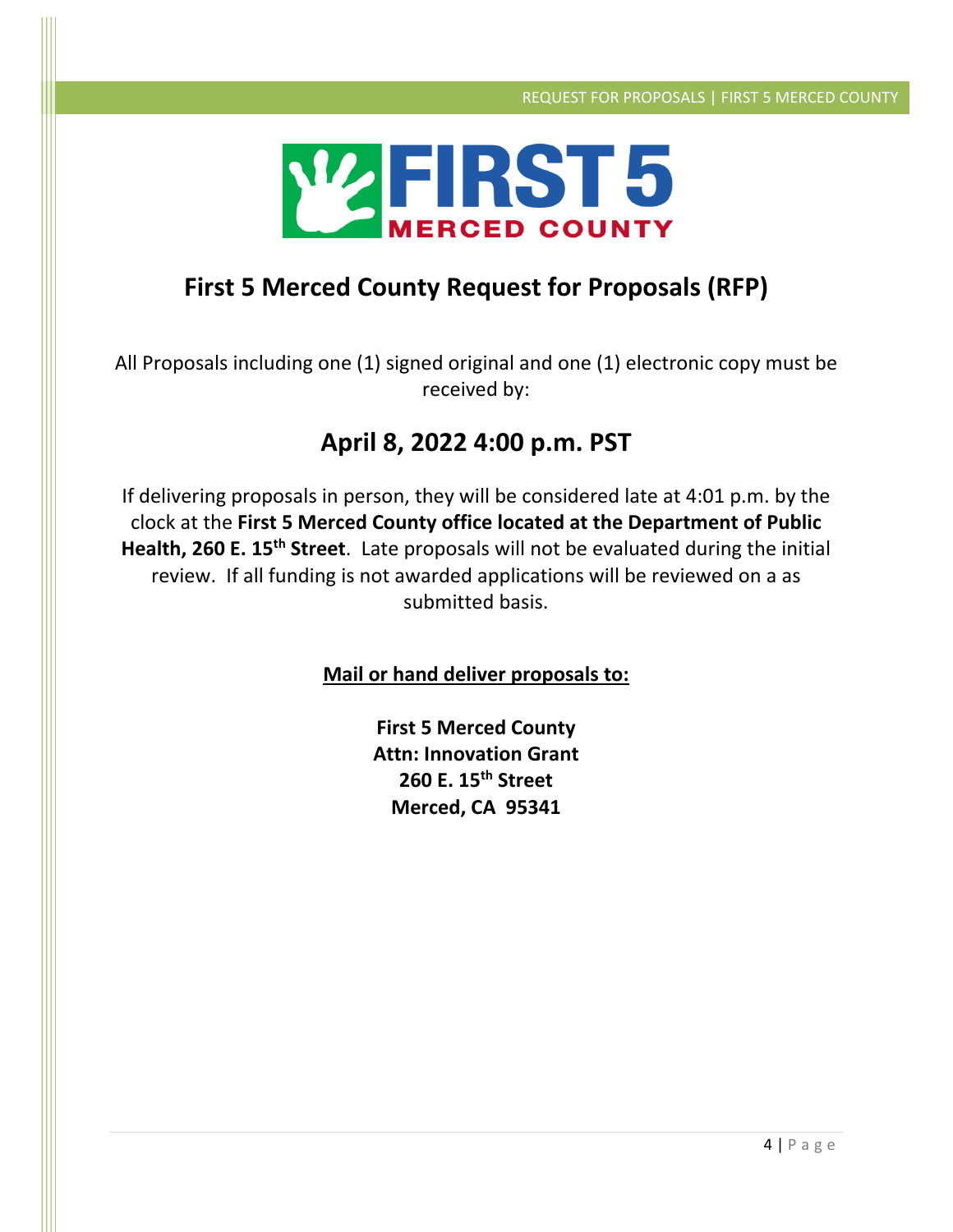### **ABOUT FIRST 5 MERCED COUNTY**

On November 12, 1998, California voters passed Proposition 10, adding a 50-cent tax to each pack of cigarettes or comparable product sold in California. These resources were then utilized to provide increased support for early childhood development of children from conception through age five. The importance of early childhood development is widely recognized as a key to future success in school and success in life. Early childhood development also impacts children's physical, emotional and cognitive development.

With these funding resources, First 5 Merced County provides financial support for critical programs that impact child health and development, family strengthening, and the professional development of early education providers, all for the benefit of children prenatal to five years. Working in partnership with agencies and organizations throughout Merced County, First 5 Merced County fosters the active participation of parents, caregivers, educators and community members in the lives of young children, prenatal to five years old.

### **First 5 Merced County Vision**

All children in Merced County will thrive in supportive, loving and nurturing environments and enter school healthy and ready to learn.

### **First 5 Merced County Mission**

To provide for the optimal physical, social, emotional and intellectual growth of young children in Merced County.

### **First 5 Merced County Guiding Principles**

- Practicing wise stewardship and maintaining accountability.
- Being transparent about funding decisions and expectations.
- Respecting the diversity, strength, uniqueness, and potential of all children, families and communities.
- Promoting sustainable change by investing in long-term policy, institutional, funding, and systemic changes that extend First 5 reach and impact.
- Soliciting and listening to the ideas of stakeholders and others and encouraging an open dialogue.
- Establishing partnerships and collaborations with similar mission-driven organizations to facilitate programs and services.
- Investing in systems-level changes to promote cultural equity and sustainability, while allowing for program innovation.
- Improving evidence-based programs and practices based on solid evaluation.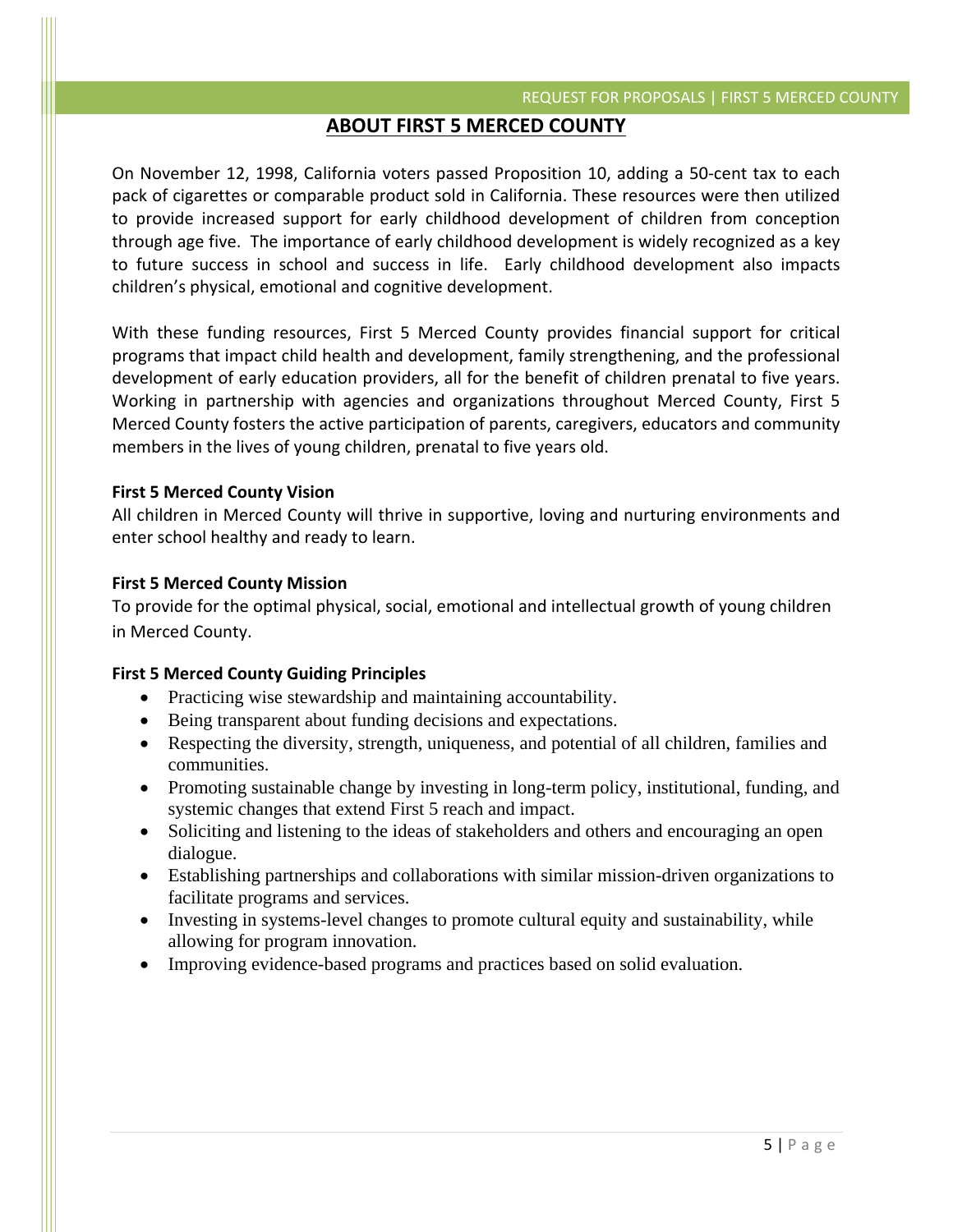### **SECTION 1 INTENT OF THE REQUEST FOR PROPOSALS**

### **A. Introduction and Intent**

This Request for Proposals(RFP) is designed to solicit proposals for funding from qualified applicants for innovative projects that support and strengthening families, improve child health and increase the availability and quality if early learning efforts that meet First 5 Merced County's standards and contribute to achieving intended outcomes. A comprehensive list of objectives and strategies can be found in the First 5 Merced Strategic Plan located on our website.

### *1. Innovation Grants*

Innovation grants are intended to fund activities that result in long-term change to an organization's culture, professional norms, policies, procedures, or increase efficiencies that have impact on children 0-5 and/or their families. Activities may include training or staff development programs, establishing new professional or community norms, technology enhancements, or start-up costs associated with the new initiative.

Proposals in this category require thoughtful consideration of current policies, procedures, relationships, resources, norms, culture or power structure and how implementation of the proposal will change the system of interest and related to First 5 Merced County's objectives. Proposals must target unique and identifiable change and clearly demonstrate long-term impacts the grant will have on the target population(s), which includes, children 0-5 and their families/caregivers.

Proposals must identify alignment with the First 5 Commission's objective within the First 5 Merced County Strategic Plan 2020 - 2025

#### **B. Contract Term**

This RFP solicits proposals for services to begin as early as July 1, 2022 and to extend through as late as June 30, 2023. Proposed interventions may be contracted for up to 18 months or less dependent on factors that may include, but are not limited to, proposed intervention, contractor performance and effectiveness, or availability of funds. First 5 Merced County reserves the right to consider and recommend funding for a lesser or greater *duration* when consistent with the intent of this RFP.

### **C. Availability of First 5 Funds**

Originally, the Commission allocated \$300,000 for Innovation Grants contracts for the 22/23 fiscal year.

Additional funding will be allocated in subsequent years to support longer term contracts.

First 5 Merced County expects to fund up to a maximum of \$100,000 for the duration of any contract period. Applicants can propose any combination of funding over the 12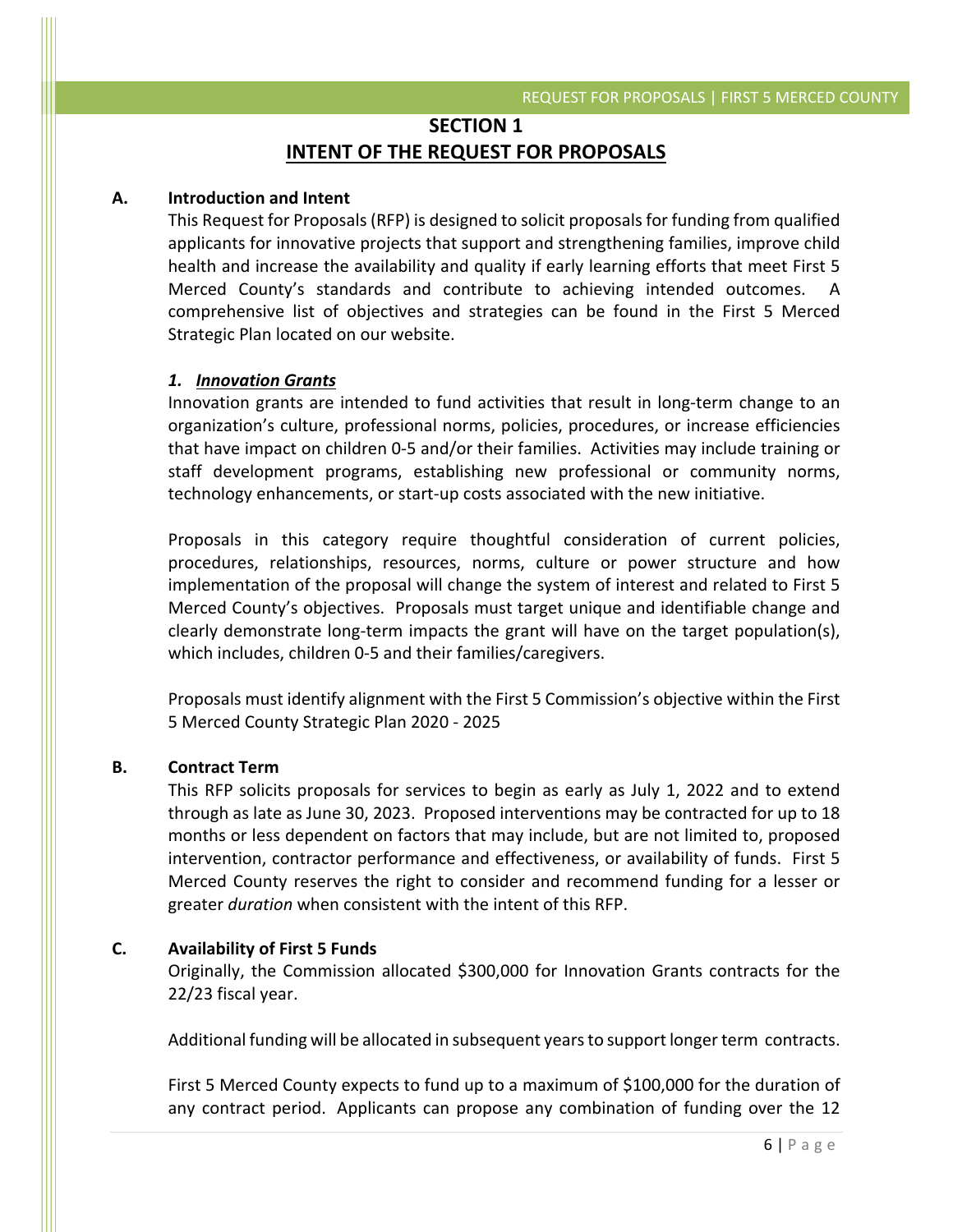months timeframe, as long as it does not exceed \$100,000 total. For example, an applicant can propose \$50,000 in the first 6-months and \$50,000 in the subsequent year. The maximum total funding request the First 5 Commission will consider is \$100,000.

Organizations may submit more than one proposal for distinct sets of proposed interventions. Specific amounts for proposals will depend upon the nature and scale of the proposed interventions and the degree to which a proposal contributes to the First 5 Merced County Commission's goals relative to total available funds. Applicants must clearly align proposals with First 5 Merced County's Strategic Plan goals and objectives.

First 5 Merced County reserves the right to fund less than this amount per year depending on the nature and quality of proposals received, or to exceed this amount in a particular year so long as the sum total of contracted services remain below the total three year maximum that is projected to be available. First 5 Merced County also reserves the right to fund proposals outside of the stated range if it achieves the intent of this RFP.

### **D. Notice to Applicants**

Prior to proceeding further, the reader is strongly encouraged to review the Contracting Requirements section on page 21 of this RFP which provides:

- Essential information on eligibility;
- Contract requirements and process;
- Important mandates regarding not supplanting;
- Use of Proposition 10 (First 5) funds solely for the benefit of children 0 5 years and their families/caregivers.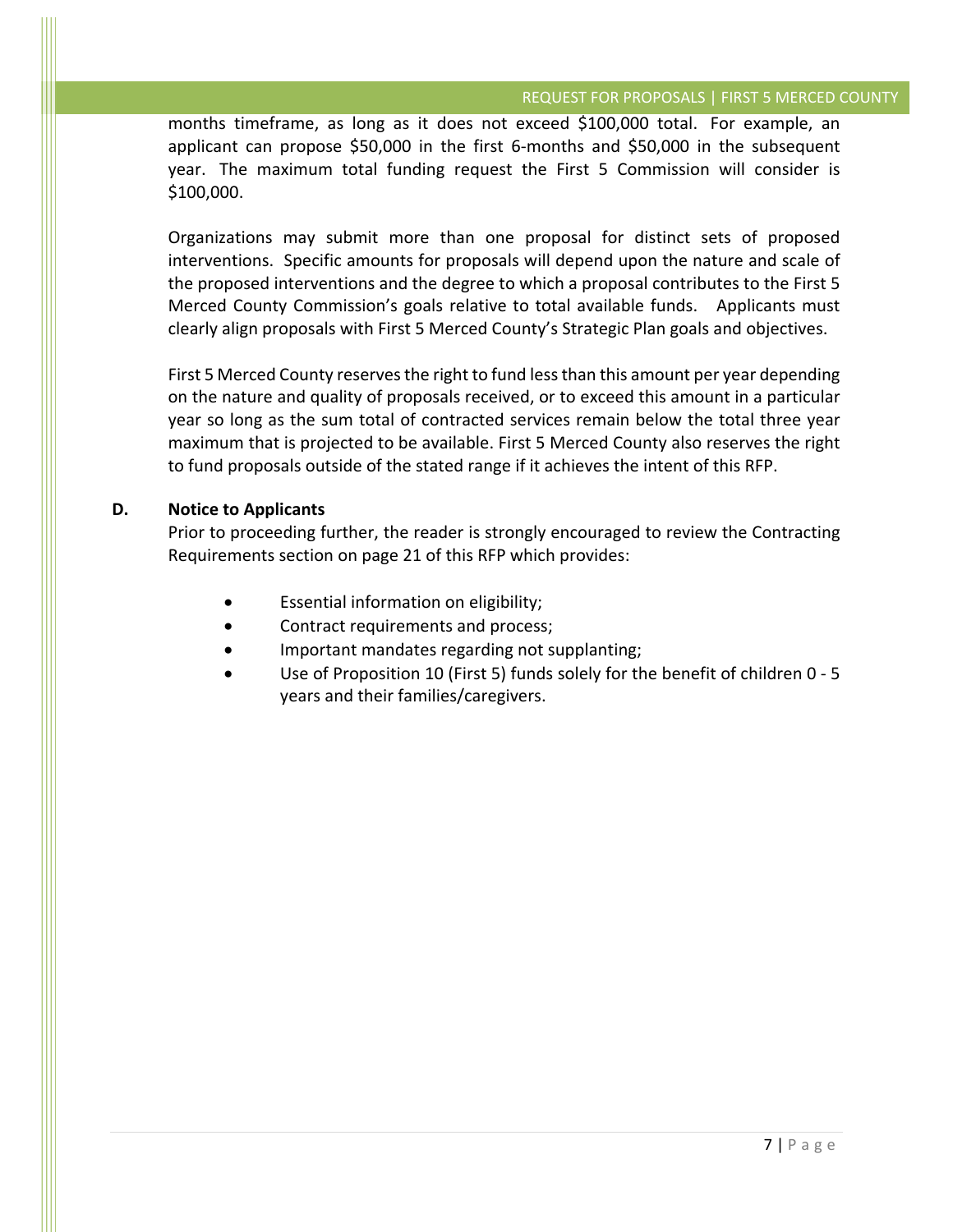### **SECTION 2 SERVICE POPULATIONS AND INTERVENTIONS**

### **A. Target Populations**

When developing proposals in response to this RFP, applicants may propose interventions for any *target population* of their choosing. However, applicants are required to align proposals with First 5 Merced County's Strategic Plan, which was developed over time with community input. Proposals will be required to address adherence to the Priority Area and Objectives. Applicants shall also be aware that each proposal will be reviewed and scored relative to the Proposal review criteria (see Evaluation Criteria section, on page 16).

Proposals must include a clear description of the intended target population(s) for the First 5 Commission to make the most discerning funding decisions. Proposals also must target unique and identifiable system-level change and clearly demonstrate long-term and sustainable impacts the grant will have on the target population(s), which includes, either directly or indirectly, children 0-5 and their families/caregivers.

### **B. Types of Eligible Proposals**

Acceptable proposals types may include but are not limited to: Community education/mobilization activities, coalition building, policy/advocacy interventions, organizational/staff capacity building efforts. Outcomes must include any or all of the following: change to an organization's culture, professional norms, policies, procedures, or increase systems efficiencies that have impact, on children 0-5 and/or their families. Activities may include training or staff development programs, establishing new professional or community norms, technology enhancements, or start-up costs associated with the new initiative.

**Applicants are encouraged to be creative and utilize the full range of latitude offered by this RFP.**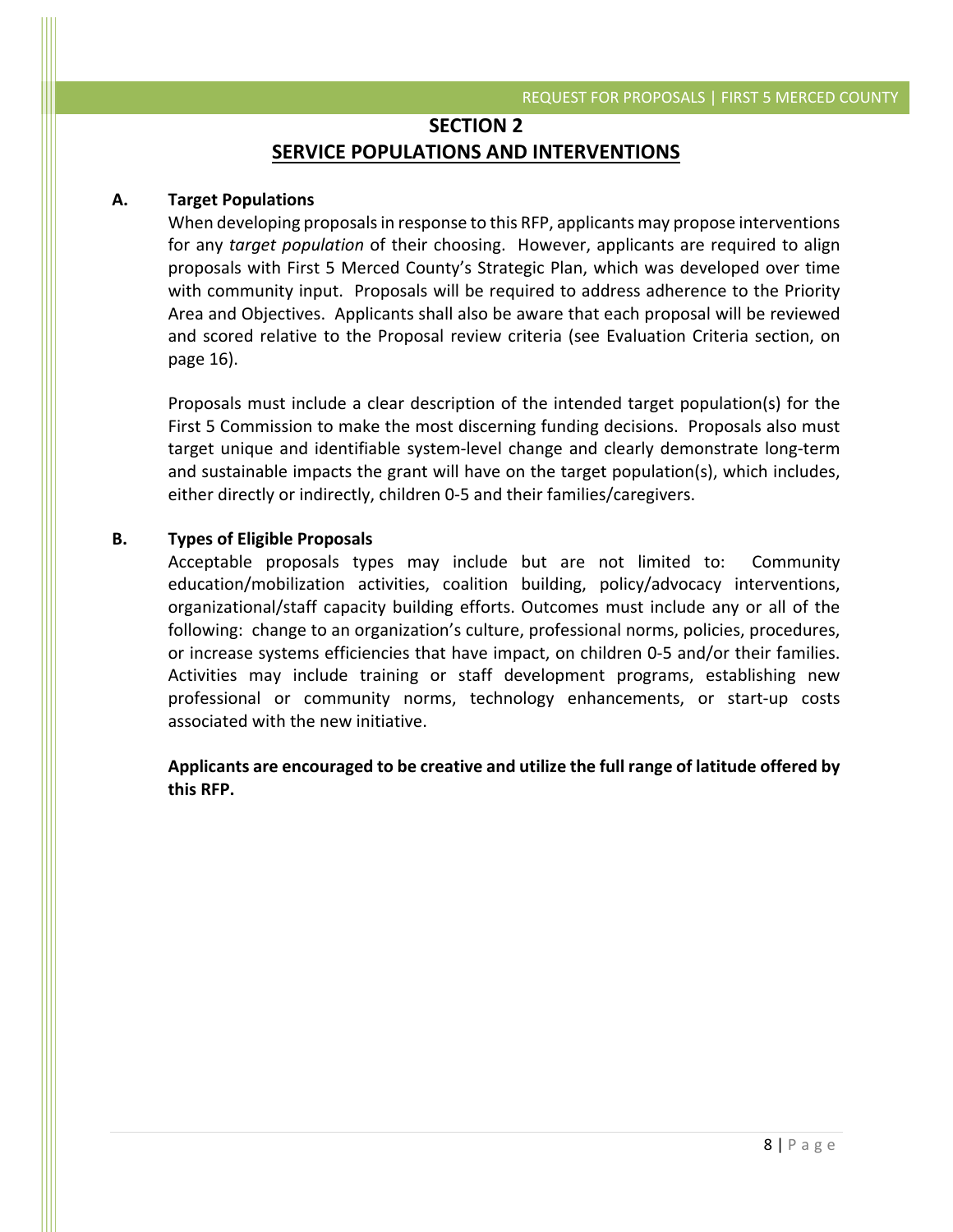### **SECTION 3 INFORMATION TO APPLICANTS**

### **A. Request for Proposals Closing Date and Submission Information**

Proposals must be received by First 5 Merced County on or before 4:00 PM on April 8, 2022. Proposals shall be presented under sealed cover and mailed or delivered to:

> First 5 Merced County Attn: Innovation Grants 260 E. 15th Street Merced, California 95341

### **No oral or faxed proposals will be considered. Proposals received after the deadline will be held until scoring and awards have been made, if funding remains these proposals will be evaluated in the order they were submitted**.

Late proposals will not be evaluated during the initial review. If all funding is not awarded, applications will be reviewed on a as submitted basis, regardless of postmark date and will remain unopened until after the initial RFP process is complete. If delivering proposals in person, they will be considered late at 4:01 PM by the clock at the Department of Public Health offices. It is the sole responsibility of the Applicant to ensure that proposals are received before the submission deadline.

Without law or policy to the contrary, if the Applicant took reasonable steps to submit the proposal in due time, and failure of the proposal to be on hand at the time of closing was not the result of negligence or other fault of the Applicant, but was the result of negligence by First 5 Merced County, First 5 reserves the right to accept such proposal.

### **B. Applicant Eligibility**

First 5 Merced County will consider programs and/or services proposed by any organization or entity that is registered as a non-profit entity, an educational or government unit, or a for-profit business or licensee. Entities without a business license or a business tax identification number must locate a fiscal agent prior to receiving First 5 funding.

### **C. Submission of Multiple Proposals**

A legal organization or entity may submit one (1) or more proposals for consideration in response to this RFP. In most cases, multiple proposals will be submitted from larger entities which have multiple departments or sub-units. However, more than one proposal can be submitted from a department or sub-unit if the proposals are clearly distinct, and propose unique interventions for different intended service populations.

### **D. Announcement of Proposals**

All proposals received by the published date and time for submission will be publicly announced at First 5 Merced County. The name of each Applicant will be publicly read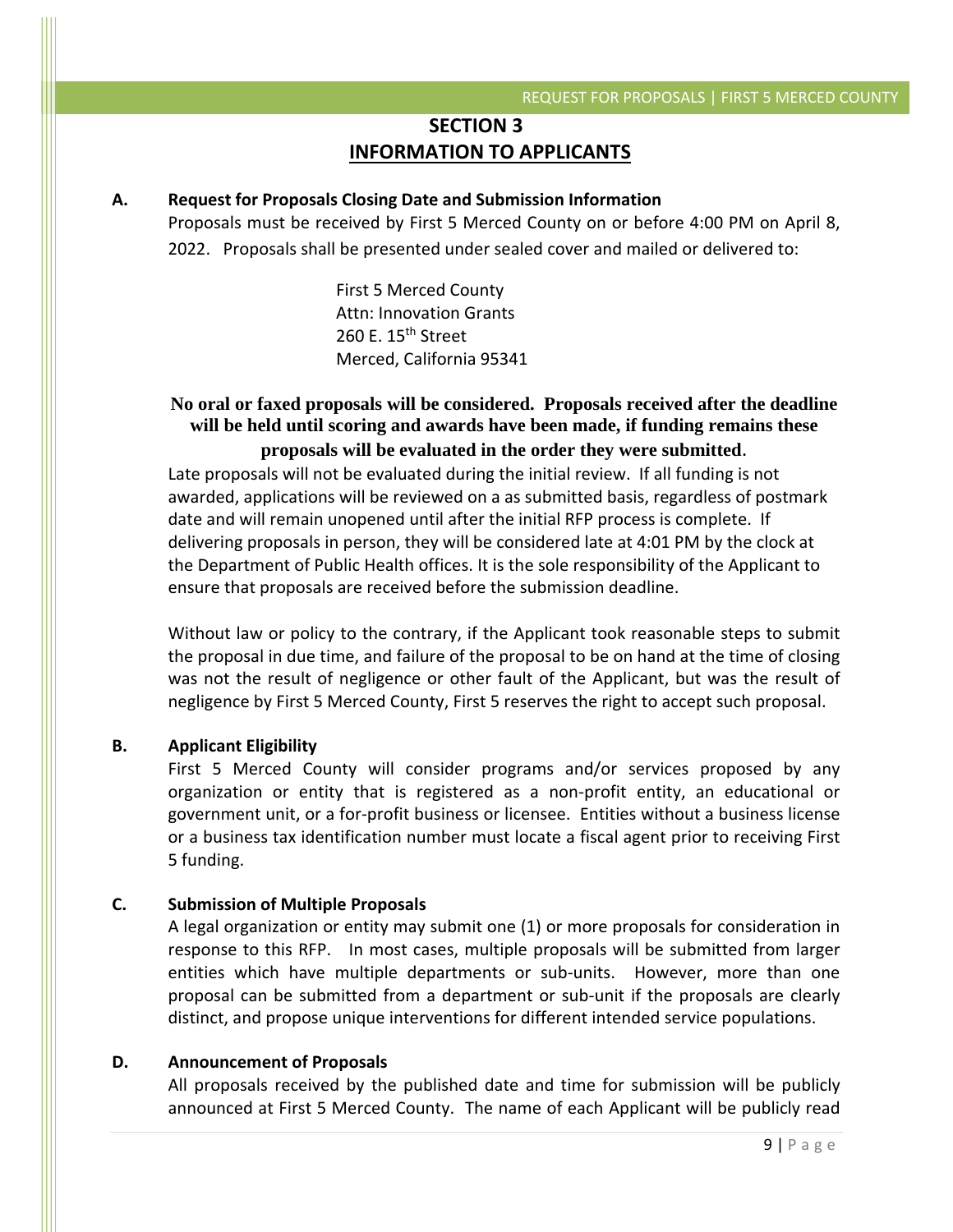and recorded. Attendance by applicants is not required. No award decision, pricing, or exchange of views will be discussed at the proposal announcement.

### **E. Interpretation, Corrections, and Addenda to RFP**

The Applicant must carefully examine the specifications, terms and conditions provided in the Request for Proposal. If the Applicant has any questions regarding the RFP, such questions may be raised with First 5 Merced County until 4:00 PM on March 25, 2022. Questions are to be addressed to: [first5@countyofmerced.com](mailto:first5@countyofmerced.com) with subject "Innovation RFP Question".

Any changes in the RFP that may be required subsequent to its release will be made only by written addendum, issued by First 5 Merced County and incorporated into the RFP. Any addenda made to the RFP will be made publicly available through the means by which the RFP was originally disseminated.

### **F. Discussion with Responsive Applicants Regarding Proposals**

Discussions may be conducted with applicants who submit proposals determined to be responsive and have the potential of being selected for an award. Such discussions may be for clarification or modification to the scope of proposed services to best meet the intent of this RFP. Modifications could include, reducing/expanding/modifying the proposal, subcontracting arrangements or the proposed budget and planned expenditures.

Such discussions may be permitted after submission of proposals and prior to award for the purpose of obtaining best and final offers from applicants that best meet the intent of the RFP and First 5 Merced County's efforts to achieve its Desired Outcomes and Objectives.

### **G. Award and Contracting**

All applicants submitting a proposal for consideration agree that their organization will be willing to enter into a final contract if awarded. The First 5 Merced County Commission will have authority to approve awards to qualifying applicants and approve/reject the final contract. Refer to the Contracting Requirements section, page 21 to be fully apprised of the contract requirements.

#### **H. False or Misleading Statements**

Proposals that contain false or misleading statements, or that provide references that do not support an attribute or condition claimed by the Applicant, may be rejected.

### **I. Rules for Proposal Withdrawal or Revision**

A proposal which is submitted prior to the deadline may be revised any time prior to, but not after, the deadline for receipt of proposals, so long as the request is made by the Applicant's duly authorized representative. A proposal can be withdrawn at any point during the process.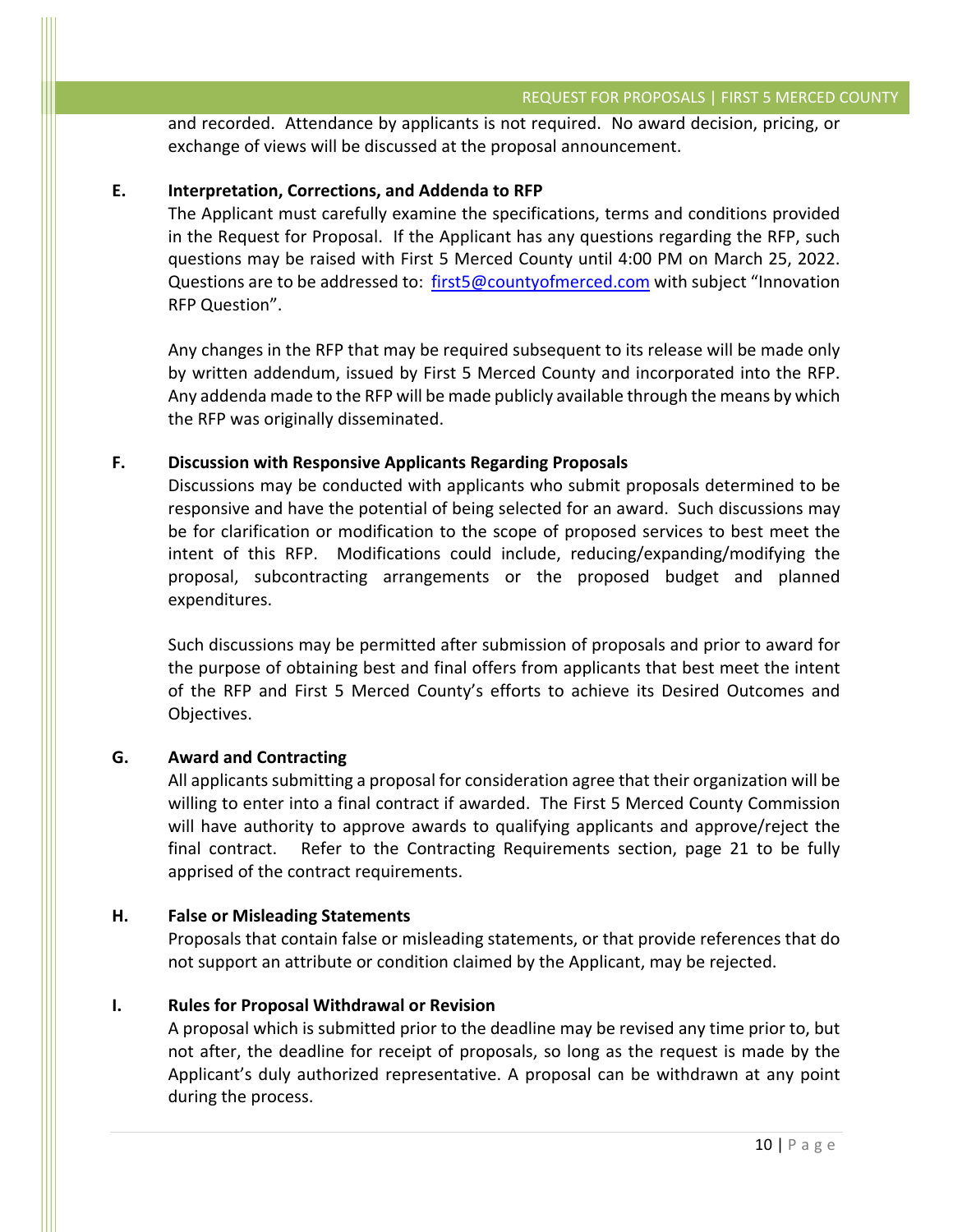### **J. Subcontracting**

Any Applicant using a Subcontractor(s) must clearly describe and explain the use of the Subcontractor(s) within their proposal, as described in the RFP proposal instructions. If selected, the Applicant will be fully responsible for all work performed under this proposal as the primary contractor. Any subcontracting or other legal arrangements made by the Applicant are the sole responsibility of the Applicant.

### **K. Confidentiality**

The contents of all proposals shall be held in the strictest confidence until the intent to award the contract is annouced. The contents of all working papers, trade secrets, proprietary data, and discussions relating to the Applicant's proposal shall be held confidential indefinitely unless the public interest is best served by an item's disclosure because of its direct pertinence to a decision agreement or an evaluation of the proposal. First 5 Merced County cannot and does not give any assurances or guarantees that such information could not be ordered released under the California Public Records Act by a court of law, or be otherwise releasable thereunder, if requested by any third party.

The Applicant should clearly mark any of the information within their proposal that is proprietary. Designating the entire proposal as "proprietary" is not acceptable and will not be honored. Submission of a proposal by an Applicant shall constitute an agreement to the provision for public announcement.The County shall not be obligated to release information contained in any Applicant's RFP submittal that has been annotated as proprietary without the written consent of the Applicant.

### **L. General Information**

First 5 Merced County reserves the right, at its sole discretion, to reject any or all proposals or any part thereof, or to waive any informalities in the proposal and minor irregularities, technical defects or clerical errors, to make an award on the basis of suitability, quality of services proposed, their conformity with the RFP, and not confined to price alone.

### **M. Property of First 5 Merced County**

All proposals and accompanying documentation submitted become the property of First 5 Merced County and will not be returned.

### **N. Cost of Proposal Development**

Costs for developing proposals for this RFP are solely the responsibility of the Applicant whether or not any award results from this solicitation. Further, the cost of developing and preparing responses to the proposal will not be allowed as direct or indirect charges under any resulting contract.

### **O. Public Disclosure**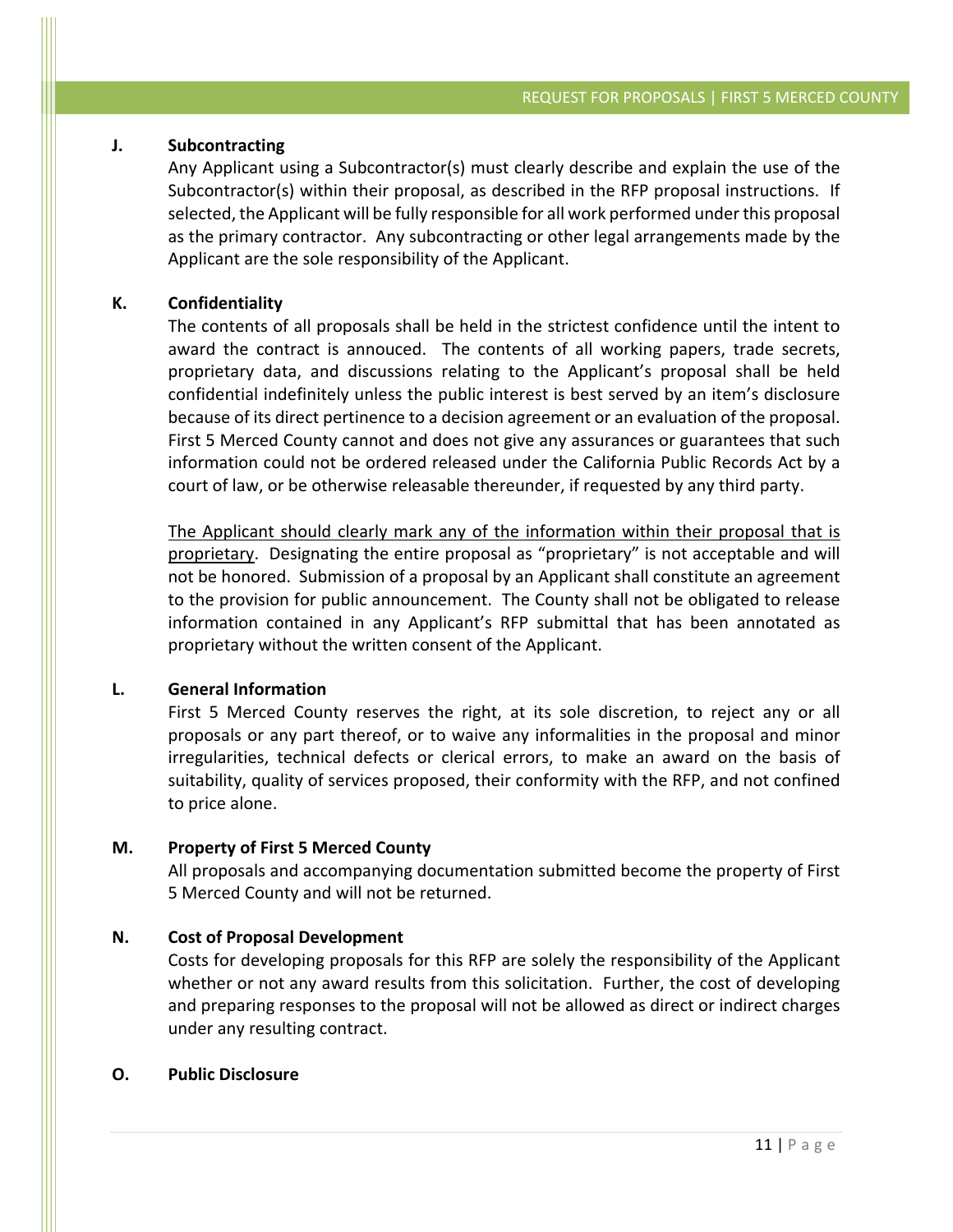All public records are available for disclosure except the contents of the proposals received in response to an RFP, which are not open for public review until a contract has been signed. If an unsuccessful Applicant files an official request to view the awarded proposal, First 5 Merced County must comply with the appropriate public disclosure procedures. However, information specifically designated in the proposal as proprietary will not be made available.

### **P. Qualifications of Applicant**

First 5 Merced County may make such investigation as it deems necessary to determine the ability of the Applicant to provide the services requested herein, and the Applicant shall furnish all information and data for this purpose as requested.

### **Q. Applicant Disqualification**

An Applicant may be disqualified and the proposal rejected, in addition to any other cause for rejection as set forth elsewhere in this RFP, or for any, but not limited to, one of the following reasons: Collusion, lack of responsibility and cooperation as shown by past work or services, non-compliance with current/past contract requirements, being in arrears on existing contracts or having defaulted on previous contracts, and/or incomplete information or missing documents as required in the proposal.

### **R. Gratuities**

Neither the Applicant nor any person, firm, or corporation employed by the Applicant shall give, directly or indirectly, to any employee or agent of First 5 Merced County, any gift, money, or anything of value, or any promise, obligation, or contract for future reward or compensation, neither during the proposal process nor during the performance of any contract period resulting from this proposal.

### **S. Extension of Contract**

In the event the successful Applicant offers to supply their service for the same price as awarded from the result of this proposal for any succeeding period, or in the event the successful Applicant is willing to negotiate any justifiable price increase at the time of any succeeding contract renewal period, if applicable, and it would be economical and in the best interest of First 5 Merced County, and provided the services have been to the satisfaction of First 5, First 5 reserves the right to extend any contract resulting from this proposal on a term-by-term basis to the successful Applicant awarded the contract.

### **T. Cancellation Due to Lack of Funding**

First 5 Merced County reserves the right to cancel this RFP at any time should funding to support it be unavailable as determined by the Commission of First 5 Merced County.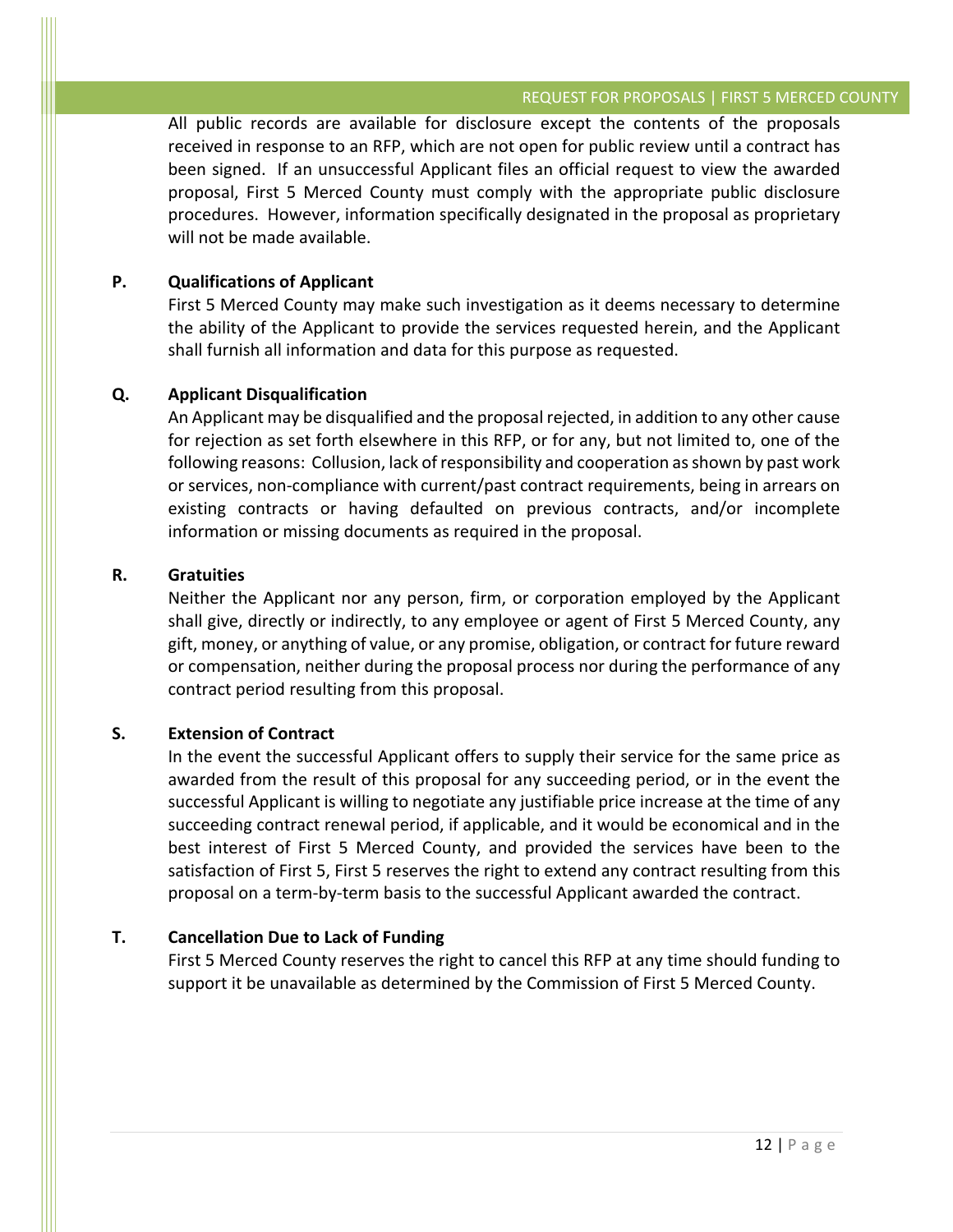### **SECTION 4**

### **PROPOSAL INSTRUCTIONS AND CONTENT REQUIREMENTS**

This section describes the required proposal format and content. Failure to follow the prescribed format may result in rejection of the proposal. Forms and Attachments in an editable format can be accessed here:

[https://app.box.com/s/zrztmzvxvb3xgld4q2mdi8igxq4jr89b.](https://app.box.com/s/zrztmzvxvb3xgld4q2mdi8igxq4jr89b)

### **A. Proposal Format**

Narrative text sections of the proposal should be typewritten, single spaced with one-inch margins on all sides of the paper using 12-point font. Text should appear single-sided only. Pages should be numbered consecutively from beginning to end. Do not staple proposals instead clip each proposal together.

### **B. Number of Copies**

Applicants must provide one (1) original proposal with signatures in blue ink by an individual legally authorized to bind the agency/organization and one (1) electronic copy submitted via physical media (CD, DVD, or thumbdrive) or emailed to [first5@countyofmerced.com.](mailto:first5@countyofmerced.com)

### **C. Outline of Proposal Content**

The content and sequence of the proposal will be as follows:

- **1.** Proposal Cover Sheet and Certification Form
- **2.** Executive Summary
- **3.** Table of Contents
- **4.** Exceptions (to RFP and to sample contract)
- **5.** Proposal Narrative
- **6.** Proposed Budget and Budget Justification
- **7.** Project Action Plan

### **D. Proposal Instructions**

- **1. Proposal Cover Sheet and Certification Form:** Complete the Proposal Cover Sheet and Certification Form provided in the Attachments section. Original signatures must be in blue ink by an individual legally authorized to bind the agency/organization.
- **2. Executive Summary (not to exceed one page in length):** Provide an Executive Summary of the proposal in narrative format that briefly summarizes the proposed Innovation, the specific outcome(s) pursued, the service population targeted, the proposed budget amount, and proposed subcontractors (if applicable).
- **3. Table of Contents**: Provide a Table of Contents listing the proposal contents as required in the RFP, along with corresponding page numbers.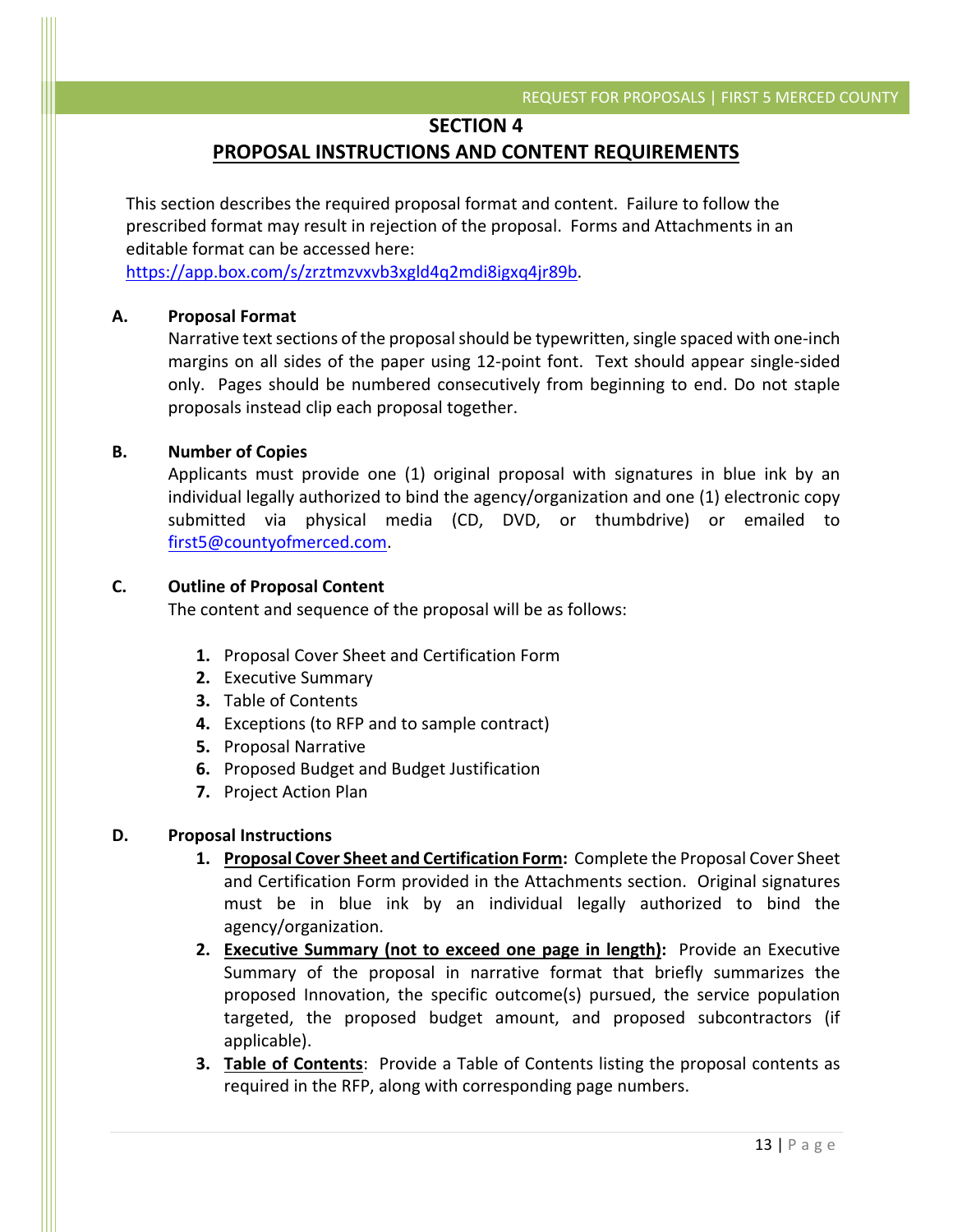- **4. Exceptions**: Provide a listing of Exceptions to the requirements and conditions taken by the Applicant. The Applicant's exceptions should give an explanation as to why the Applicant is taking exception to the specific requirements. If no exceptions are taken, Applicant is to state, "No Exceptions Taken" in this section, and First 5 Merced County assumes that the Applicant's proposal meets all RFP requirements as specified.
- **5. Proposal Narrative**:Provide a Narrative NOT exceeding ten (10) pages in length that addresses the items listed below in Section E Content Requirements. Proposals *less* than ten pages in length that concisely provide the requested information and enable reviewers to have a clear understanding of the proposed effort are welcomed.
- **6. Proposed Budget and Budget Narrative**:Provide a Budget on the attached template that provides the required information. Please include staffing/personnel, operating expenses, office expenses, sub-contracts, and indirect costs.
- **7. Project Action Plan**:Provide an action plan on the attached template including Result Area from the First 5 Strategic Plan that will be addresses, actions to be completed during the grant period, milestones/outcomes, timeframe, resources required, and staff responsible.

### **E. Content Requirements**

This section describes the proposal content requirements. Applicants must also include the Proposed Budget and Budget Justification form provided in the Attachments section.

### **Part A: Organizational Description and Capacity** (suggested length - 1-2 pages)

Administrative: Describe the Applicant's organization. If the proposed intervention(s) are to be implemented by a department or other sub-unit of a larger entity, describe the department or sub-unit. Include the organizational/departmental mission, the years in operation in Merced County, annual operating budget, number of (FTE) employees, a statement regarding the entity's good standing and qualifications to enter into contracts and provide services in the county, and any other information describing the Applicant's capability to manage, administer, and fulfill contractual commitments. Provide this information for proposed subcontractor(s), if applicable.

Programmatic: Describe the Applicant's programmatic experience, major accomplishments, and/or other related activities and organizational assets that are *specifically relevant to the services the Applicant proposes* to implement. Include experience working with children 0-5 and/or the specific service population(s) proposed to serve. **Describe any previous funding from First 5 Merced County by program name and date. Provide this information for proposed subcontractor(s), if applicable**.

**Part B: Proposed Goals and Service Population(s) to be Addressed** (suggested length -1 page)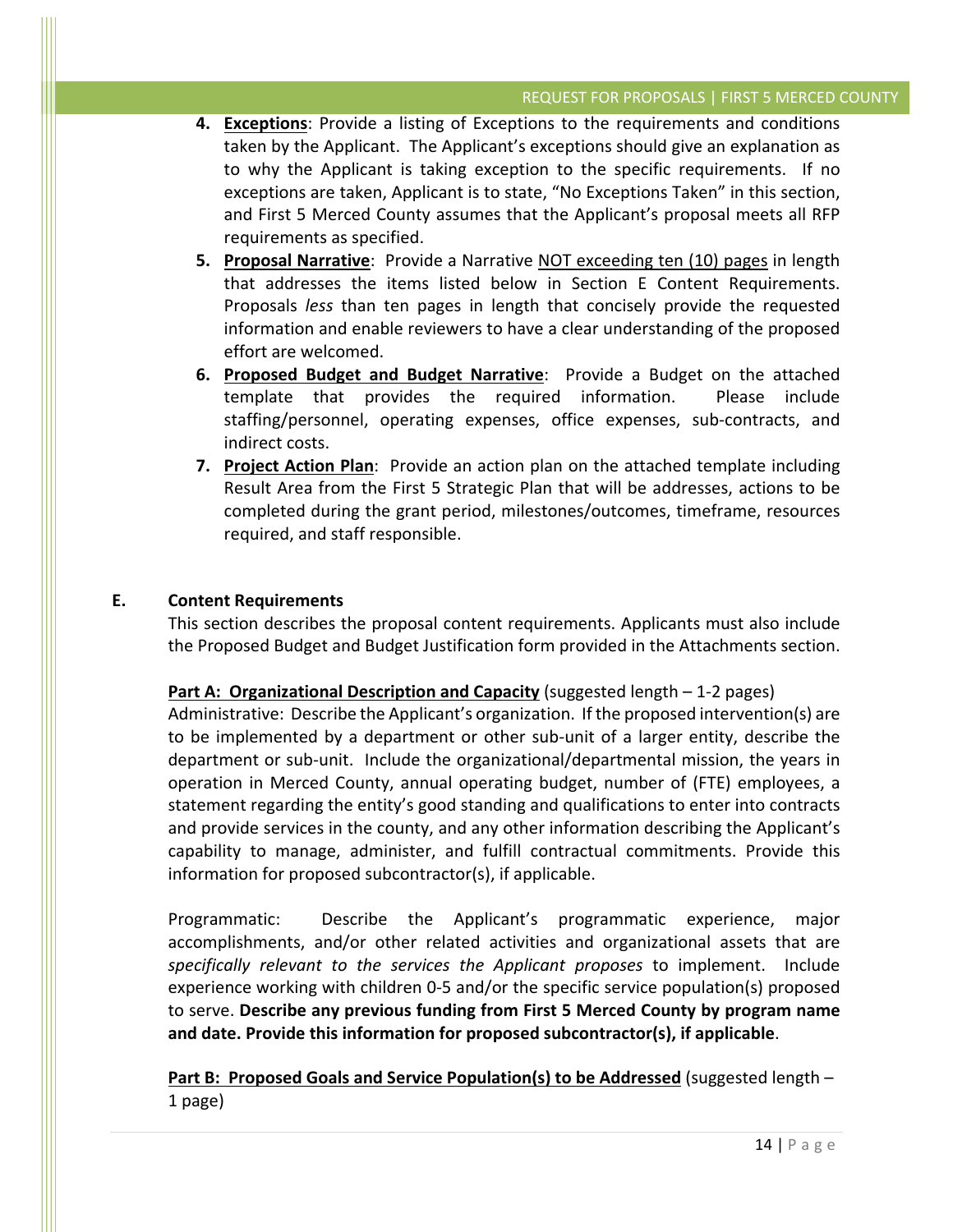Provide a concise description of the specific goal(s) of the proposal and the expected outcomes from implementation and execution of the overall proposal. Include how this intervention will assist in accomplishing First 5's Strategic Plan and objectives. This section will answer the question, "What will the proposal achieve, change, or improve, and among who?"

In describing the intended change, describe the degree of "need" for the change, among who, why the change is important for this population and the specific goals to be achieved. (e.g., what is the baseline level of functioning/performance/effectiveness compared to the goals of your program). If possible please refer to the First 5 Merced County Needs Assessment completed April 2020, it is available on our website. If no baseline data is available, describe the methods to measure the success of the proposal. Include realistic expectations about how the proposed services will result in change. Please describe any anticipated barriers or dynamics that may impact your efforts.

Consider providing relevant demographic, trending, testing, socioeconomic, and other statistical data or descriptive characteristics that convey the depth of understanding of the need for change among the population and what needs your proposal aims to address, if applicable.

Note: This section may vary depending on the specifics pursued and the nature of the particular intervention(s) proposed. Populations impacted may include children, parents / families, organizations / providers / businesses, the community at-large, interorganizational service systems, policymakers / key opinion leaders, etc.

#### **Part C: Rationale for Proposed Interventions** (suggested length – 1-2 pages)

Describe the innovation: Provide a description of the specific work required to achieve the overarching goal and ensure the goal relates to First 5 Merced County's Strategic Plan and objectives. If the project requires planning or organizing time, state the reason and estimated time required to plan, along with major activities that will take place during planning or organizing

This brief response will answer the question: "What are the primary tasks, activities, or other efforts the Applicant will implement?"

Rationale: Describe the rationale supporting the selection of the proposed change. Include any information that substantiates why this innovation is likely to have the desired impact with the targeted population.

Utilize the appropriate evidence base from scientific and research literature, studies or reports; program evaluation data or outcomes, or any other information that establishes that the selected innovation is likely to be successful.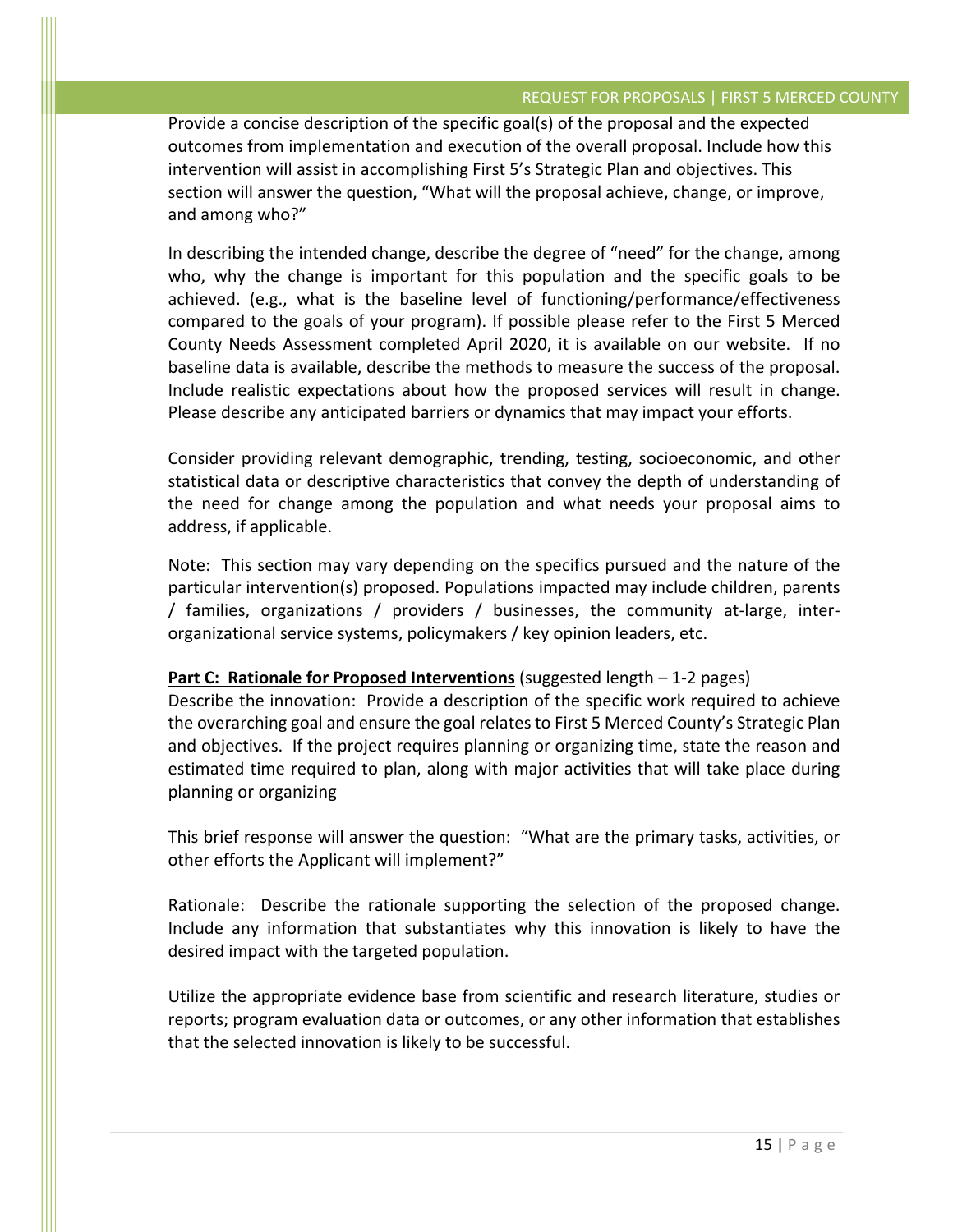This response will answer the question "How likely will the interventions produce the proposed results?"

### **Part D: Program Description** (suggested length - 3 pages)

Provide a concise narrative description of your program plan. Include sufficient detail to clearly convey to the Review Committee "what, where, when, how, and with whom."

The response to this section will be dependent upon the type of initiatives included in the proposal, the systems impacted, the level(s) of intervention, the selected service population, and overarching goals.

Generally-speaking, responses to the following types of questions may be helpful in guiding the writing of this section:

- *What planning or organizing steps are required or have been accomplished in order to create proposed innovation?*
- *How will you identify, outreach to, or otherwise engage others in proposed innovation?*
- *What policy or systems will be changed? What are the intended and unintended consequences?*
- *How will individuals (and/or other service population types) learn about the intended innovation?*
- *How will this work account for the cultural and linguistic diversity of any population impacted by the innovation? Is the intended innovation related to racial, cultural or linguistic change? If so how?*
- *With whom will you partner and/ or subcontract (if applicable) to implement this innovation? For what particular services or activities will you partner or subcontract?*
- *What are the anticipated challenges and barriers to this innovation? What unique or responsive steps will be taken to successfully address anticipated challenges or barriers?*
- *For multi-year proposals, what are the planned changes, modifications, or sequences of primary activities that are expected over the course of the entirety of the contract term?*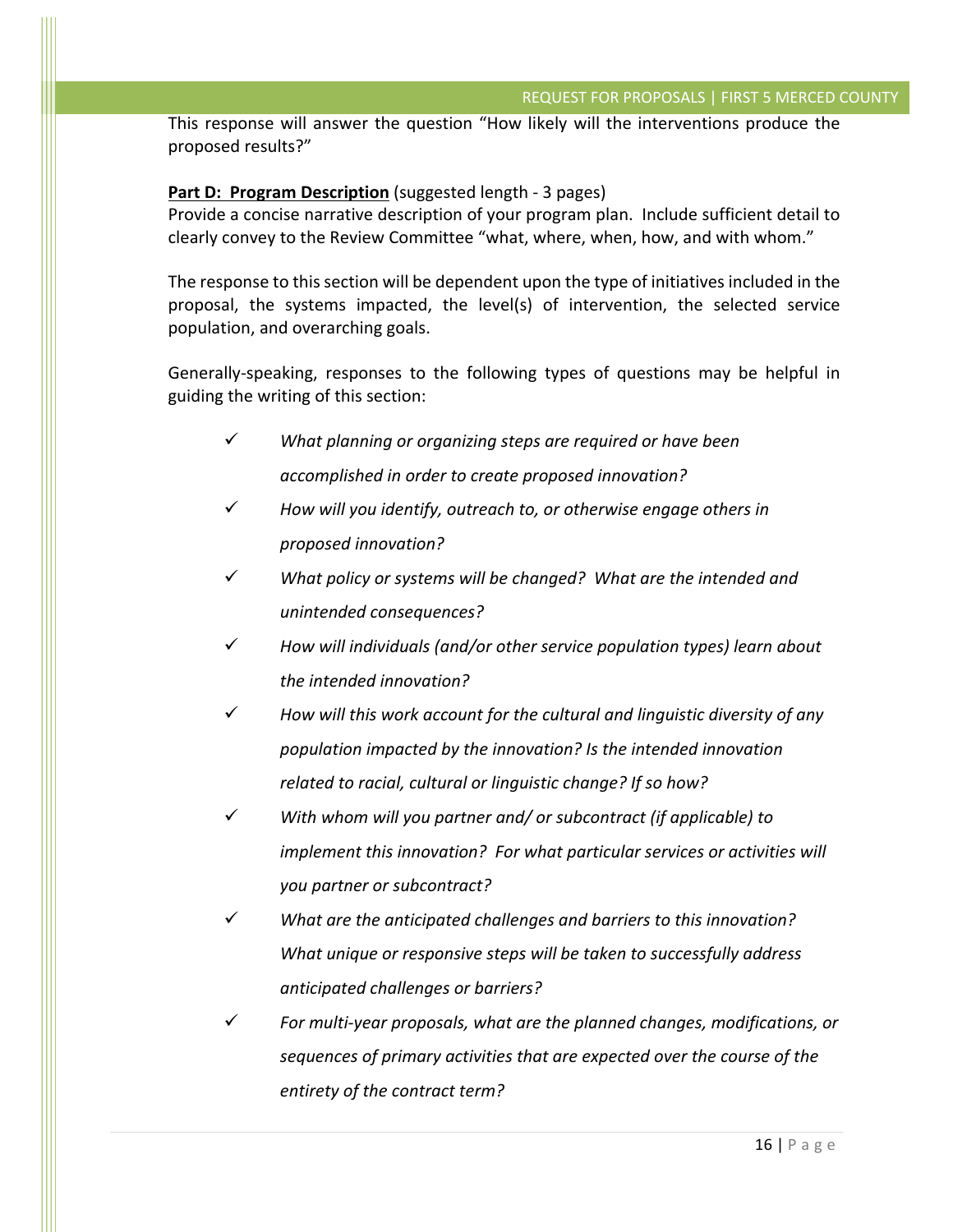### **Part F: Evaluation Approach** (suggested length – 1/2-page)

Describe how you propose to evaluate the outcomes of the proposed innovation. Include the incremental outcomes that can be identified along with the overarching, specific, expected outcome(s) that will indicate success. (i.e., what measurable indicators are expected?) Identify methods used to collect data on these indicators, as well as what staff, budgetary, or other resources are planned for evaluation.

Note: All successful applicants will be required to participate in First 5 Merced County's evaluation activities including use of an on line data management system for data entry and program reporting. Additional evaluation requirements may be proposed by First 5 Merced Staff, Commissioners, or Sub-Contractors. While kept to a minimum, contractors can expect to participate in periodic, mandatory evaluation training.

### **Part G: Staffing Plan** (suggested length – 1/2 page)

Describe the staffing configuration for the proposed work (partial positions, augmentations of FTEs), along with the experience, certifications and/or special qualifications or training required, if applicable. Describe the primary functions of each position. If staff is already identified for the proposed positions, describe the specific qualifications and any particular strengths the identified individual(s) bring to the position(s).

### **Part H: External and In-kind Funds** (suggested length - 1/2 page)

Describe whether any external, non-First 5 funding will be available to support the proposed innovation, if selected for funding. Proposals that have support from additional sources, rather than solely First 5 funding, will be more favorably considered. Describe the amounts and sources and state whether the funds will reduce the needed First 5 funding, or if the external funds will expand the services. Include instances in which First 5 funds, if received, will be used to match or leverage funds from other funding sources. Additionally, describe any in-kind resources that will be available to support the project during its term, along with the estimated equivalent value of such resources.

### *A complete Proposal Narrative should include all of the following components, as described above:*

- Organizational Description and Capacity
- Proposed Goals and Service Population(s)
- Rationale for Proposed Intervention
- Program Description
- Evaluation Approach
- Staffing Plan
- External and In-kind Funds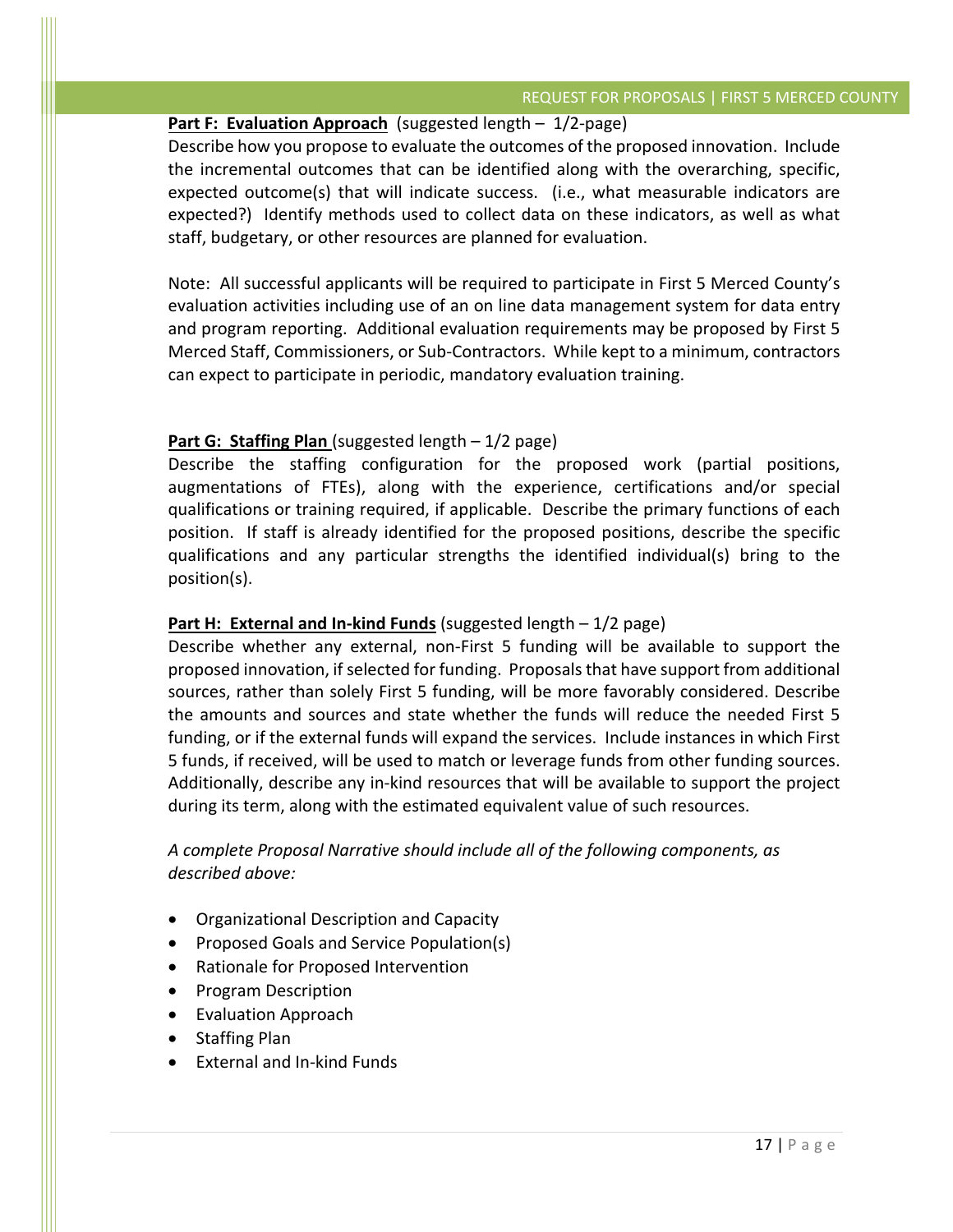REQUEST FOR PROPOSALS | FIRST 5 MERCED COUNTY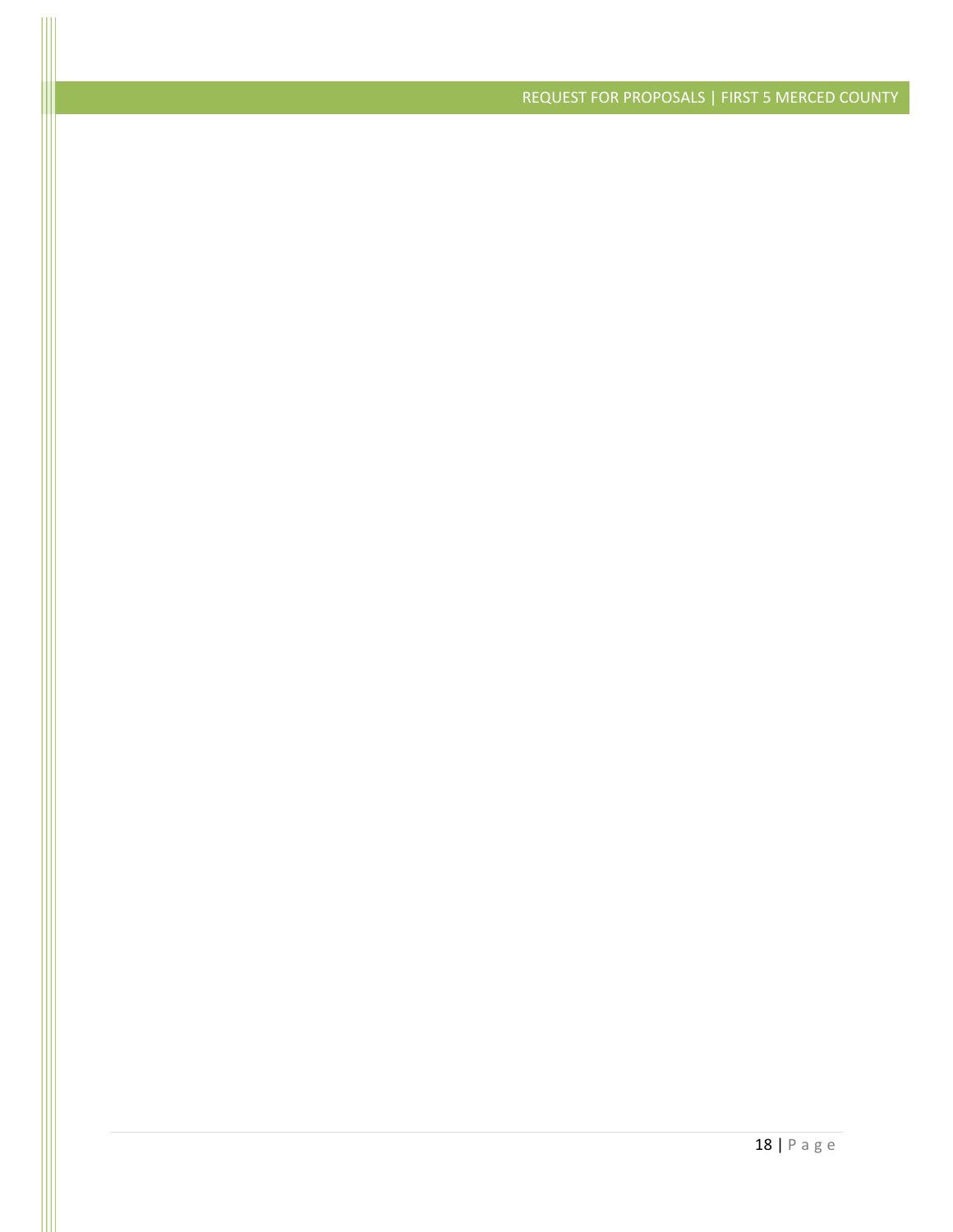### **SECTION 5**

### **BASIS OF AWARDS, SELECTION PROCESS AND EVALUATION CRITERIA**

### **A. Basis of Award**

Funding recommendations will be made to the applicants whose proposals demonstrate they will be the most qualified, responsive and advantageous to First 5 Merced County, and consistent with the intent of this RFP. First 5 Merced County shall not be obligated to accept the lowest cost proposals, but will make awards in the best interests of First 5 Merced County after all factors have been evaluated.

First 5 Merced County reserves the right to reject any or all proposals or any part thereof, to waive any informalities in the proposals and minor irregularities, technical defects or clerical errors, to make an award on the basis of suitability, quality of services to be supplied, their conformity with the specifications and for the purposes for which they are required. False, incomplete, or non-responsive statements in connection with the proposal may be deemed sufficient cause for rejection. First 5 Merced County shall be the sole judge in making such determination.

First 5 Merced County reserves the right to cancel or discontinue with the RFP process and reject any or all proposals in the event it determines that there is no longer a requirement for the furnishing of services, funding is no longer available for this RFP, or it is otherwise in First 5 Merced County's best interest to cancel the RFP process.

#### **B. Selection Process for RFP**

All application packets submitted timely will first be subject to technical review to ensure that the proposal meets the requirements. A Review Committee consisting of selected personnel will be established to evaluate the proposals. The Committee may include representatives from the First 5 Merced County Commission, as well as First 5 Merced County staff, and reviewers from within and outside of Merced County. It is the intent of the committee to select responsive applicants whose proposals meet desirable, minimum qualifications to initiate discussions with applicants, and potentially enter into contract negotiations, and execute contract agreements.

### **C. Evaluation Criteria**

The Review Committee will consider only those proposals which have been considered responsive to the RFP. Any proposal which fails to meet the RFP requirements will be considered non-responsive and may be rejected.

The committee may contact applicants to clarify any proposal responses provided, as well as contact and evaluate any references provided by the Applicant and/or subcontractor(s)(if applicable); solicit information from any available source concerning any aspect of a proposal; and seek and review any other information deemed pertinent to the evaluation process.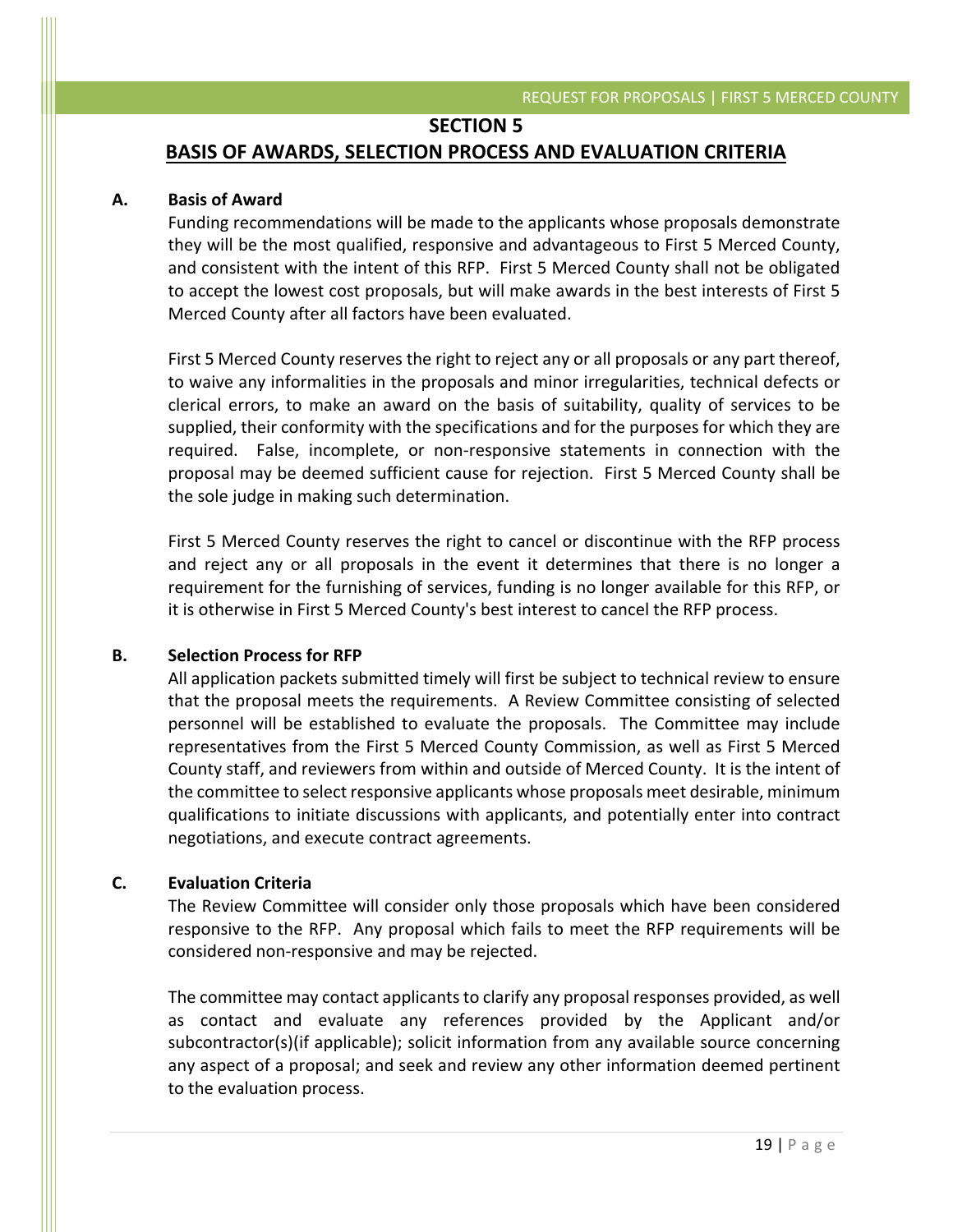The selection of funding recipients under this RFP will be guided first and foremost by the merits of each proposal in directly contributing to the achieving the First 5 Merced County's goals related to the Strategic Plan. As such, relevant scoring criteria are included.

Proposals shall be ranked on a total score of 100, and shall be evaluated in accordance with the following criteria:

| 10 points | <b>Organizational Capacity</b>                                                |
|-----------|-------------------------------------------------------------------------------|
| 20 points | Proposed Goals and Service Population(s)                                      |
| 20 points | Merit of Proposed Services and Program Description                            |
| 10 points | Alignment of Proposed Initiative with First 5 Merced County<br>Strategic Plan |
| 10 points | Funding partnerships other than First 5 Merced County                         |
| 10 points | Proposed Budget/Budget Justification                                          |
| 10 points | <b>Action Plan</b>                                                            |
| 10 points | <b>Evaluation Approach</b>                                                    |
|           |                                                                               |

#### **100 Total Points Possible**

The review committee may recommend adjustments to individual proposed program budgets and services as part of its recommendation to the full Commission based on discussions with applicants and subsequent contract negotiations. In such cases, the Applicant may elect to accept an adjusted award and revised scope of the program, or withdraw its application from consideration.

### **D. Notification and Debriefing**

Each Applicant will be notified in writing of the outcome of their proposal following completion of the review, discussion, and negotiation process. Any Applicant with questions regarding the outcome of their proposal may contact the Executive Director following the notification to discuss those questions. A debriefing may be held prior to Commission action on funding recommendations upon the receipt of a written request for a debriefing (within 3 business days of written notification) by an unsuccessful Applicant for the purpose of receiving information concerning the evaluation of the Applicant's proposal.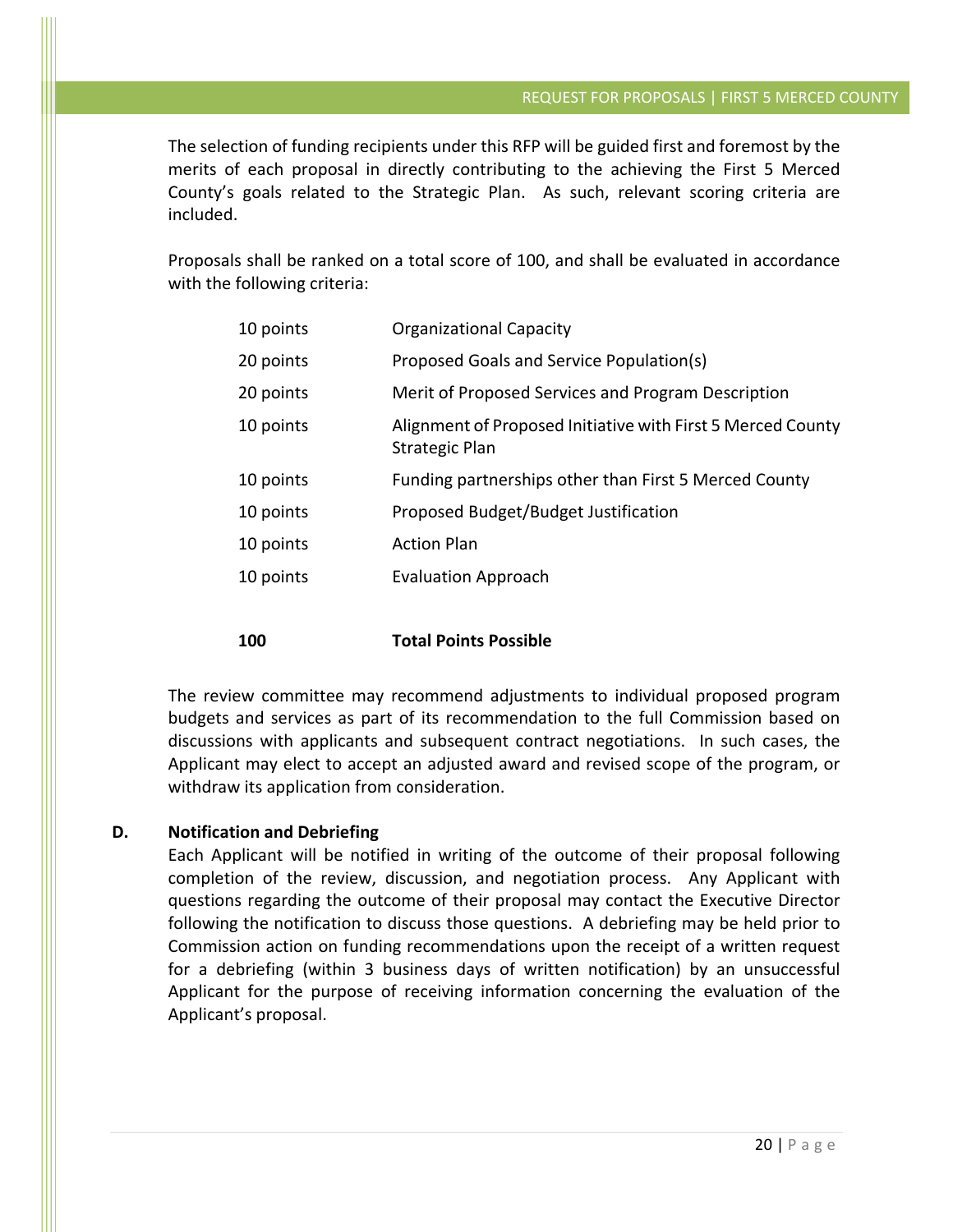#### **E. Protest Procedures**

The protest process is made available in the event that an unsuccessful Applicant cannot reach agreement with First 5 Merced County after undergoing the debriefing process described herein above.

Should an unsuccessful Applicant request a debriefing, and believes its proposal to be the most responsive to the RFP and that First 5 has incorrectly selected another Applicant for award, the appealing Applicant may submit a protest of the selection. All protests must be made in writing, dated, signed by the Applicant or an individual authorized to sign contracts on behalf of the protesting Applicant, and contain a statement of the reason(s) for protest; citing the law(s), rule(s) and regulation(s) or procedure(s) on which the protest is based. The protesting Applicant must provide facts and evidence to support the protest. Protests are not allowed based solely on a mere disagreement with the proposal review outcome. Protests must be received no later than seven (7) working days following First 5 Merced County's written notification to the Applicant regarding the outcome of their proposal.

Protests may be sent either by U.S. mail, postage paid, or hand delivered to:

First 5 Merced County ATTN: Executive Director 260 E. 15<sup>th</sup> Street Merced, CA 95341

Upon receipt of the formal protest, the Executive Director will attempt to resolve the protest. If the protest has not been resolved, the Applicant will have an opportunity to address the Commission to state the concern. A protest shall be disallowed when, in the judgment of the Executive Director or other Commission designee, it has been submitted: 1) as a delay tactic; 2) for the purpose of posturing the protester advantageously for future procurement; 3) in a form that deviates from the prescribed; 4) without adequate factual basis or merit; or, 5) in an untimely manner.

The Commission will review accepted protests at the next available regularly scheduled Commission meeting. The Commission is the sole and final authority regarding the approval or disapproval of proposals and the conditions under which they are funded. All decisions of the Commission shall be final.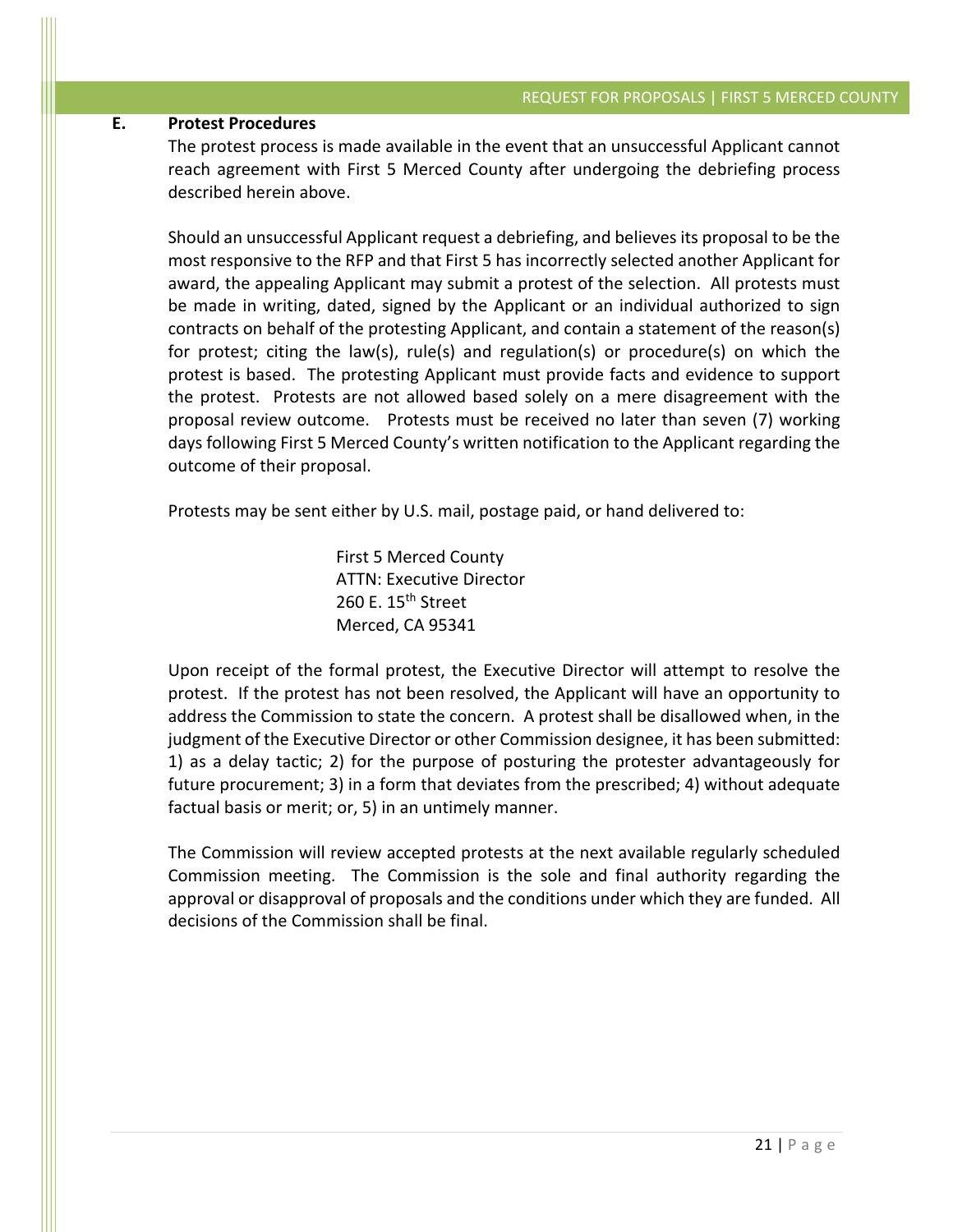### **SECTION 6 CONTRACTING REQUIREMENTS**

### **A. Expectations for Successful Applicants**

Upon approval of funding by the First 5 Merced County Commission, the successful Applicant organization or entity will be required to enter into a performance based contract agreement with the County of Merced, on behalf of First 5 Merced County. The proposal submitted in response to this RFP is not a legal agreement, but is instead a reference point for entering into a final contract with the County, specifically identifying the "Scope of Work" as well as the County's and First 5 Merced County's contract terms and conditions.

### **B. Contract Agreement – Terms and Conditions, Statutes and Rules**

The general contract terms and conditions for recipients of First 5 Merced County funding are specifically incorporated into this RFP by reference, attached herein in the Attachments section, and should be reviewed carefully by all applicants. The contract will not be binding on either the Commission or the Applicant until executed by each.

### **C. Non-Supplanting / Services Benefiting Children 0-5 years and their Families**

As described in the attached contract terms and conditions document, applicants shall be informed that Proposition 10 funds can only be expended for the purposes of supplementing existing levels of services and not to fund (supplant) existing levels of service. Additionally Proposition 10 funds are to be used solely for the benefit of, and/or services to, children 0-5 years of age and their families.

#### **D. Pre-Contract Expectations**

Successful applicants may be expected to attend informational meetings, orientations, and/or trainings prior to the execution of the contract in order to prepare for implementation of contracted services.

### **E. Audit Requirements**

Successful applicants may be expected to attend informational meetings, orientations, and/or trainings prior to the execution of the contract in order to prepare for implementation of contracted services.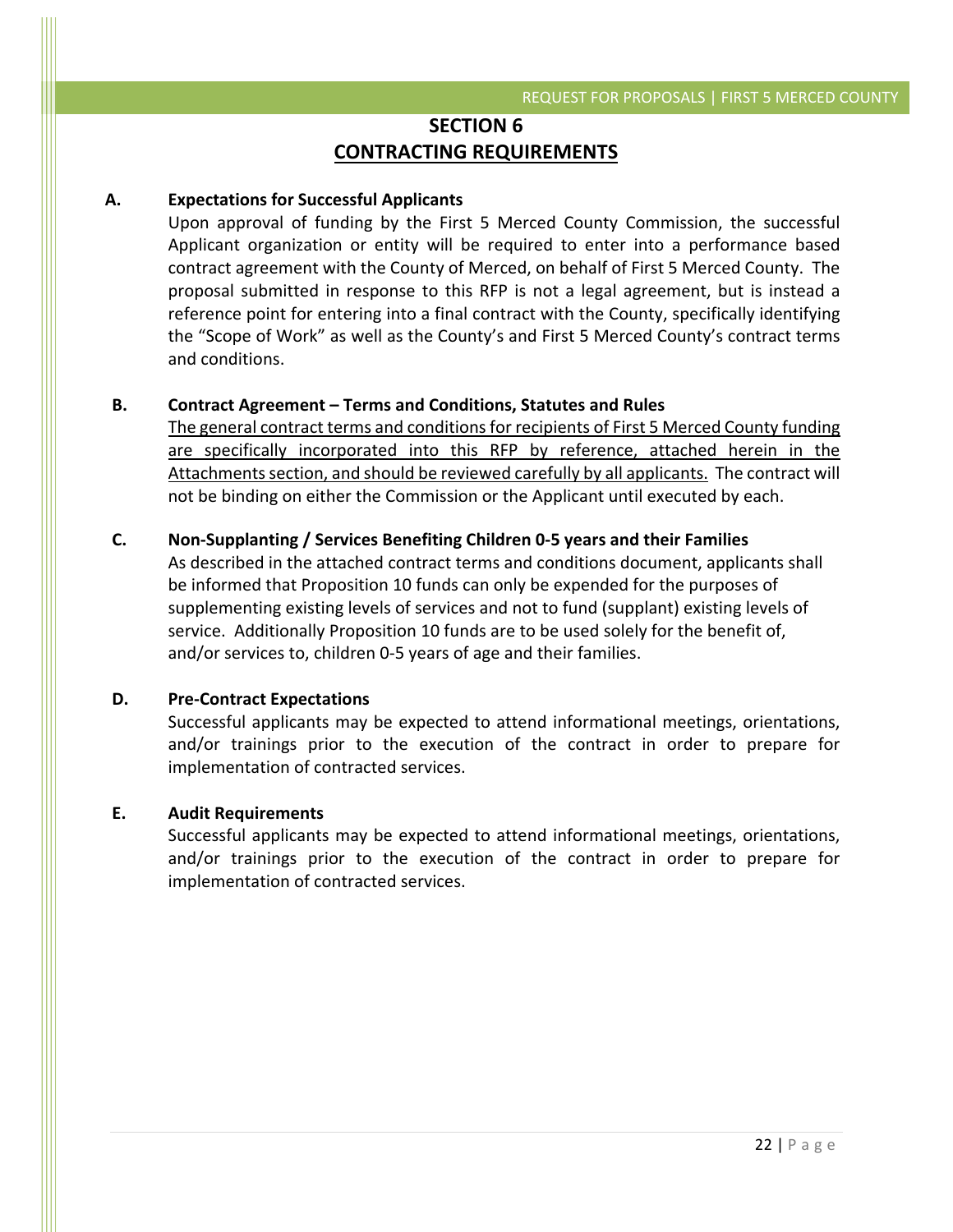### **SECTION 7 CONTACT INFORMATION**

First 5 Merced County is eager to facilitate your participation in this RFP process and has designated the staff person below as the contact for all prospective applicants. For such assistance, please contact:

> Scott Waite, Executive Director First 5 Merced County 260 E. 15<sup>th</sup> Street Merced, CA 95341 Phone: (209) 385-7337 E-mail: [scott.waite@countyofmerced.com](mailto:scott.waite@countyofmerced.com) or [first5@countyofmerced.com](mailto:first5@countyofmerced.com)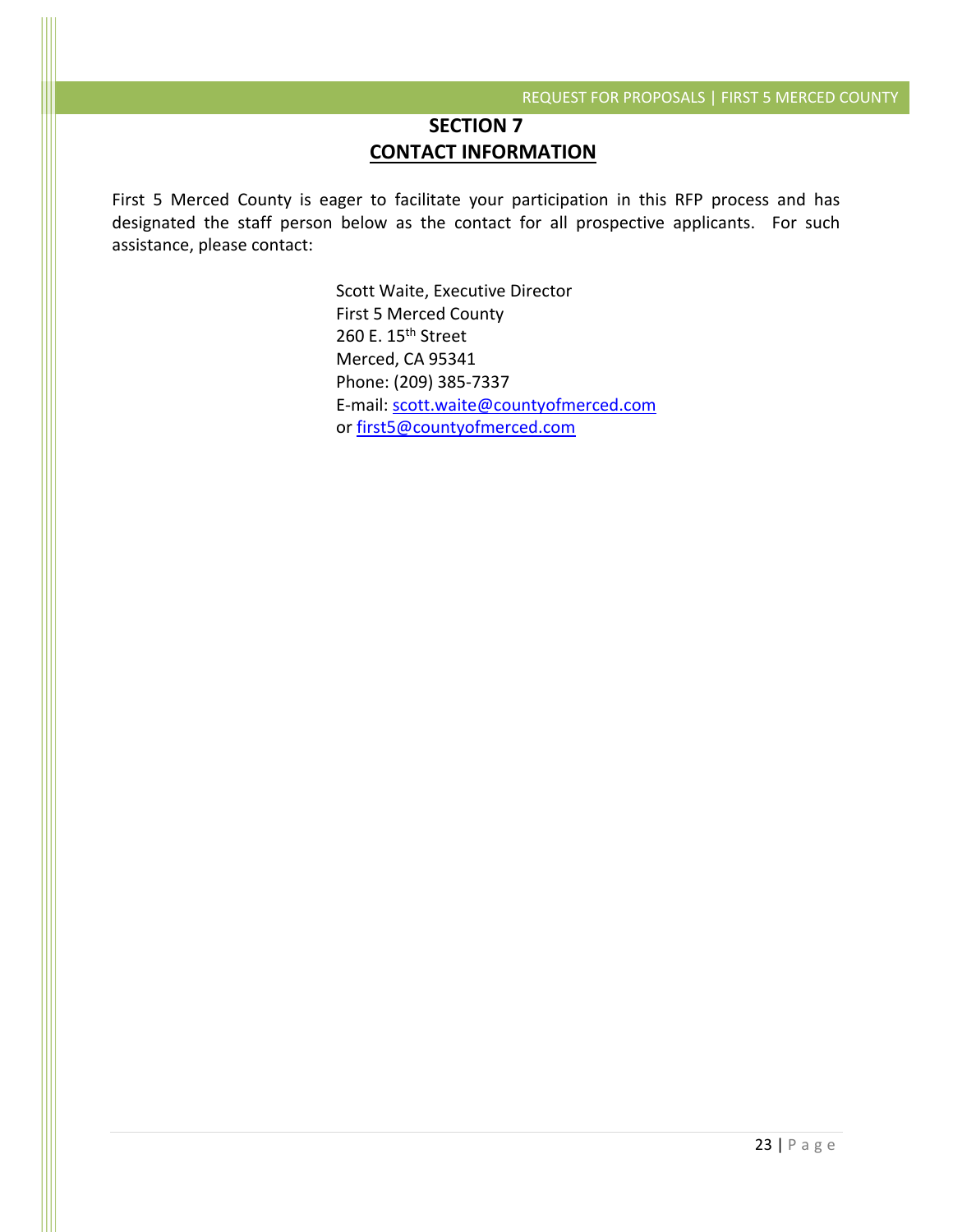

\_\_\_\_\_\_\_\_\_\_\_\_\_\_\_\_\_\_\_\_\_\_\_\_\_\_\_\_\_\_\_\_\_\_\_\_\_\_\_



### ATTACHMENT 1 **PROPOSAL COVER SHEET & CERTIFICATION FORM**

| <b>Applicant Agency Name:</b>                                                         | <u> 1980 - Andrea Andrew Maria (h. 1980).</u>               |       |          |
|---------------------------------------------------------------------------------------|-------------------------------------------------------------|-------|----------|
| Proposed Program Title:                                                               |                                                             |       |          |
| <b>Mailing Address:</b>                                                               |                                                             |       |          |
|                                                                                       | Street / P.O. Box                                           |       |          |
| <b>Contact Person:</b>                                                                | City                                                        | State | Zip Code |
|                                                                                       | Name                                                        | Title |          |
|                                                                                       | Telephone                                                   | Fax   | E-mail   |
| Type of Applicant Agency (Check one):                                                 |                                                             |       |          |
| Proposed Program Goal(s):                                                             | Permit/License holder (include copy of Permit/License)      |       |          |
|                                                                                       | <u> 1989 - Johann Stoff, amerikansk politiker (d. 1989)</u> |       |          |
|                                                                                       |                                                             |       |          |
| Description of service population to be served:                                       |                                                             |       |          |
| Proposed number of clients (or other service population type) the program will serve: |                                                             |       |          |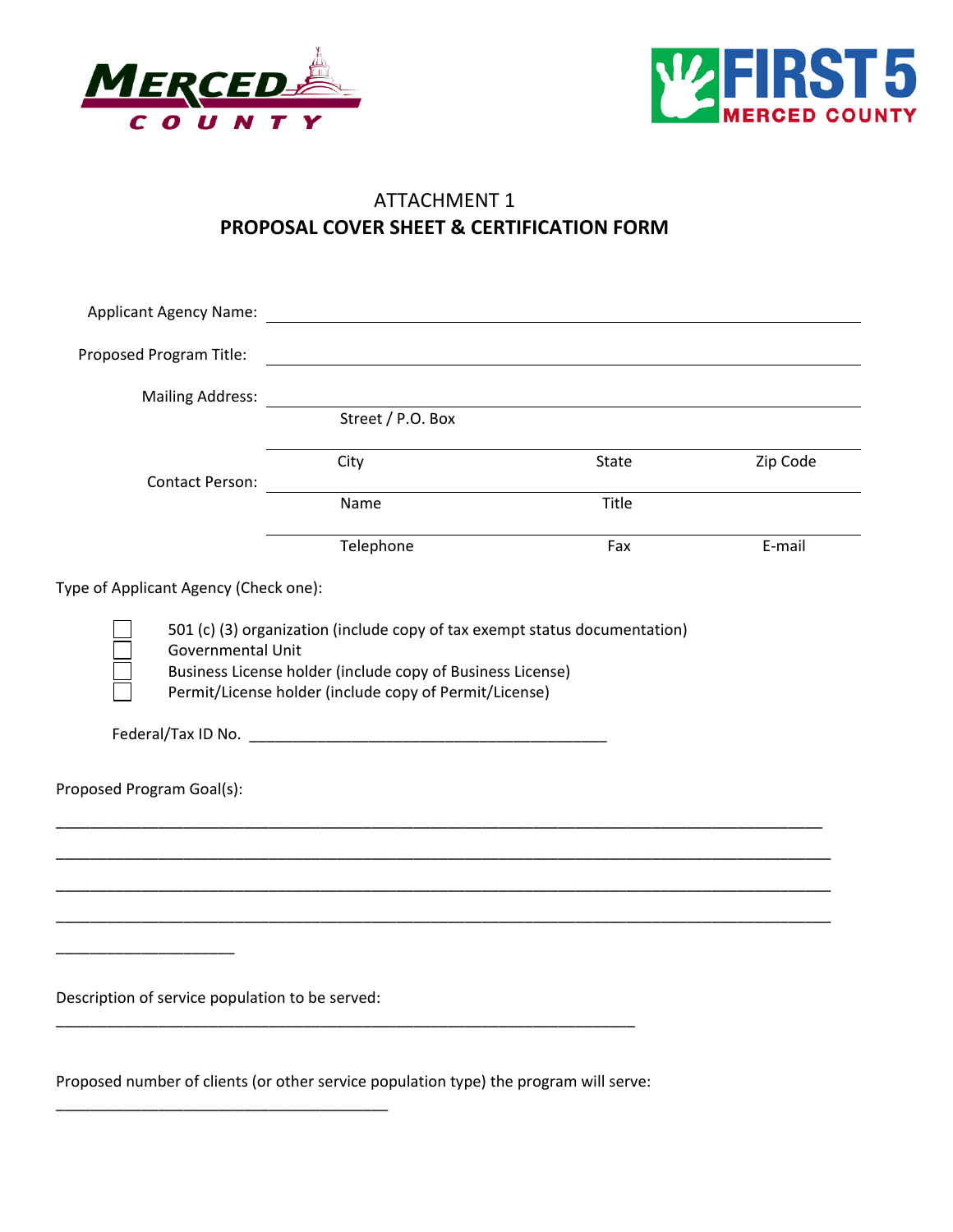| Annual Agency Budget:                    |  |
|------------------------------------------|--|
| Total Budget Request:                    |  |
| Year 1 (July 1, 20221 – June 30, 2023) = |  |

### **To the best of my knowledge, I certify that the information provided within this application is true and correct. By signing below, I agree and attest to the following:**

- A. I have reviewed the Contracting Requirements Section of the Request for Proposals, including contract requirements for insurance and other applicable rules. I understand that selection of an applicant for funding does not constitute a contract, and the contract to be developed will not be binding on either the Commission or the applicant until executed by each.
- B. I understand that in developing contract terms and negotiating a County Contract Agreement, certain informational meetings, orientations, and trainings may be required for successful applicants prior to contract execution.
- C. I certify that all Proposition 10 funds will be used only to supplement existing levels of service and not to fund existing levels of service. No moneys shall be used to supplant state or local general fund money for any purpose, pursuant to Revenue and Taxation Code section 30131.4.

*(Revenue and Taxation Code section 30131.4 identifies the specific manner in which moneys raised by the Children and Families Act of 1998 shall be appropriated and expended. Section 30131.4 not only requires that expenditures must be for the purposes expressed in the Act, but such moneys "shall be used only to supplement existing levels of services and not to fund existing levels of services. No moneys in the California Children and Families Trust Fund shall be used to supplant state or local General Fund money for any purpose." All moneys raised pursuant to the Act shall be appropriated and expended only to supplement (add to or augment) existing levels of services. In contrast, the Act specifically prohibits appropriation and expenditures of such moneys to supplant (replace) state or local General fund money. Further, moneys are prohibited to be used to fund any existing levels of service.)* 

D. I certify that all Proposition 10 funds received will be used solely for the benefit of, and/or services to, children 0-5 years of age and their families.

\_\_\_\_\_\_\_\_\_\_\_\_\_\_\_\_\_\_\_\_\_\_\_\_\_\_\_\_\_\_\_\_\_\_\_\_\_\_\_\_\_\_\_\_\_\_ \_\_\_\_\_\_\_\_\_\_\_\_\_\_\_\_\_\_\_\_\_\_\_\_\_\_\_\_\_\_\_\_\_\_\_\_\_\_\_ \_\_\_\_\_

Typed Name and Title of Individual **Authorized Signature** Authorized Signature **Authorized Signature** Date Authorized to sign Contract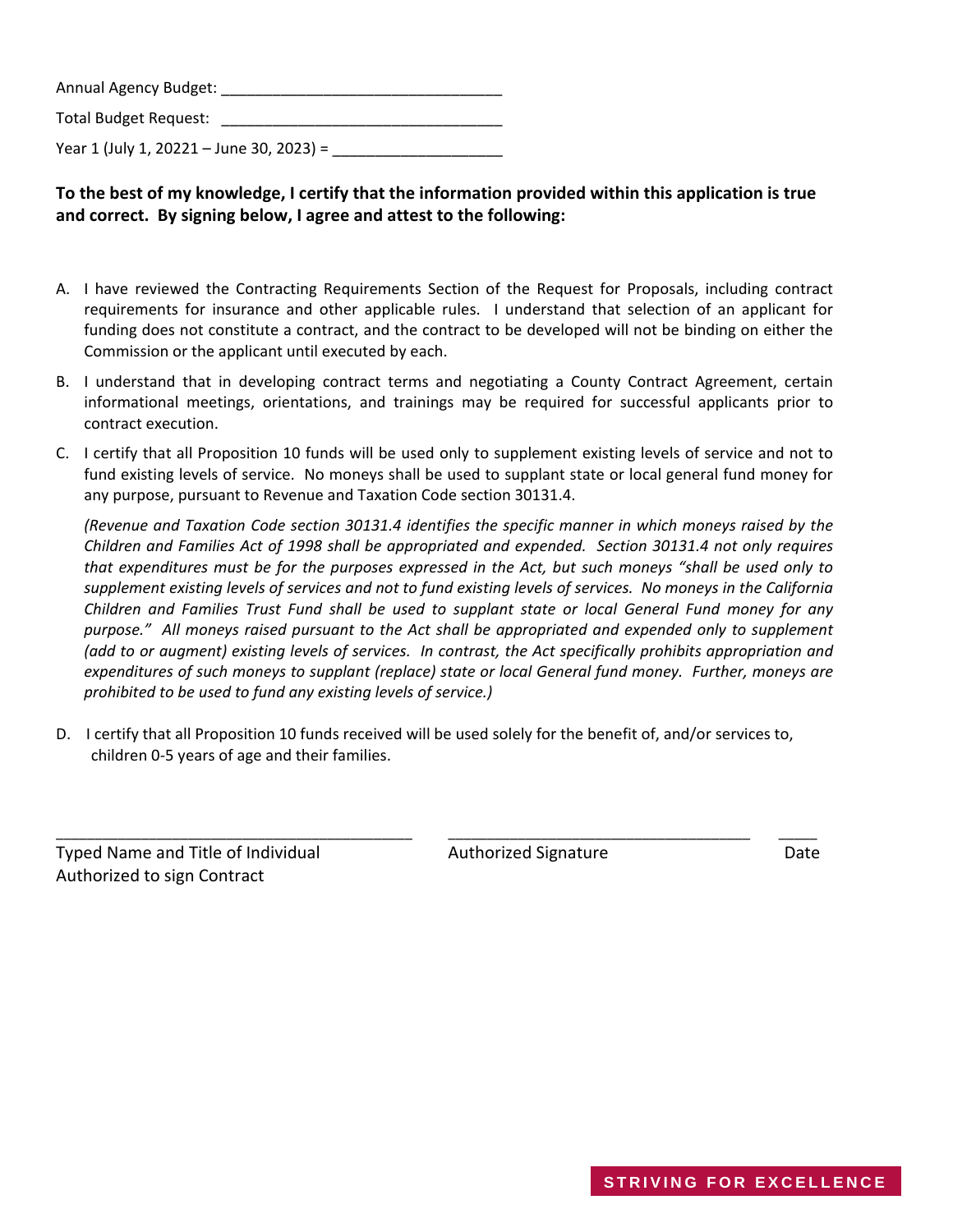### ATTACHMENT 2 **GENERAL TERMS AND CONDITIONS FOR FIRST 5 CONTRACTORS**

AGREEMENT BETWEEN MERCED COUNTY, ON BEHALF OF FIRST 5 MERCED COUNTY

### **AND**

**\_\_\_\_\_\_\_\_\_\_\_\_\_\_\_\_\_\_\_\_\_\_\_**

THIS AGREEMENT is made and entered into this\_\_\_\_\_\_\_\_\_\_\_, by and between the County of Merced, a political subdivision of the State of California (hereinafter referred to as "COUNTY") on behalf of First 5 Merced County, established pursuant to County Ordinance 1747 in compliance with the Children and Families First Act of 1998 (hereinafter referred to<br>as COMMISSION) and (hereinafter as COMMISSION) and COMMISSION) and COMMISSION) and COMMISSION (hereinafter referred to as CONTRACTOR).

WHEREAS, COMMISSION has received funds under the Children and Families First Act of 1998 (Proposition 10) to enhance and improve early childhood development for children age 0 through 5 and their families, within Merced County, and

WHEREAS, COMMISSION has adopted a Strategic Plan to implement services and programs to achieve the intent of the Act, and

WHEREAS, the Strategic Plan provides for procurement processes for the COMMISSION to select projects for funding to achieve desired services and programs, and

WHEREAS, CONTRACTOR is specially trained, experienced, and competent to perform such services, and

WHEREAS, COMMISSION utilizes relevant administrative structure, policies and procedures of the County to distribute those funds, and

WHEREAS, CONTRACTOR submitted a proposal *(Agency, Program Name)* which COMMISSION has determined is in support of the furtherance of the intentions of the Strategic Plan and the Act and warrants funding.

NOW THEREFORE, in consideration of the mutual covenants and promises herein contained, the parties agree as follows:

### **1. GENERAL**

CONTRACTOR shall provide such services in a good and professional manner in accordance with the terms and conditions stated herein, and any specifically referenced attachments hereto. The following exhibits are specifically incorporated by reference, attached hereto, and made a part hereof, except when in conflict with this agreement or modified herein: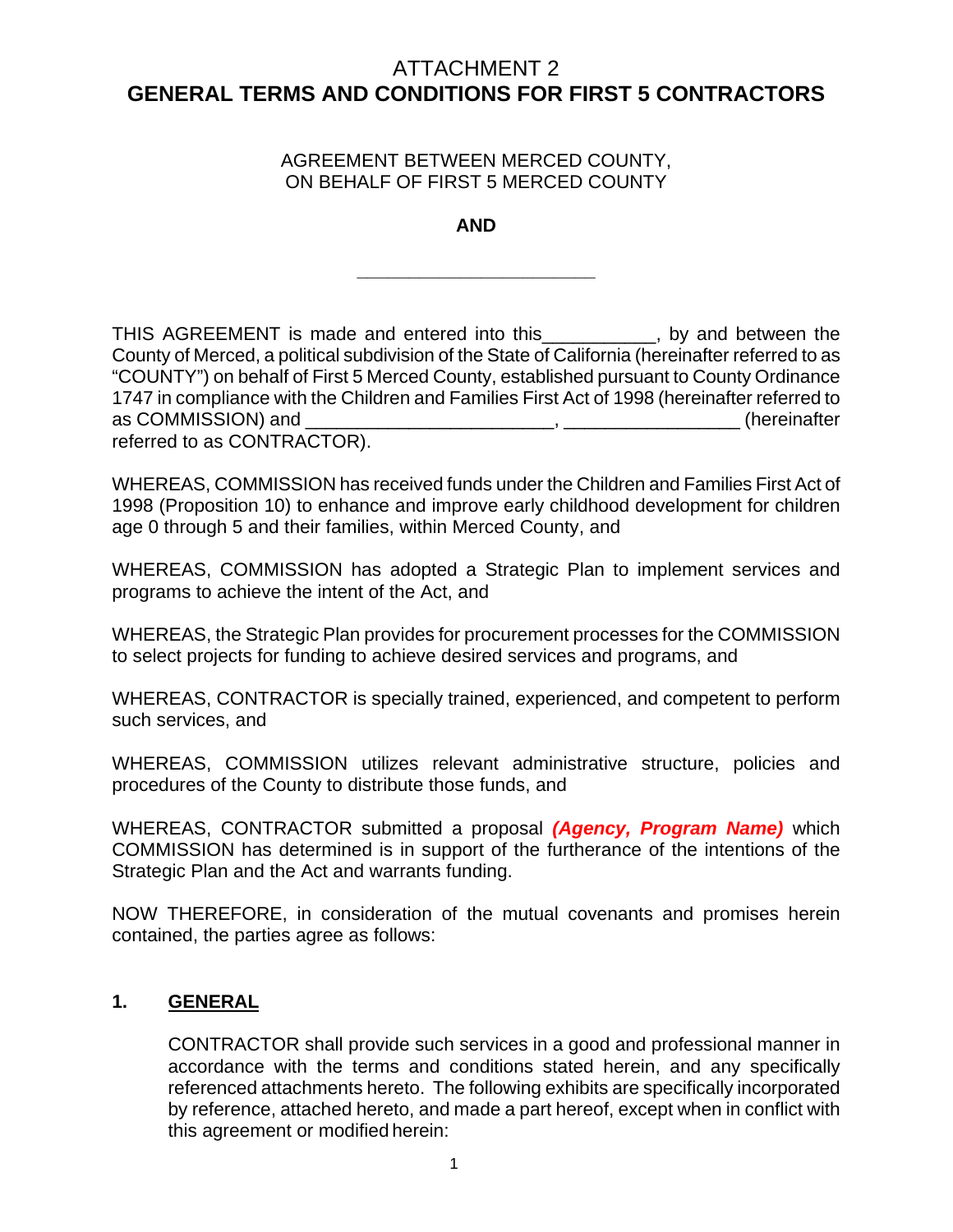EXHIBIT A – Scope of Work EXHIBIT B – Budget EXHIBIT C – Budget Narrative EXHIBIT D – Invoice Form

CONTRACTOR warrants it has the expertise, appropriate licenses, support staff and facilities necessary to provide the services described in this Agreement.

### **2. SCOPE OF WORK**

Services to be provided under this agreement by CONTRACTOR shall include all necessary services to fulfill the SCOPE OF WORK, Exhibit A, as set forth herein, and made part of this agreement. CONTRACTOR shall perform all such services as an independent CONTRACTOR; not as an agent or employee of the COUNTY.

CONTRACTOR shall conduct the approved project as stated in Exhibits A, B, and C.

### **3. TERM**

The term of this agreement shall commence on the \_\_\_\_\_\_\_\_\_\_, and end the \_\_\_\_\_\_\_\_\_\_\_\_\_\_\_\_\_\_\_\_, unless sooner terminated in accordance with Sections TERMINATION FOR CONVENIENCE, TERMINATION FOR CAUSE, and/or CONDITION SUBSEQUENT / NON-APPROPRIATION OF FUNDING as specified elsewhere in this agreement.

### **4. COMPENSATION**

In consideration of CONTRACTOR performing such work as set forth under Section 2: SCOPE OF WORK, COMMISSION shall, through the County Auditor-Controller, pay CONTRACTOR for actual project expenses in accordance with the categories and amounts established in the line item budget attached as Exhibit B budget.

In no event shall the total payments exceed \_\_\_\_\_\_\_\_\_\_\_\_ for the entirety of the contract term.

Additionally, unless otherwise modified as allowed under the terms of this Agreement, in no event shall the payments for any fiscal year within the contract term (if applicable) exceed the amounts as shown in Exhibit B, Budget, and below:

 $\circ$  Fiscal year 2022/2023:  $\bullet$ 

No other expenses shall be paid to CONTRACTOR without formal approval by the COMMISSION and amendment of this agreement.

CONTRACTOR may request revisions in the line item budget for the project as included in Exhibit B, Budget during the term of this agreement in accordance with COMMISSION'S budget revision procedures.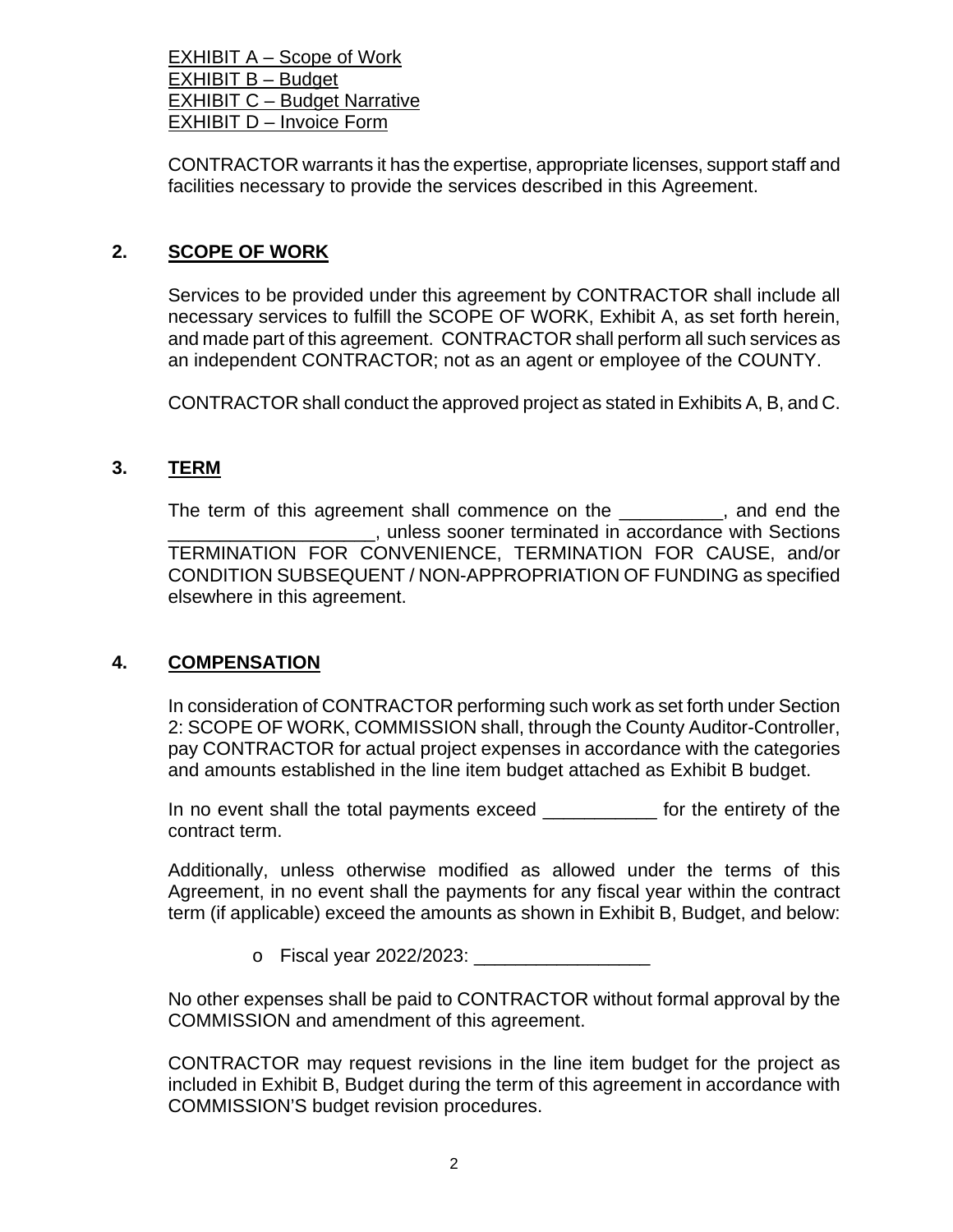Indirect costs cannot exceed ten percent (10%) of personnel costs less fringe benefits.

If any funds have not been completely expended as approved, or otherwise modified and subsequently approved, at the end of any fiscal year within the term as described in Exhibit B, Budget, or at the end of the term of this agreement, CONTRACTOR shall return such funds to the COMMISSION.

CONTRACTOR warrants that no employee, volunteer, agent or independent subcontractor of CONTRACTOR who has been convicted of a felony or against whom a civil judgment has been entered based upon misappropriation of funds or similar action shall have authority or discretion in any way relating to funding provided to CONTRACTOR by COMMISSION such to be able to control disbursements/withdrawals of said funds**.** 

CONTRACTOR warrants that all employees and volunteers, and employees and volunteers of agents or subcontractors of CONTRACTOR, who will have direct contact with service recipients in the course of providing services outlined in the Scope of Work, shall have finger print clearance through an entity determined by COMMISSION, prior to direct contact with service recipients. Documentation demonstrating this clearance shall be kept on file for examination by COMMISSION at its discretion.

### **5**. **TERMS OF PAYMENT**

Payment for project expenses and satisfactory performance of such services set forth in Section 2: SCOPE OF WORK of this agreement shall be made in the following manner:

CONTRACTOR shall submit invoices, using Exhibit D**,** Invoice Form, on a quarterly basis, unless otherwise directed on an alternative schedule, for reimbursement of actual project expenses incurred during the previous period.

Invoices required quarterly are to be submitted by the following dates each fiscal year:

October 31 for program expenses from July 1 – September 30 January 31 for program expenses from October 1 – December 31 April 30 for program expenses from January 1 – March 31 July 31 for program expenses from April 1 – June 30

Invoices are to be accompanied by all required supporting documentation necessary to demonstrate that expenses incurred are consistent with the approved budget and budget narrative in this agreement.

CONTRACTOR may receive an advanced payment of funds provided for under the Compensation section of this Agreement when deemed to be in the interests of furthering the aims of the COMMISSION's strategic plan and subsequent to COMMISSION'S approval.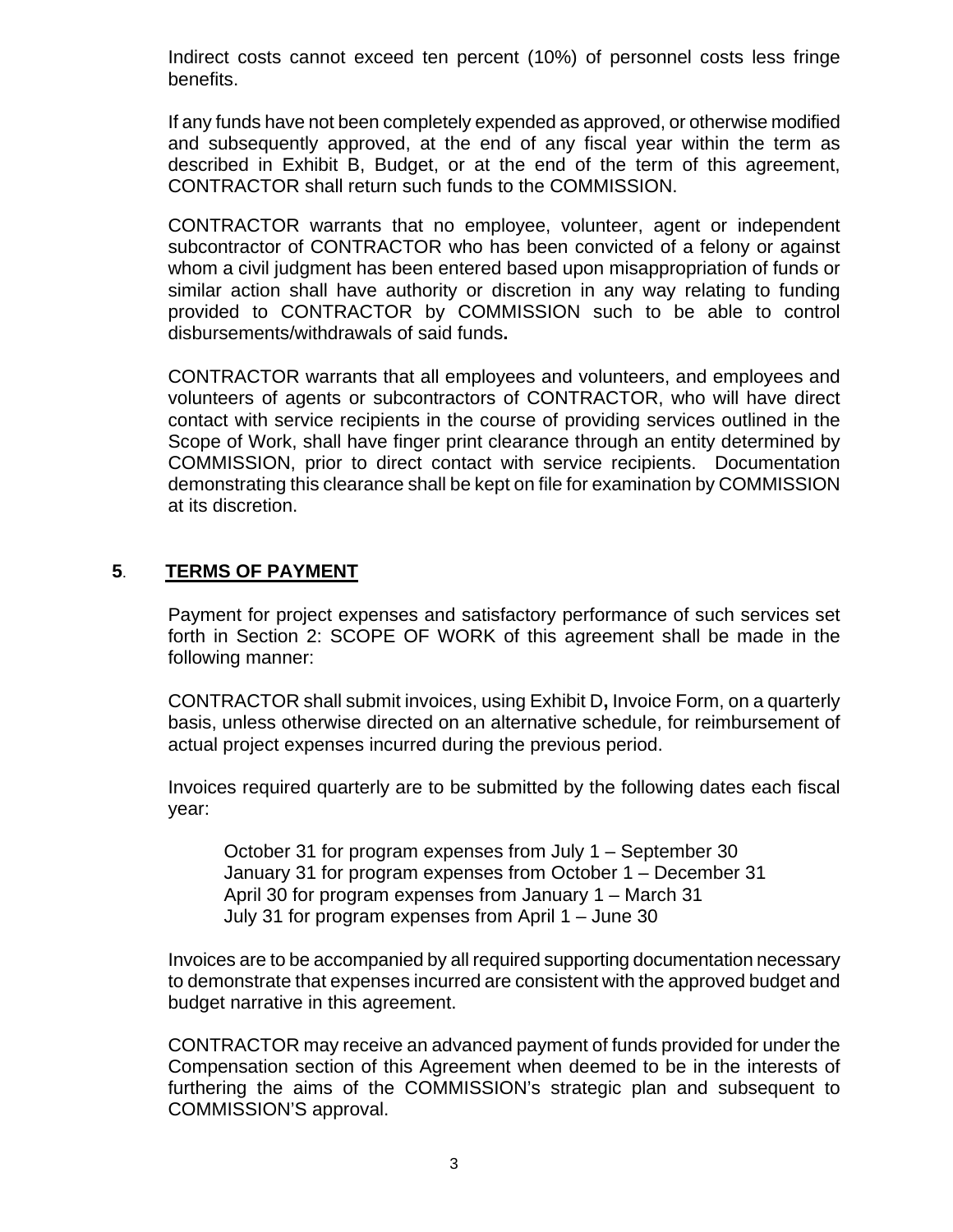In order to be considered complete for processing for payment, invoices shall be prepared in accordance with Exhibit D, Invoice Form.

The COMMISSION may request any additional information or supporting data as deemed necessary for COMMISSION to properly evaluate or process CONTRACTOR'S invoice.

Upon approval by COMMISSION, the sum due hereunder shall be paid to CONTRACTOR through the disbursement process of the COUNTY in a timely manner. Payments will be held if CONTRACTOR is delinquent with any required reports or other submission requirements under this agreement.

Failure to comply with invoice submission and all related submittal requirements may result in the assessment of a late fee that reduces the amount of payment due to CONTRACTOR, per the COMMISSION'S procedures for late submission penalties.

Address for the purpose of remitting payment is as follows:

| Agency name                |
|----------------------------|
| <b>Address</b>             |
| City, State, Zip code      |
| First and Last Name, Title |

If no expenses are incurred by CONTRACTOR in any reporting period, CONTRACTOR shall submit a letter to COMMISSION by the invoice submission deadlines, stating such.

### **6. NON-SUPPLANTATION**

CONTRACTOR shall abide by the intent of the California Children and Families Act of 1998, and Section 30131.4 of the Revenue and Taxation Code which states: "All moneys raised pursuant to taxes imposed by Section 30131.2 shall be appropriated and expended only for the purposes expressed in the California Children and Families Act, and shall be used only to supplement existing levels of service and not to fund existing levels of service."

CONTRACTOR warrants that no funds provided by COMMISSION shall be used to supplant existing funds from any source for any purpose.

### **7. SERVICES FOR CHILDREN AGE 0-5 YEARS AND THEIR FAMILIES**

CONTRACTOR shall abide by the intent of the California Children and Families Act of 1998, and Section 130100 of the Health and Safety Code, which states the program is created for the "purposes of promoting, supporting, and improving the early development of children from the prenatal stage to five years of age. Funds provided under this agreement shall be used solely for the benefit of, and/or services to, children 0-5 and their families.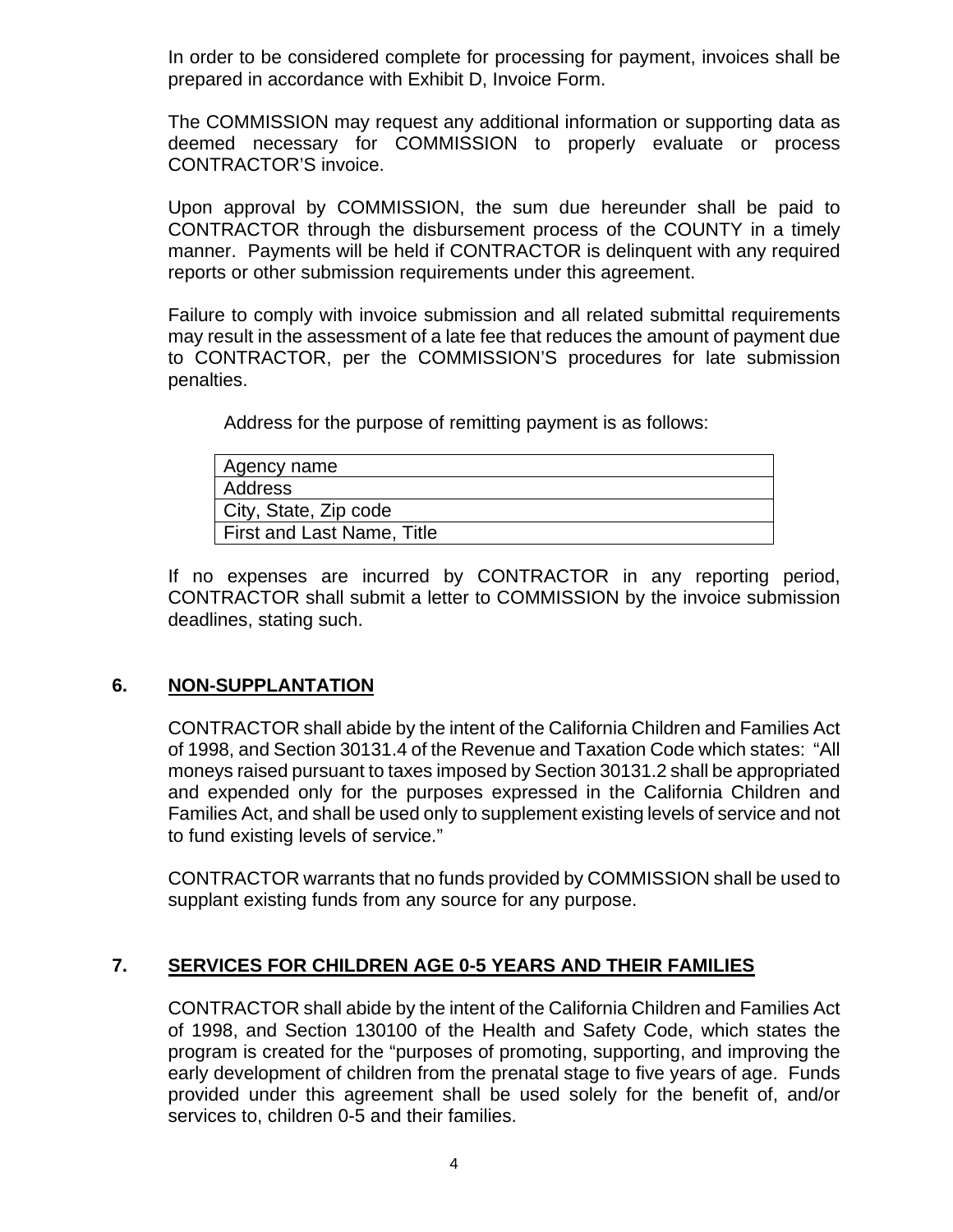### **8. EVALUATION AND MONITORING**

Services provided by CONTRACTOR shall be evaluated. CONTRACTOR shall submit evaluation data and related reports, and otherwise participate in the First 5 evaluation, using approved evaluation methods.

Required evaluation data shall be submitted on a regular basis as determined by the First 5 evaluation requirements.

Services provided by CONTRACTOR shall be monitored through quarterly, or as COMMISSION requires, program progress reporting and site visits.

Program progress reporting will be required on a regular basis to ensure compliance with contractual obligations.

At least once per year, the COMMISSION shall conduct a site visit as part of this monitoring process. Unless exercised sooner in accordance with Section 21: RECORDS AND INSPECTION, the COMMISSION may include the examination and auditing of records relating to program services during site visits.

Any deficiencies noted in the provision of services may be addressed by COMMISSION through a corrective action plan in order to remedy any identified deficiency(-ies).

Payments will be held if CONTRACTOR is delinquent with any required reports or submission requirements under this agreement or otherwise fails to address any deficiencies noted in the provision of services.

### **9. TOBACCO & NUTRITION**

During the term of this agreement, CONTRACTOR agrees to:

Maintain a tobacco free environment on CONTRACTOR'S property including inside agency buildings and vehicles, and outside of building entrances within 15 feet of facilities or 25 feet of children's play areas, and as otherwise required by law.

Provide referral information to staff and/or clients on smoking cessation and support programs, and the dangers of second hand smoke, as applicable.

If CONTRACTOR is a family day care provider, CONTRACTOR acknowledges that smoking in a private residence during the hours of operation as a licensed family day care home is prohibited by California law.

If CONTRACTOR is a licensed childcare center, CONTRACTOR acknowledges that smoking on the premises is prohibited by California law.

Provide healthy food and snack options when meals or foods are provided during the course of implementing the Scope of Work, per the approved budget, Exhibit B.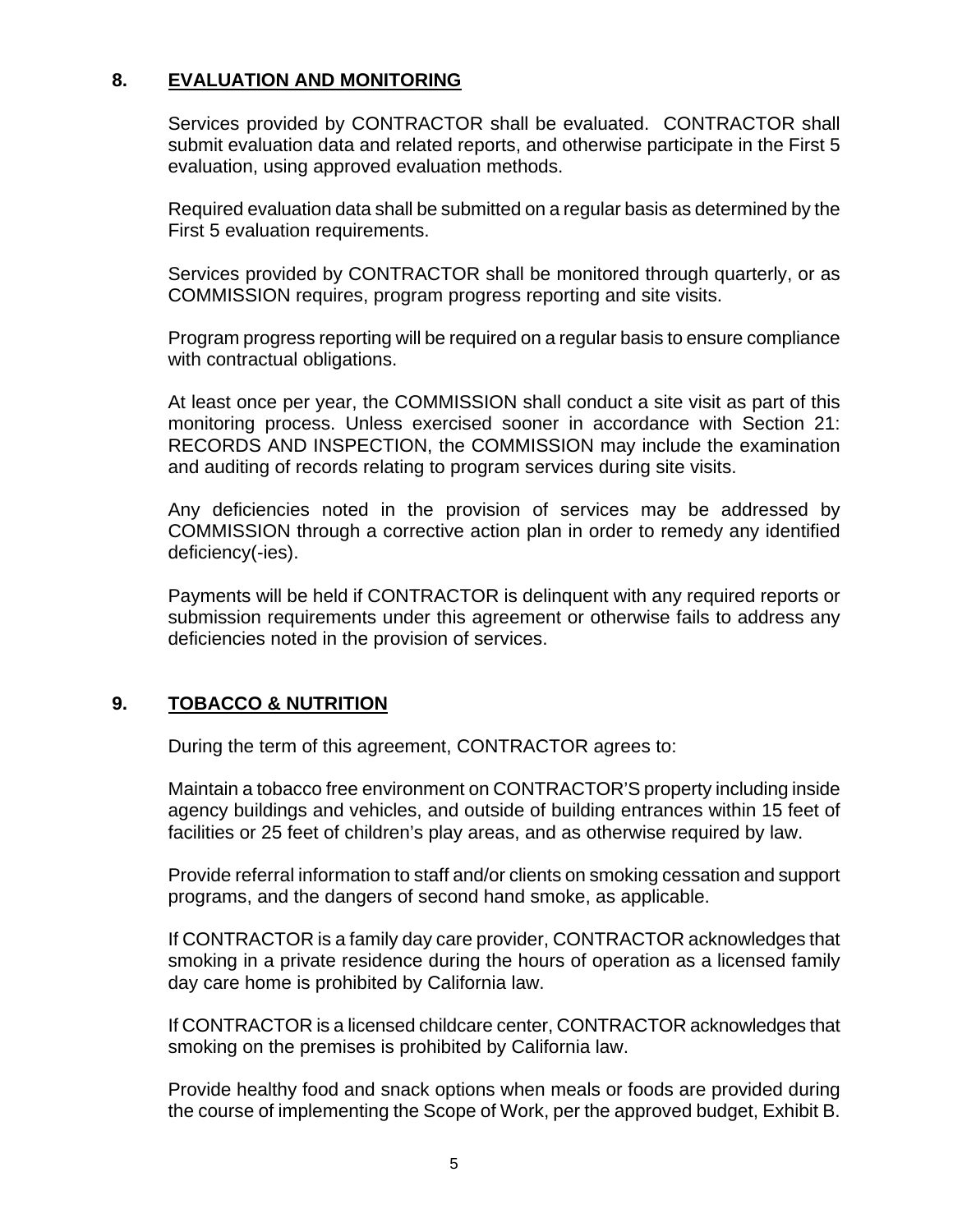### **10. AUDITS & REPORTS**

Annually, CONTRACTOR shall be responsible for the procurement and performance of an independent fiscal and compliance audit. Any audit undertaken must be performed in accordance with the following standards: Generally Accepted Auditing Standards, Governmental Auditing Standards, and OMB Circular A-133.

CONTRACTOR shall submit to COMMISSION within one hundred twenty (120) days of CONTRACTOR'S fiscal year-end the completed audit for the prior year.

An audit of a public agency, when performed pursuant to state law, will meet the requirements of this section.

COMMISSION reserves the right to require a program specific audit at COMMISSION'S discretion.

COMMISSION may request additional reports as deemed necessary or as required by the California State Children and Families Commission.

### **11. TERMINATION FOR CONVENIENCE**

This Agreement, notwithstanding anything to the contrary herein above or hereinafter set forth, may be terminated by COMMISSION at any time without cause or legal excuse by providing the other party with thirty (30) calendar days written notice of such termination.

Upon effective date of termination, COMMISSION shall have no further liability to CONTRACTOR except for payment for actual services incurred during the performance hereunder. Such liability is limited to the time specified in said notice and for services not previously reimbursed by COMMISSION. Such liability is further limited to the extent such costs are actual, necessary, reasonable, and verifiable costs and have been incurred by CONTRACTOR prior to, and in connection with, discontinuing the work hereunder.

### **12. TERMINATION FOR CAUSE**

The COMMISSION may terminate this Agreement for and be relieved of making any payments to CONTRACTOR, and all duties to contractor should the CONTRACTOR fail to perform any material duty or obligation of the Agreement. Notice shall be given as otherwise provided herein. In the event of such termination the COMMISSION may proceed with the work in any manner deemed proper by the COMMISSION. All costs to the COMMISSION shall be deducted from any sum otherwise due the contractor and the balance, if any, shall be paid to the CONTRACTOR upon demand. Such remedy is in addition to such other remedies as may be available to the COMMISSION provided by law.

### **13. CONDITION SUBSEQUENT / NON-APPROPRIATION OF FUNDING**

The compensation paid to CONTRACTOR pursuant to this Agreement is based on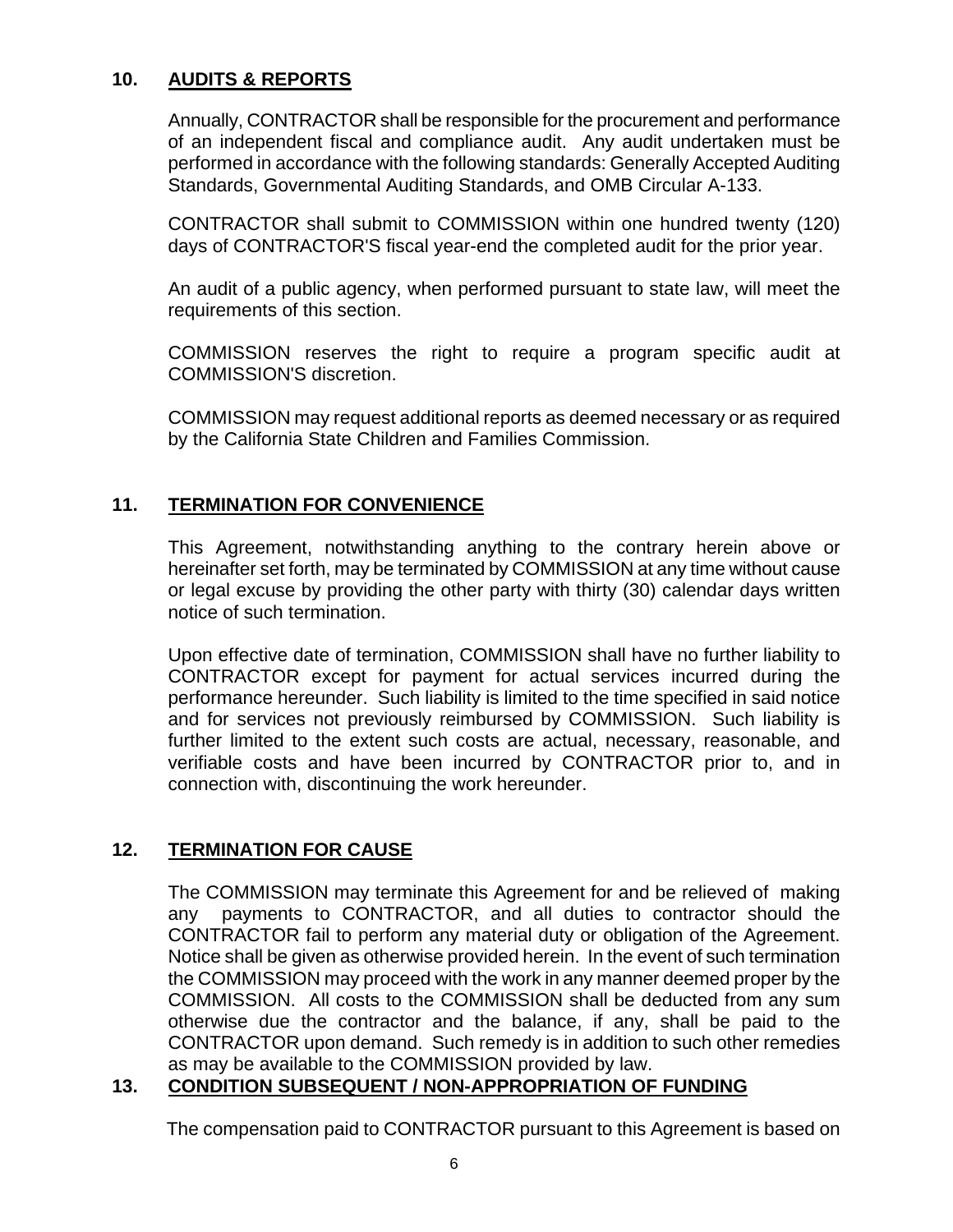COMMISSION'S continued appropriation of funding for the purpose of this Agreement, as well as the receipt of local, COMMISSION, state and/or federal funding for this purpose. The parties acknowledge that the nature of government finance is unpredictable and that the rights and obligations set forth in this Agreement are therefore contingent upon the receipt and/or appropriation and/or continued retention of the necessary funds. In the event that funding is terminated and / or previously approved funds are de-appropriated or otherwise recaptured by the original funding entity, in whole or in part, for any reason, at any time, this Agreement and all obligations of the COMMISSION arising from this Agreement shall be immediately discharged. COMMISSION agrees to inform CONTRACTOR no later than ten (10) calendar days after the COMMISSION determines, in its sole judgment, that funding will be terminated and the final date for which funding will be available. Under these circumstances, all billing or other claims for compensation or reimbursement by CONTRACTOR arising out of performance of this Agreement must be submitted to COMMISSION prior to the final date for which funding is available. In the alternative, COMMISSION and CONTRACTOR may agree, in such circumstance, to a suspension or modification of either party's rights and obligations under this Agreement. Such a modification, if the parties agree thereto, may permit a restoration of previous contract terms in the event funding is reinstated. Also in the alternative, the COMMISSION may, if funding is provided to the COMMISSION in the form of promises to pay at a later date, whether referred to as "government warrants," "IOUs," or by any other name, the COMMISSION may, in its sole discretion, provide similar promises to pay to the CONTRACTOR, which the CONTRACTOR hereby agrees to accept as sufficient payment until cash funding becomes available.

### **14. ASSESSMENT FOR LEVERAGING FUNDING**

CONTRACTOR agrees to partner with COMMISSION in participating in necessary activities to assess opportunities for, and leverage external funding from, non-First 5 funding sources, as may be available for services described in CONTRACTOR' S Scope of Work.

### **15. EXTENSION OF CONTRACT**

In the event the CONTRACTOR offers to supply their service for the same price as awarded from the result of this proposal for any succeeding period, or in the event the CONTRACTOR is willing to negotiate any justifiable price increase at the time of any succeeding Contract renewal period, if applicable, and it would be economical and in the best interest of COMMISSION, and provided the services have been to the satisfaction of COMMISSION, COMMISSION reserves the right to extend any Contract resulting from this proposal on a term-by-term basis to the CONTRACTOR awarded the Contract.

### **16. MODIFICATION OF AGREEMENT**

Notwithstanding any of the provisions of this agreement, the parties hereafter, by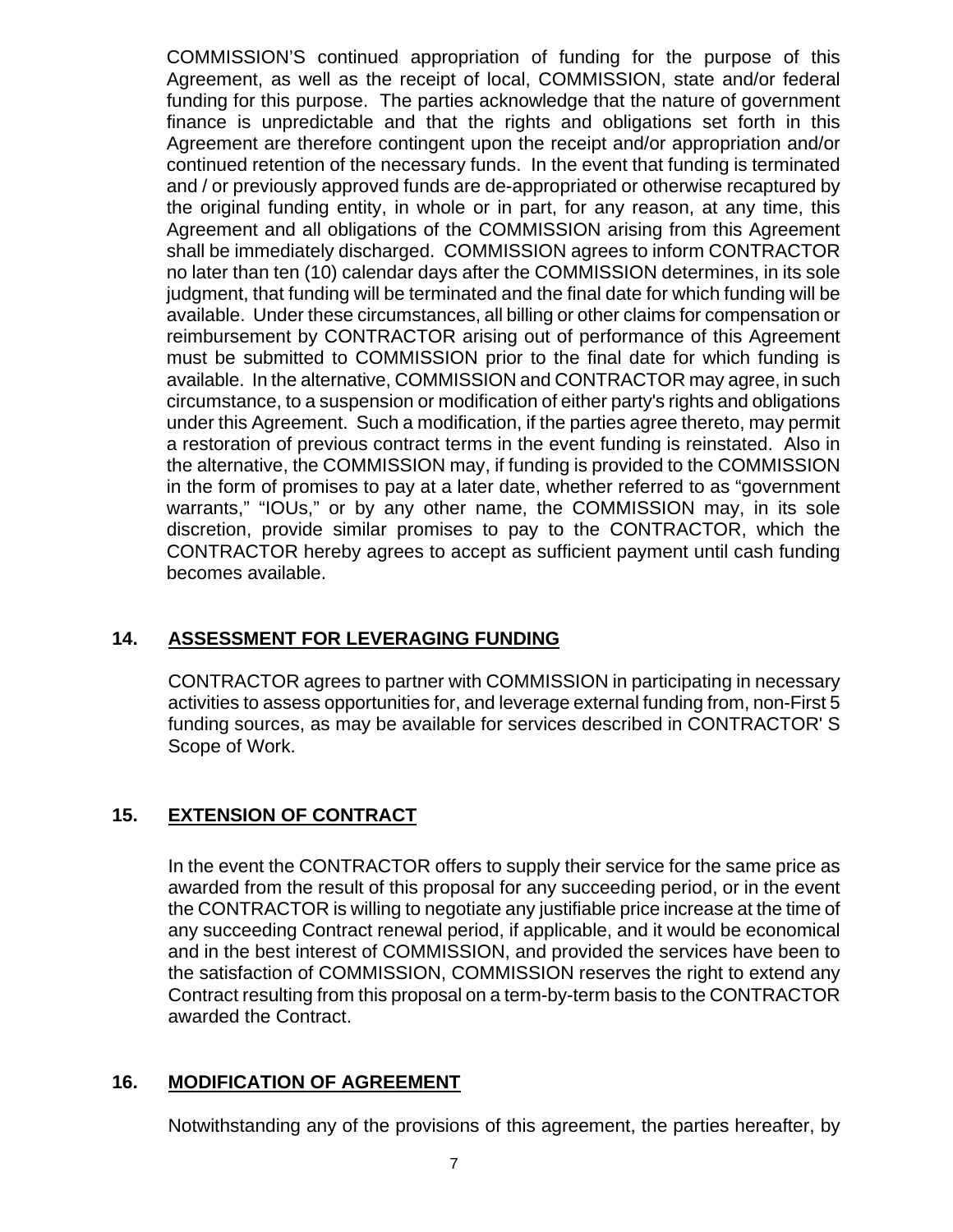mutual consent, may agree to modifications hereof or additions hereto, in writing, which are not forbidden by law and which are signed by both parties.For any proposed revisions, CONTRACTOR shall submit a revised Scope of Work, Budget and/or Budget Narrative, for review and action by COMMISSION and/or COMMISSION Executive Director, per COMMISSION'S contract revision processes. In the event of any proposed modifications to CONTRACTOR'S budget, a budget revision must be approved prior to the expenditure of any funds in excess of priorapproved amounts.

### **17. DURABLE EQUIPMENT**

Any equipment, materials, supplies, or property of any kind purchased for or financed from funds provided under this Agreement, excepting any funds received for indirect expenses pursuant to the budget document attached as Exhibit B, having a useful life of three (3) years or greater or a value in excess of Five Thousand Dollars (\$5,000.00), shall be defined as an inventory item. All inventory items not fully consumed in the work described herein shall be the property of the COMMISSION at the termination of this Agreement unless the COMMISSION, at is sole discretion, makes an alternative disposition.

### **18. CHANGES IN CONDITION**

CONTRACTOR agrees to provide written notice within 14 calendar days to the COMMISSION if significant changes or events occur during the term of this agreement which could potentially impact CONTRACTOR'S progress toward, or completion of, the Scope of Work, including, but not limited to changes in CONTRACTOR'S management personnel, loss of funding, or revocation of the CONTRACTOR'S tax-exempt status, business license or permit.

### **19. ATTRIBUTION**

CONTRACTOR will ensure that all publications, including but not limited to media activities, posters, conferences, brochures, etc., that are used in the approved project shall include a statement that the project is funded by "FIRST 5 Merced County" with the official COMMISSION logo. (Official logo shall be provided CONTRACTOR for such use.) The cost for any materials not meeting the above provisions may not be reimbursed under this Agreement at the sole discretion of COMMISSION.

CONTRACTOR shall be required on occasion to disseminate COMMISSION materials on various issues to further the objectives of COMMISSION'S Strategic Plan. Such materials will be provided to CONTRACTOR with reasonable notice and instructions for dissemination.

### **20. PROGRAM INCOME**

In the event that any funds provided under this agreement result in program income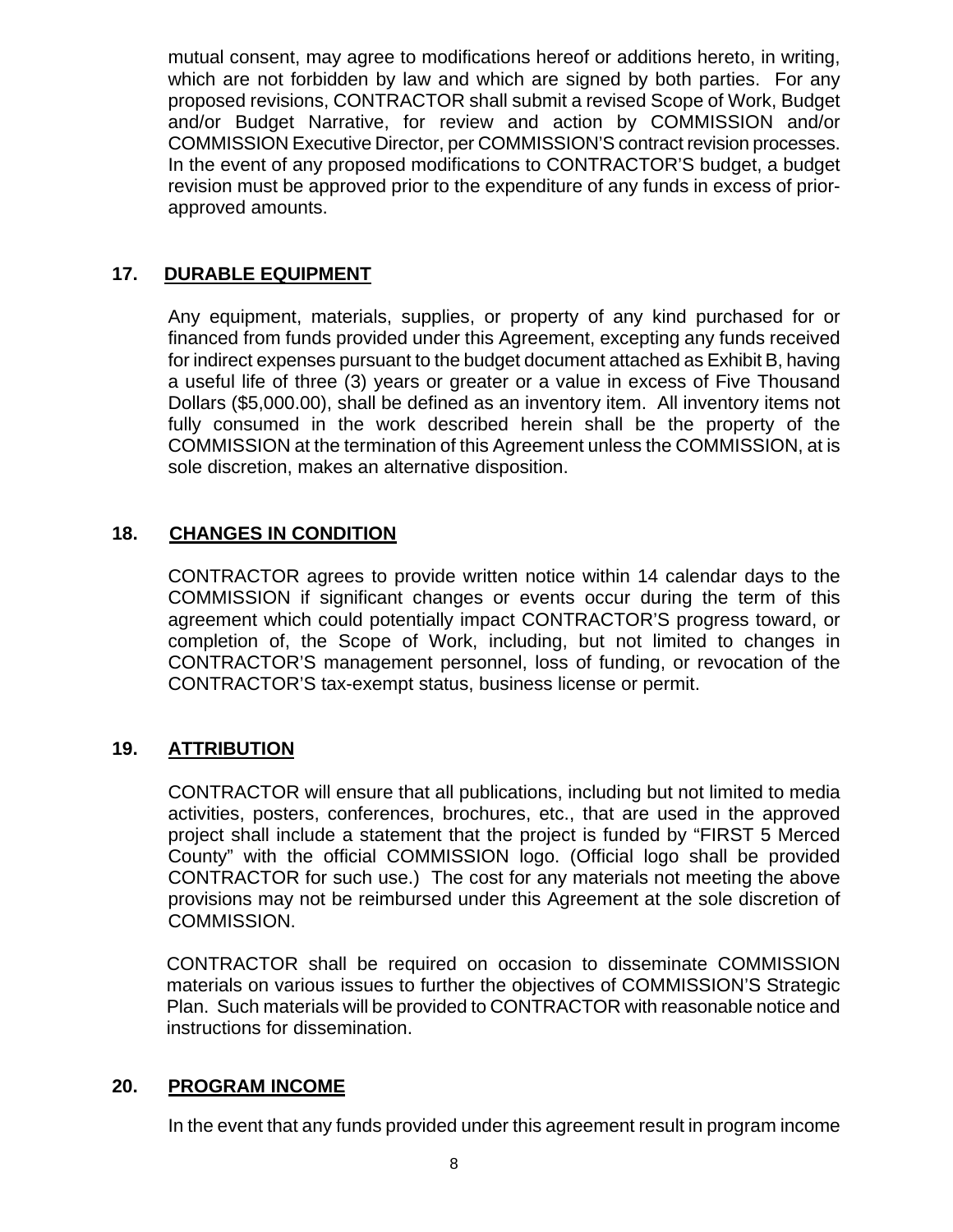for CONTRACTOR (i.e., funds received from third party payor sources of any nature), COMMISSION may off-set future disbursements to CONTRACTOR in an amount up to the program income amount, at the COMMISSION'S sole discretion. CONTRACTOR shall notify and receive COMMISSION approval, prior to incurring any expenses of COMMISSION funds that may result in the earning of program income that COMMISSION may deduct from future disbursements.

### **21. INSURANCE**

CONTRACTOR shall purchase and maintain the following type of insurance for minimum limits indicated during the term of this agreement and provide Certificates of Insurance evidencing such coverage to the COMMISSION Attn: Certificates of Insurance, 260 E. 15<sup>th</sup> Street, Merced, California 95341. Certificates of Insurance shall be submitted to the COMMISSION within the first 90 calendar days of the contract term.

- 1. Commercial General Liability: \$1,000,000 per occurrence and \$2,000,000 annual aggregate covering bodily injury, personal injury and property damage. The County and its officers, employees and agents shall be endorsed to above policies as additional insured, using ISO form CG2026 or an alternate form that is at least as broad as form CG2026, as to any liability arising from the performance of this Agreement.
- 2. Automobile Liability: \$1,000,000 per accident for bodily injury and property damage, or alternatively split limits of \$500,000 per person and \$1,000,000 per accident for bodily injury with \$250,000 per accident for property damage.
- 3. Workers Compensation: Statutory coverage, if and as required according to the California Labor Code, including Employers' Liability limits of \$1,000,000 per accident. The policy shall be endorsed to waive the insurer's subrogation rights against the County.

*(Note to Buyer – Waiver of auto & workers comp insurance "Use this clause only when appropriate to SCOPE OF WORK. If in doubt, coordinate with Risk Management").*

4. If the successful bidder elects to deliver products to the County using a common carrier that is not related to the bidders business entity. The bidder may request waiver of the automobile and workers compensation insurance requirements.

*(Note to preparer of this agreement: Professional Liability, as indicated,below should, only be inserted when contracting for clinical, medical, health, accounting, legal, insurance, advertising, architectural/engineering, or computer programming services.)*

5. Professional Liability: \$1,000,000 limit per occurrence and \$5,000,000 annual aggregate limit covering Contractors wrongful acts, errors and omissions. Any aggregate limit for professional liability must be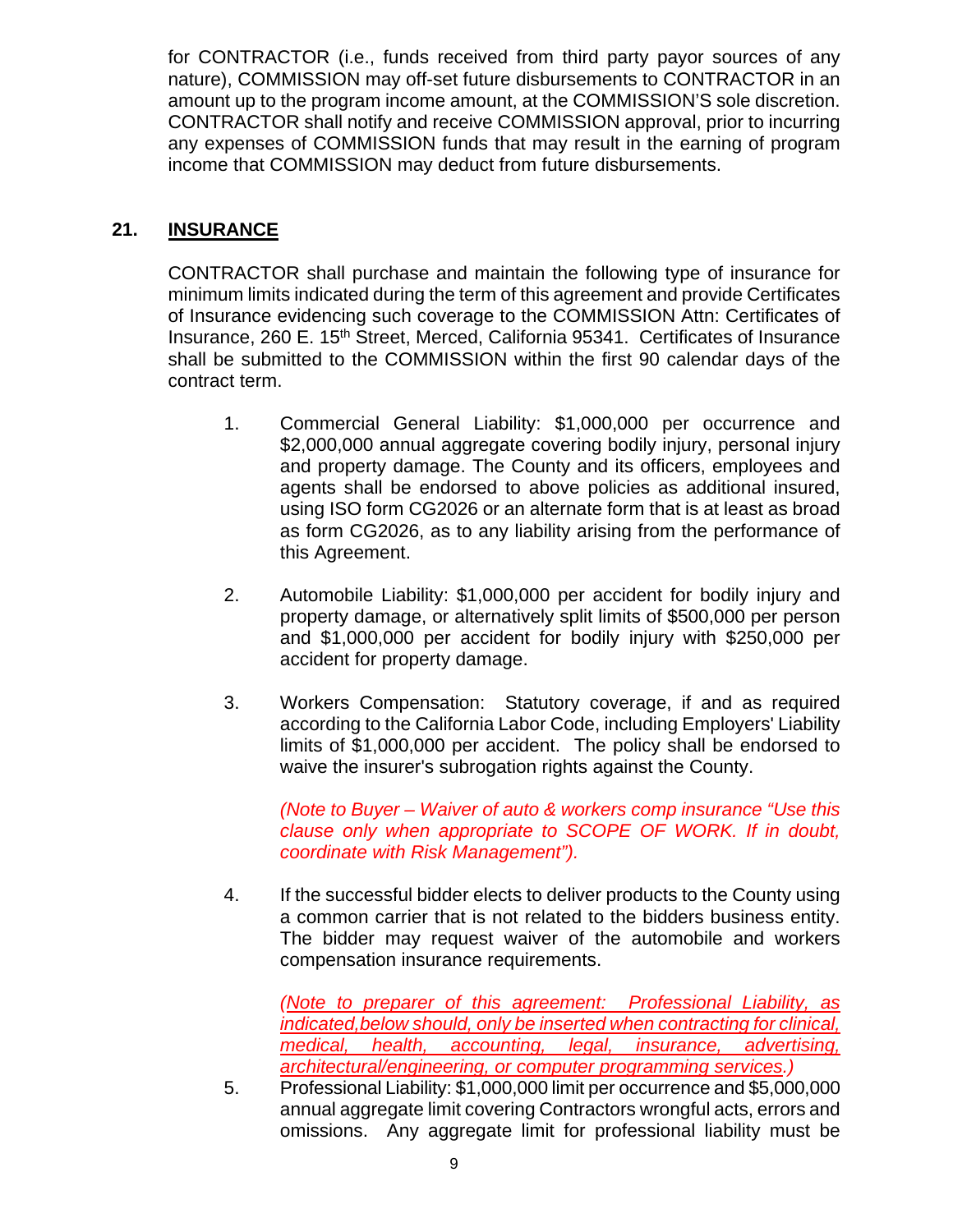### Insurance Conditions

 Insurance is to be placed with admitted insurers rated by A.M. Best Co. As A:VII or higher. Lower rated, or approved but not admitted insurers, may be accepted if prior approval is given by the COUNTY Risk Manager.

 Each of the above required policies shall be endorsed to provide the COUNTY and the COMMISSION with 30 days prior written notice of cancellation. Neither the County nor the COMMISSION is liable for the payment of premiums or assessments on the policy. No cancellation provisions in the insurance policy shall be construed in derogation of the continuing duty of CONTRACTOR to furnish insurance during the term of this agreement.

### **22. INDEMNIFICATION**

CONTRACTOR has the contracted duty (hereinafter "the duty") to indemnify, defend and hold harmless COMMISSION, its governing board, officers, employees, agents and assigns from and against any and all claims, demands, liability, judgments, awards, interest, attorney's fees, costs, experts' fees and expenses of whatsoever kind or nature, at any time arising out of or in any way connected with the performance of this Agreement, whether in tort, contract or otherwise. This duty shall include, but not be limited to, claims for bodily injury, property damage, personal injury, and contractual damages or otherwise alleged to be caused to any person or entity including, but not limited to employees, agents and officers of CONTRACTOR.

CONTRACTOR'S liability for indemnity under this Agreement shall apply, regardless of fault, to any acts or omissions, willful misconduct or negligent conduct of any kind, on the part of the CONTRACTOR, its agents, subcontractors and employees. The duty shall extend to any allegation or claim of liability except in circumstances found by a jury or judge to be the sole and legal result of the willful misconduct of COMMISSION. This duty shall arise at the first claim or allegation of liability against COMMISSION. CONTRACTOR will on request and at its expense, defend any action suit or proceeding arising hereunder. This clause for indemnification shall be interpreted to the broadest extent permitted.

### **23. INDEPENDENT CONTRACTOR**

It is mutually understood and agreed that CONTRACTOR is an independent CONTRACTOR in the performance of the work duties and obligations devolving upon CONTRACTOR under this agreement. COUNTY and/or COMMISSION shall neither have, nor exercise any control or direction over the methods by which CONTRACTOR shall perform his professional work and functions. The sole interest and responsibility of the COUNTY and the COMMISSION is to assure that the services covered by this agreement shall be performed and rendered in a competent, efficient and satisfactory manner.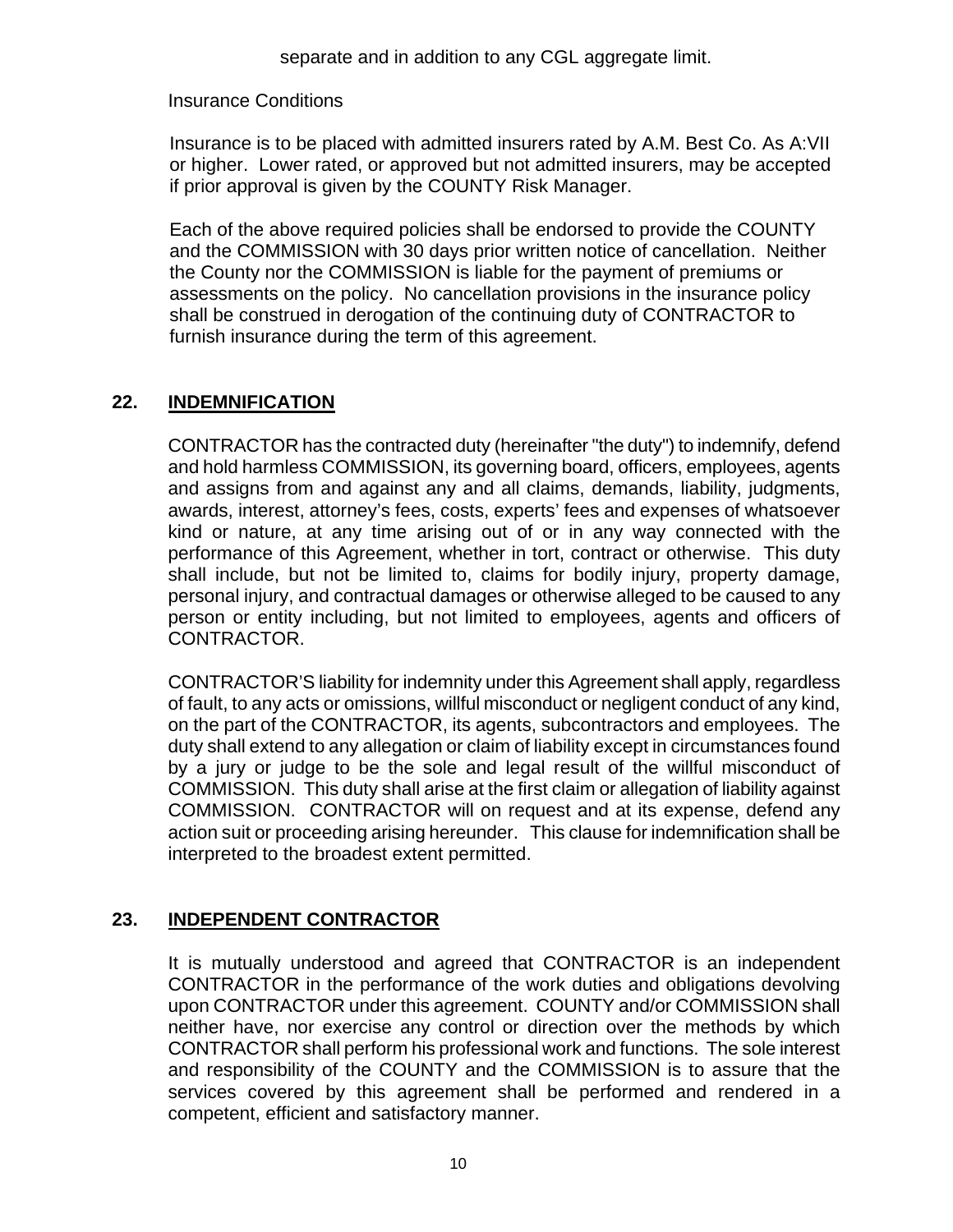It is mutually understood and agreed that no employer-employee relationship is created and CONTRACTOR shall hold COUNTY and COMMISSION harmless and be solely responsible for withholding, reporting and payment of any federal, state or local taxes, contributions or premiums imposed or required by workers compensation, unemployment insurance, social security, income tax, other statutes or codes applying to CONTRACTOR, or its sub-CONTRACTORS and employees, if any.

It is mutually agreed and understood that CONTRACTOR, its sub-CONTRACTORS and employees, if any, shall have no claim under this agreement or otherwise against the COUNTY or the COMMISSION for vacation pay, sick leave, retirement or social security benefits, occupational or non-occupational injury, disability or illness, or loss of life or income, by whatever cause.

### **24. RECORDS AND INSPECTIONS**

CONTRACTOR shall maintain full and accurate records with respect to all matters covered under this agreement. To the extent permitted by law, the COUNTY and/or the COMMISSION shall have free access at all proper times or until the expiration of seven (7) years after the furnishing of services to such records, and the right to examine and audit the same and to make transcripts therefrom, and to inspect all data, documents, premises, procedures, and activities pertaining to this agreement.

### **25. QUALITY OF SERVICE**

CONTRACTOR shall comply with all applicable Federal, State and local laws, ordinances, codes and regulations in performing its services. CONTRACTOR shall, without additional compensation, correct or revise any errors or deficiencies in its reports, and other related items or services.

### **26. PERSONAL SATISFACTION AS A CONDITION PRECEDENT**

The obligations of the COUNTY and/or the COMMISSION as provided in this agreement are expressly conditioned upon the CONTRACTORS compliance with the provisions of the contract to the personal satisfaction of the COMMISSION and the COMMISSION shall determine compliance in good faith and as a reasonable person would under the circumstances.

### **27. COMPLETENESS OF AGREEMENT**

This agreement and any additional or supplementary document or documents incorporated herein by specific reference contain all the terms and conditions agreed upon by the parties hereto, and no other agreements, oral or otherwise, regarding the subject matter of the agreement or any part thereof shall have any validity or bind any of the parties hereto.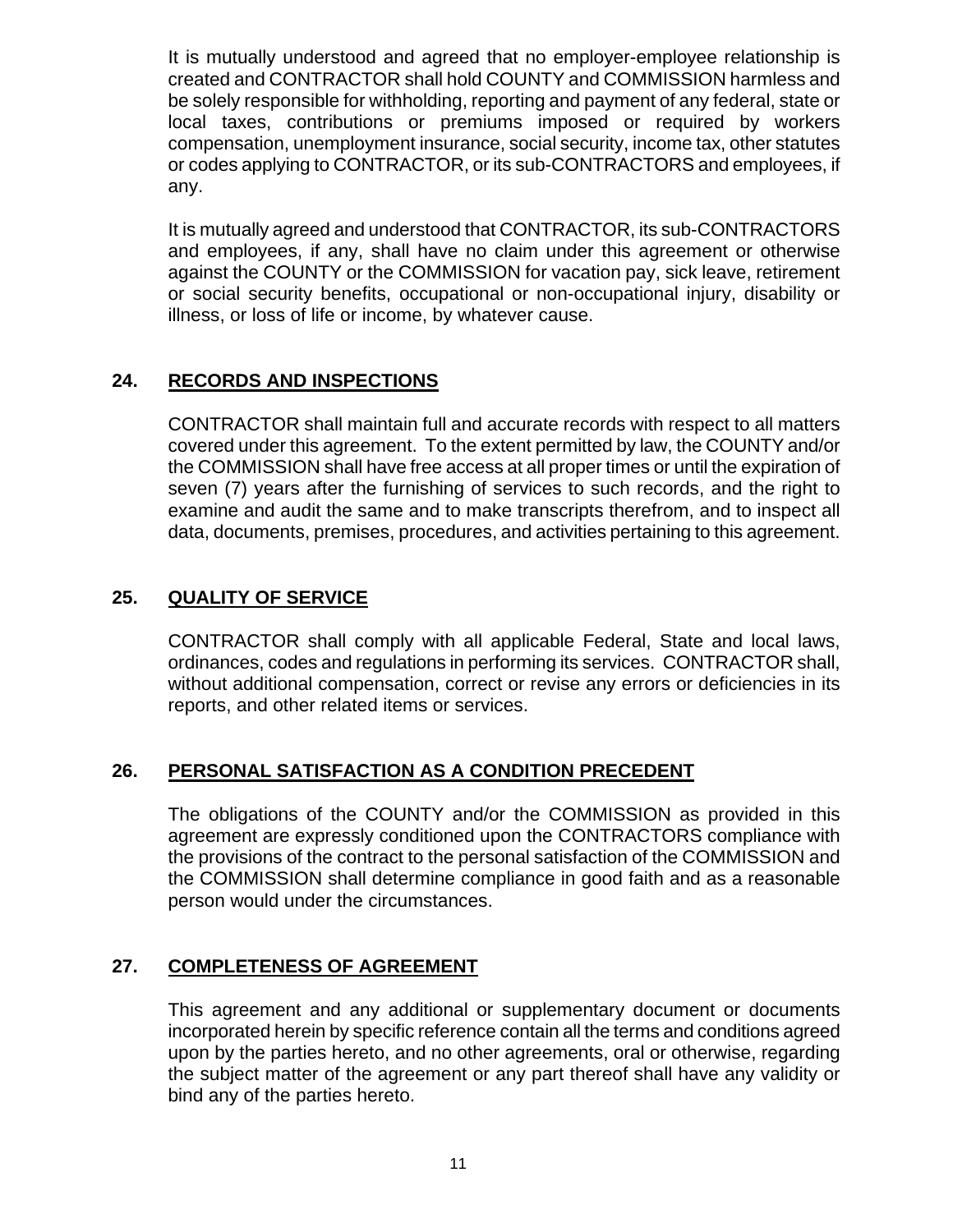### **28. COUNTY NOT OBLIGATED TO THIRD PARTIES**

Neither the COUNTY nor the COMMISSION shall be obligated or liable hereunder to any party other than CONTRACTOR.

### **29. COMPLIANCE WITH STATE LAWS AND REGULATIONS**

The CONTRACTOR, the COUNTY and the COMMISSION agree to comply with all State laws and regulations that pertain to construction, health and safety, labor, fair employment practice, equal opportunity, lobbying, and all other matters applicable to the CONTRACTOR, COUNTY and the COMMISSION, their sub-grantees, CONTRACTORS, or subcontractor and their work.

### **30. COUNTY'S AND COMMISSION'S RIGHTS NOT WAIVED BY PAYMENTS**

In no event shall the making, by the COMMISSION, of any payment to CONTRACTOR constitute, or be construed as, a waiver by the COMMISSION or the County of any breach of covenant, or any default which may then exist, on the part of the CONTRACTOR, and the making of any such payment by the COMMISSION while any such breach or default shall not be construed as acceptance of substandard or careless work or as relieving CONTRACTOR from its full responsibility under the agreement.

### **31. SUBCONTRACTS**

CONTRACTOR assumes full responsibility for all services and activities covered by this Agreement, whether or not directly provided by CONTRACTOR. CONTRACTOR shall be considered the sole point of contact regarding contractual matters, including payment of any and all charges resulting from this Agreement.

If CONTRACTOR should propose to subcontract with one or more third parties to carry out a portion of those services covered by this Agreement, any such subcontract in excess of \$5,000 shall be in writing, containing a proposed Scope of Work and Budget, and be subject to the review and action by COMMISSION prior to approval and execution.

COMMISSION shall have the right to reject any such proposed subcontract. Any such subcontract, together with all other activities by or caused by CONTRACTOR, shall not require compensation greater than the approved total program budget as set forth in Attachment B to this Agreement.

CONTRACTOR shall be responsible to COMMISSION for the proper performance of any subcontract.

 Subcontractors shall be subject to the same terms, conditions, data collection, and other reporting requirements, that CONTRACTOR is subject to under this Agreement.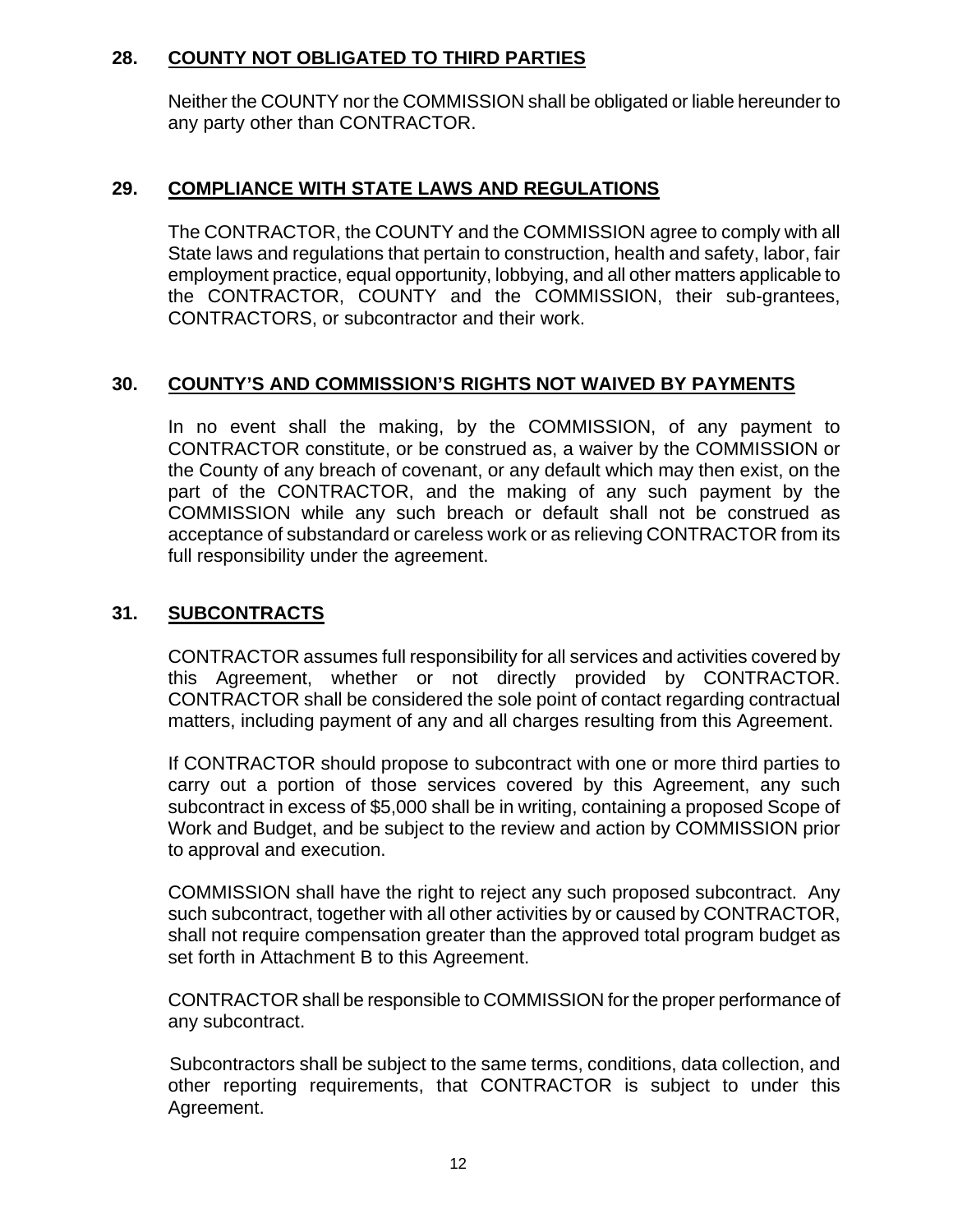### **32. PERSONNEL**

CONTRACTOR represents that it has, or will secure at its own expense, all personnel required in performing the services under this agreement. All of the services required hereunder will be performed by CONTRACTOR or under its supervision, and all personnel engaged in the work shall be qualified to perform such services. CONTRACTOR'S personnel are expressly agreed to be the employees of the CONTRACTOR and not the employees of the COUNTY.

### **33. NOTICES**

All notices, requests, demands or other communications under this agreement shall be in writing. Notice shall be sufficiently given for all purposes as follows:

1) Personal delivery. When personally delivered to the recipient. Notice is effective upon delivery.

2) First class mail. When mailed first class to the last address of the recipient known to the party giving notice. Notice is effective three mail delivery days after deposit in a United States Postal Service office or mailbox.

3) Certified mail. When mailed certified mail, return receipt requested. Notice is effective upon receipt, if delivery is confirmed by a return receipt.

4) Overnight delivery. When delivered by an overnight delivery service, charges prepaid or charged to the senders account. Notice is effective on delivery, if delivery is confirmed by the delivery service.

5) Facsimile transmission. When sent by fax to the last fax number of the recipient known to the party giving notice. Notice is effective upon receipt, provided that: a) a duplicate copy of the notice is promptly given by first class mail or certified mail or by overnight delivery, or b) the receiving party delivers a written confirmation of receipt. Any notice given by fax shall be deemed received on the next business day if received after 5:00 p.m. (recipient's time) or on a non-business day.

Addresses for purposes of giving notice are as follows:

First 5 Merced County **Agency name** 260 E. 15<sup>th</sup> Street Address

### **COMMISSION CONTRACTOR**

Merced, CA 95341 City, State, Zip code Attn: Executive Director First and Last Name, Title

b) Any correctly addressed notice that is refused, unclaimed or undeliverable because of an act or omission by the party to be notified shall be deemed effective as of the first date that the notice was refused, unclaimed or deemed undeliverable by the postal authorities, messengers or overnight delivery services.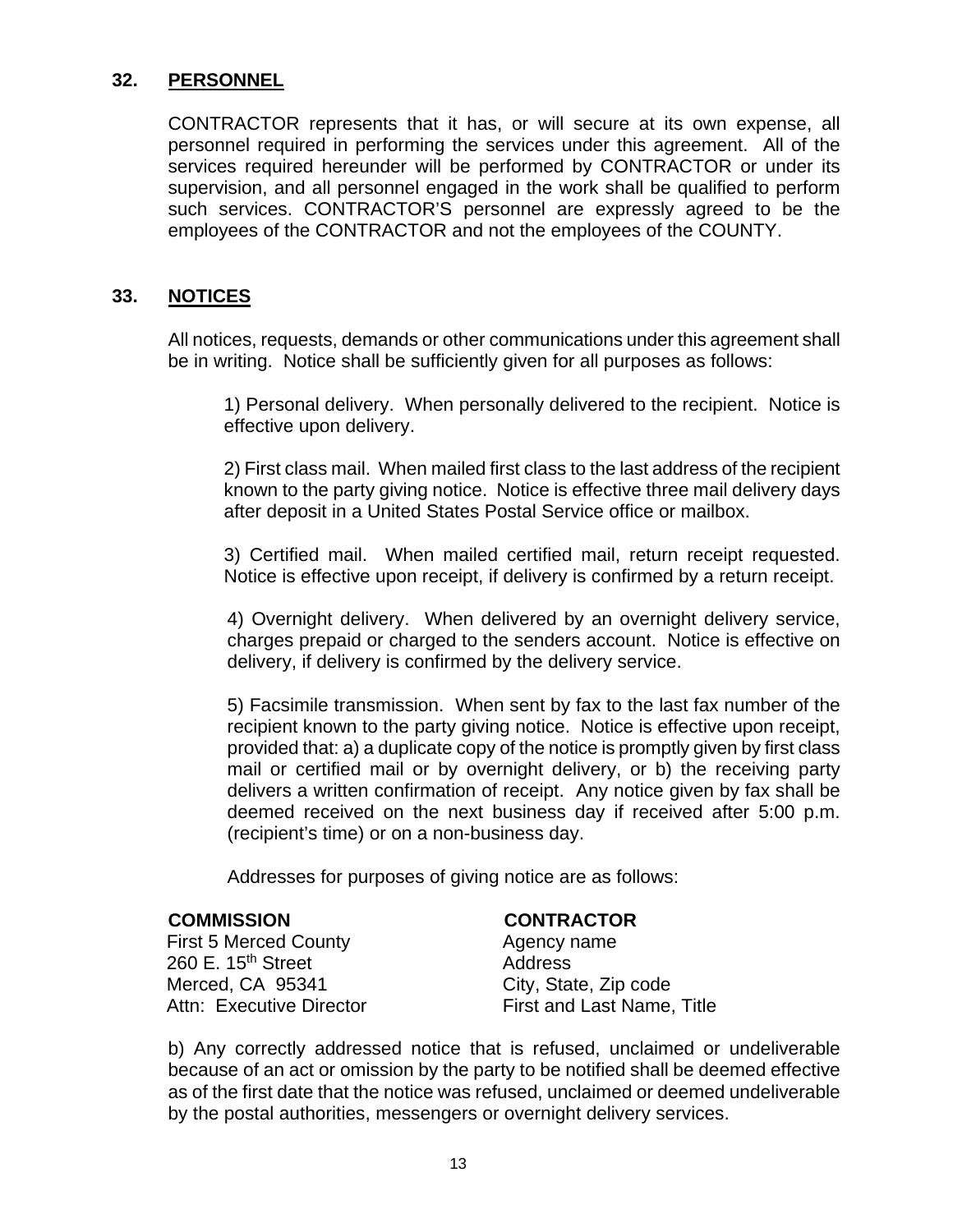c) Any party may changes its address or fax number by giving the other party notice of the change in any manner permitted by this agreement.

### **34. APPLICABLE LAW**

All parties agree that this agreement and all documents issued or executed pursuant hereto and the rights and obligations of the parties to this agreement are subject to and governed by the laws of the State of California in all respects as to interpretation, construction, operation, effect and performance.

Notwithstanding any other provisions of this agreement, any dispute concerning any question of fact or law arising under this agreement, which is not disposed of by agreement between the parties shall be decided by a Court of competent jurisdiction of the State of California.

### **35. WAIVER**

Both parties reserve the right to waive any breach of this agreement and no waiver of any breach, failure of any term or any right to remedy contained in or granted by this agreement will be effective unless it is in writing and signed by the party waiving the breach, failure, right or remedy. This waiver shall not be construed as a waiver of any subsequent breach or failure of the same term, provision or condition or a waiver of any other term or condition in this agreement. This waiver does not establish or evidence any course of dealing between the parties.

### **36. BREACH OF CONTRACT**

Upon breach of the agreement by CONTRACTOR, the COUNTY and the COMMISSION shall have all remedies, both in equity and/or at law, necessary to recover and satisfy CONTRACTOR'S obligation which it failed to provide as prescribed under the agreement.

### **37. REMEDY FOR BREACH AND RIGHT TO CURE**

If CONTRACTOR fails to perform any agreement or obligation contained in this agreement, the COMMISSION may itself perform, or cause the performance of, such agreement and obligation. In that event, CONTRACTOR will on demand, fully reimburse the COMMISSION for all such expenditures. Alternatively, the COMMISSION at its option, may deduct from any funds owed to CONTRACTOR the amount necessary to cover any expenditures under this provision. This is in addition to any other remedies available to the COMMISSION by law or as otherwise stated in this agreement.

### **38. SUCCESSORS IN INTEREST**

All the terms, covenant, and conditions of the agreement shall be binding and in full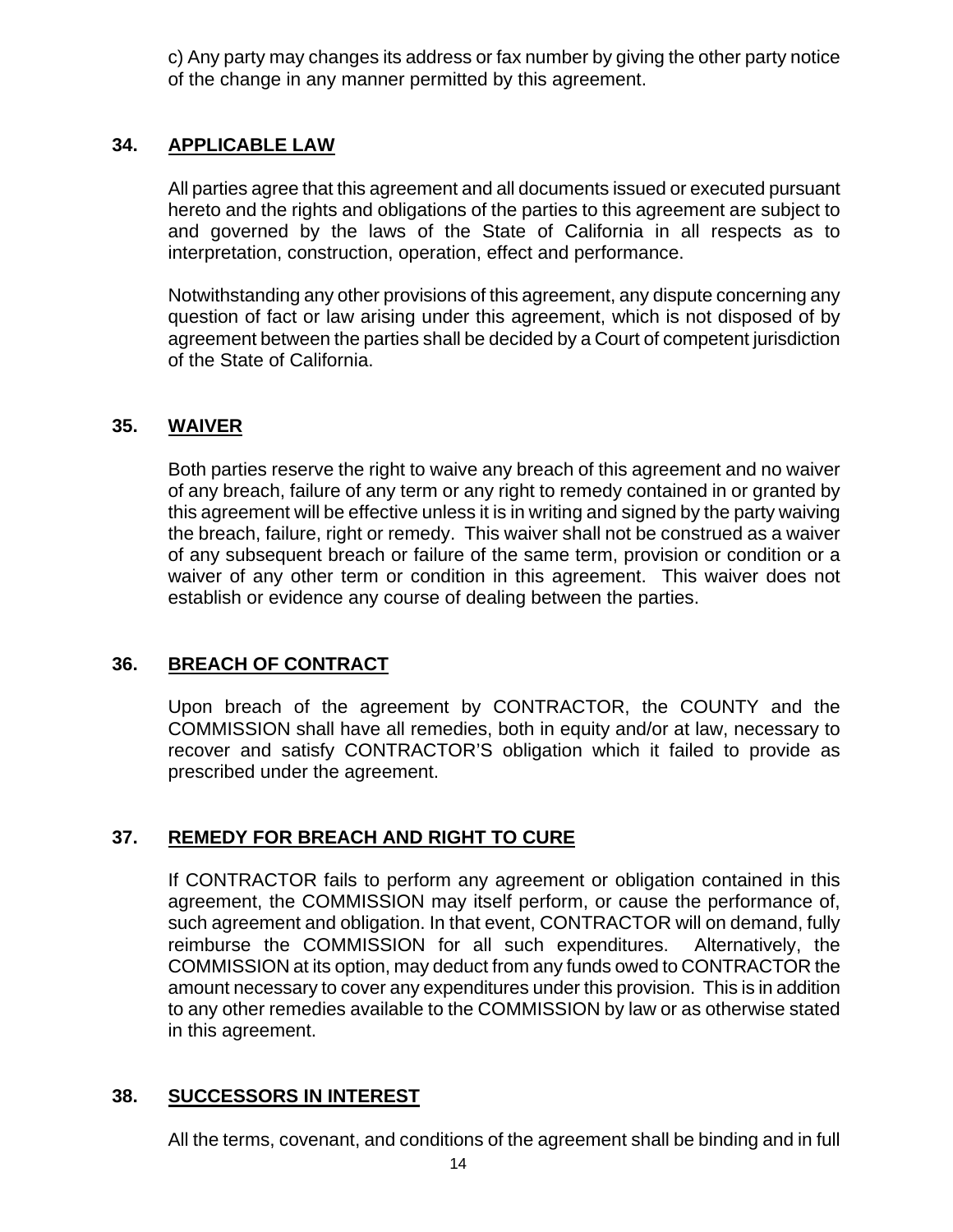force and effect and inure to the benefit of the successors in interest and assigns of the parties hereto. This paragraph shall not be deemed as a waiver of any of the conditions against assignment set forth herein.

### **39. CONFLICT OF INTEREST**

CONTRACTOR warrants and covenants that no official or employee of the COUNTY, or the COMMISSION nor any business entity in which an official of the COUNTY or the COMMISSION has an interest has been employed or retained to solicit or aid in the procuring of the agreement, nor that any such person will be employed in the performance of such agreement without immediate divulgence of such fact to the COMMISSION.

### **40. EQUAL EMPLOYMENT OPPORTUNITY**

CONTRACTOR shall comply with U.S. Executive Order 11246 entitled, Equal Employment Opportunity as amended by U.S. Executive Order 11375, and as supplemented in U.S. Department of Labor Regulations (41 CFC Chapter 60).

### **41. UNRUH CIVIL RIGHTS ACT**

Pursuant to §51.5 of the California Civil Code, CONTRACTOR shall not discriminate or in any way limit access to the business services to be performed under this agreement on the basis of race, creed, religion, color, national origin, sex, disability or medical condition.

### **42. SECULAR ACTIVITIES**

CONTRACTOR, in the performance of the services pursuant to this agreement, shall refrain from any religious teaching, instruction, indoctrination, proselytizing, exposure or discussion. All services provided shall be secular and CONTRACTOR shall have the obligation to ensure compliance with this provision by employees or anyone under CONTRACTOR'S control. The failure of CONTRACTOR to comply with this provision shall be deemed a material breach of this agreement.

### **43. DRUG-FREE WORK PLACE**

CONTRACTOR shall comply with the provisions for a drug-free workplace as set forth by the Federal Drug-Free Workplace Act of 1988 or as last revised.

### **44. CAPTIONS**

The captions of each paragraph in the agreement are inserted as a matter of convenience and reference only, and in no way define, limit, or describe the scope or intent of the agreement or in any way affect it.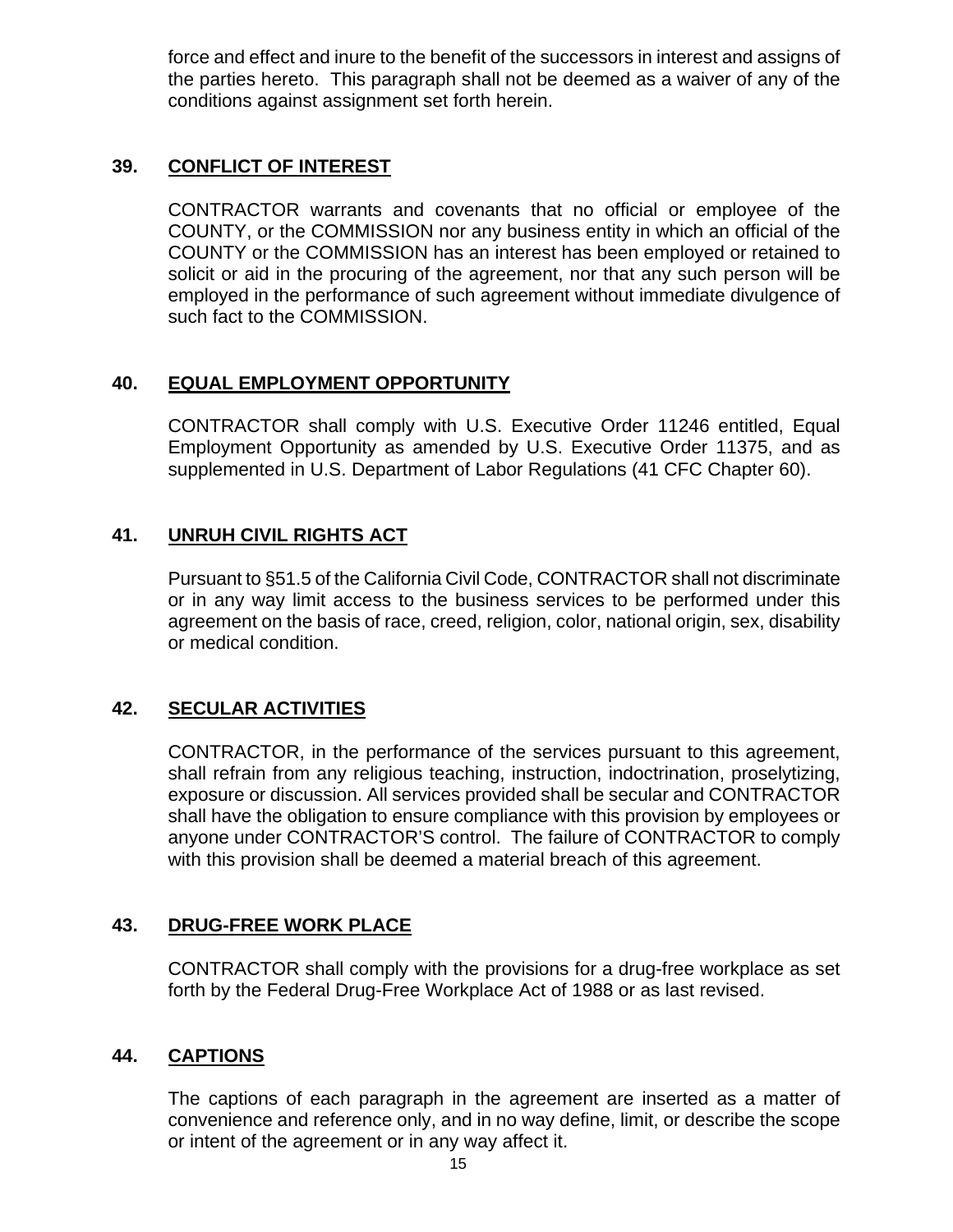### **45. ASSIGNMENT**

CONTRACTOR shall not subcontract or consign this agreement, or any part thereof, or interest therein, directly or indirectly, voluntarily or involuntarily, to any person without obtaining written consent by COUNTY and COMMISSION.

### **46. FEDERAL, STATE, AND LOCAL TAXES**

CONTRACTOR shall pay all taxes lawfully imposed upon it with respect to this agreement or any product delivered with respect to this agreement. COUNTY and COMMISSION make no representation whatsoever as to the exemption from liability to any tax imposed by any government entity on CONTRACTOR.

### **47. SEVERABILITY**

If a court or an arbitrator of competent jurisdiction holds any provision of this agreement to be illegal, unenforceable or invalid, in whole or in part, for any reason, the validity and enforceability of the remaining provisions, or portions of them, will not be affected.

### **48. COPIES OF AGREEMENT**

This agreement is executed in counterparts, each of which shall be deemed a duplicate original.

### **COMMISSION**

| Date:______________            |    | Signature: Signature:                            |
|--------------------------------|----|--------------------------------------------------|
|                                |    | Scott Waite,                                     |
|                                |    | <b>Executive Director, First 5 Merced County</b> |
|                                |    |                                                  |
| <b>CONTRACTOR</b>              |    |                                                  |
|                                |    |                                                  |
|                                |    |                                                  |
| Date: ______________           |    | Signature: Signature:                            |
|                                |    | First and Last name, Title                       |
|                                |    | <b>Agency Name</b>                               |
| <b>APPROVED AS TO LEGALITY</b> |    |                                                  |
| <b>AND FORM</b>                |    |                                                  |
|                                |    |                                                  |
|                                |    |                                                  |
| Date: $\sqrt{ }$               |    |                                                  |
|                                | 16 |                                                  |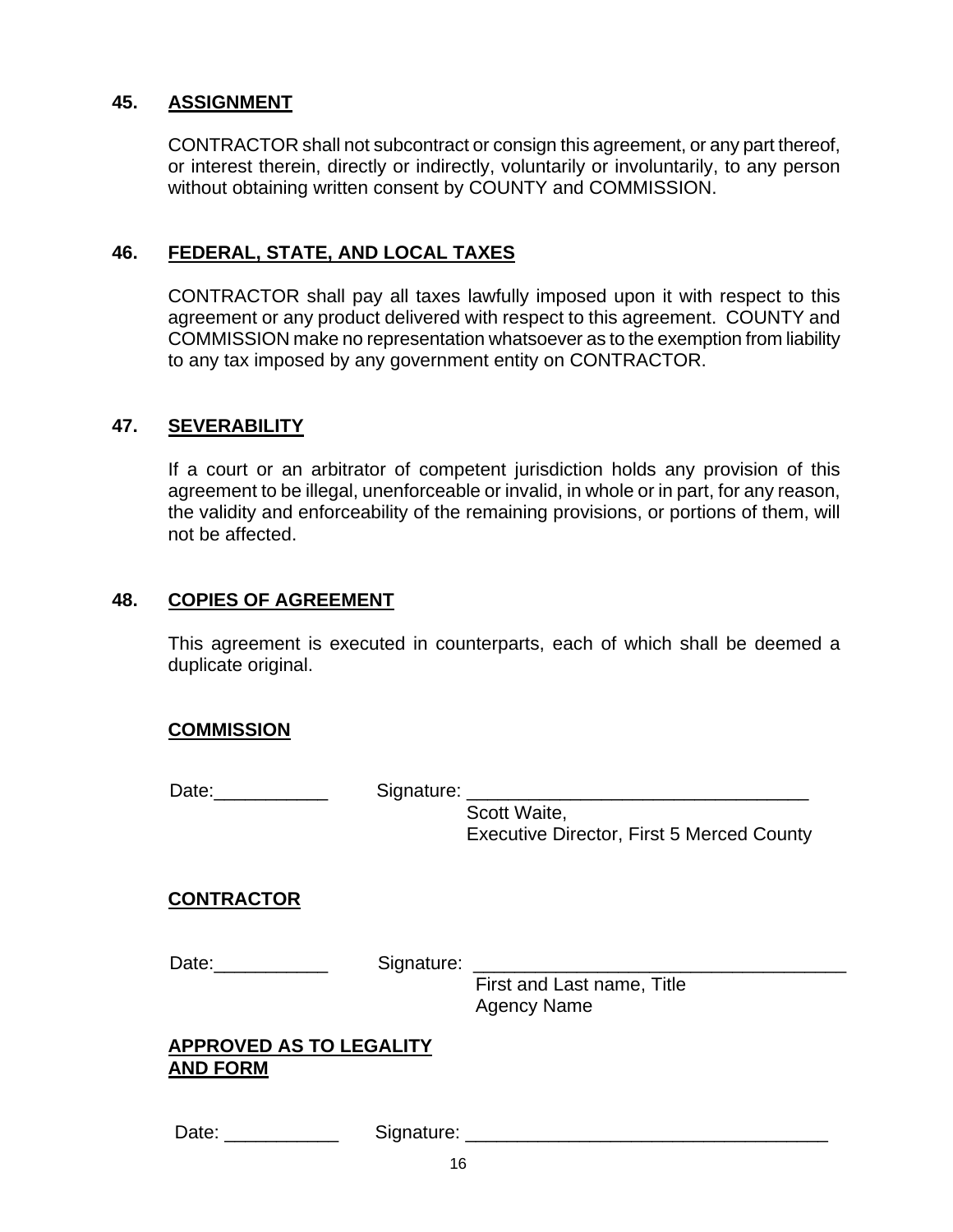Forrest Hansen, Counsel for First 5 Merced County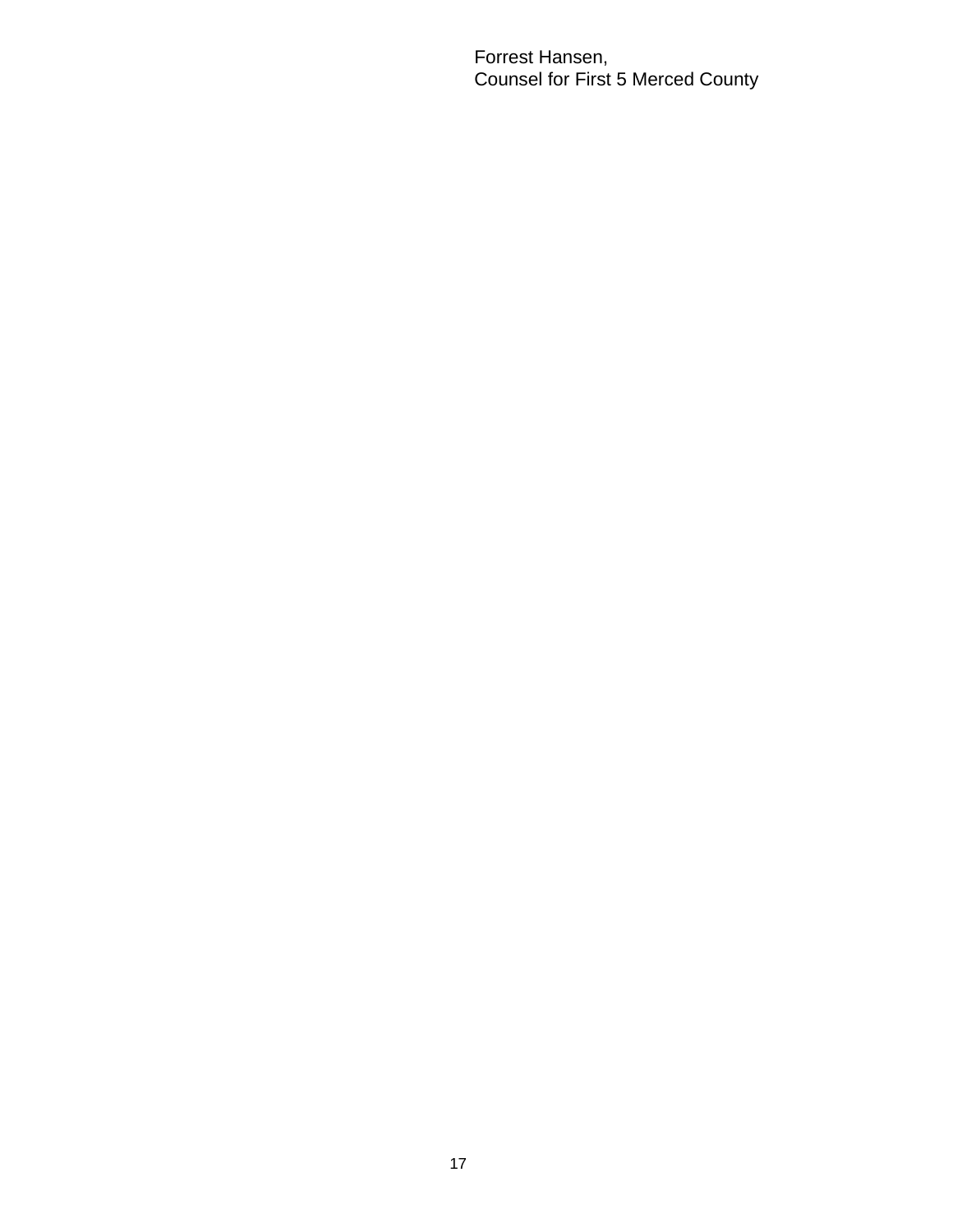

### ATTACHMENT 3 **Budget Justification Form**



**Complete this Budget Justification together with the Proposed Budget.** The Budget Justification **MUST** have the same (matching) figures from the Program Total column from the Proposed Budget. That is, insert on this justification form the line item totals requested for all years of requested funding for your project.

For each line item, provide sufficient detail to clearly explain how the proposed funds will be utilized for each line item, and the basis upon which the line item totals are derived. Explain any year-to-year changes, if applicable. Use the Budget Definitions List provided at the end of this document for explanations of line item content.

| <b>PERSONNEL</b><br><b>Salaries/Wages Justifications: (enter here)</b> |     |  |  |  |  |
|------------------------------------------------------------------------|-----|--|--|--|--|
|                                                                        |     |  |  |  |  |
|                                                                        |     |  |  |  |  |
|                                                                        |     |  |  |  |  |
|                                                                        |     |  |  |  |  |
| \$0<br>\$0<br><b>TOTAL Salaries/Wages:</b>                             | \$0 |  |  |  |  |
| <b>Benefits Justification: (enter here)</b>                            |     |  |  |  |  |
|                                                                        |     |  |  |  |  |
|                                                                        |     |  |  |  |  |
| \$0<br>\$0<br><b>TOTAL Benefits:</b>                                   | \$0 |  |  |  |  |
| \$0<br>\$0<br><b>TOTAL PERSONNEL:</b>                                  | \$0 |  |  |  |  |
|                                                                        |     |  |  |  |  |
| <b>OPERATING EXPENSES</b>                                              |     |  |  |  |  |
| <b>Rent/Space Justification: (enter here)</b>                          |     |  |  |  |  |
|                                                                        |     |  |  |  |  |
| <b>TOTAL Rent/Space:</b><br>\$0<br>\$0                                 | \$0 |  |  |  |  |
| <b>Utilities Justification: (enter here)</b>                           |     |  |  |  |  |
|                                                                        |     |  |  |  |  |
|                                                                        |     |  |  |  |  |
| \$0<br>\$0<br><b>TOTAL Utilities:</b>                                  | \$0 |  |  |  |  |
| <b>Office Expenses Justification: (enter here)</b>                     |     |  |  |  |  |
|                                                                        |     |  |  |  |  |
|                                                                        |     |  |  |  |  |
| \$0<br><b>TOTAL Office Expenses:</b><br>\$0                            | \$0 |  |  |  |  |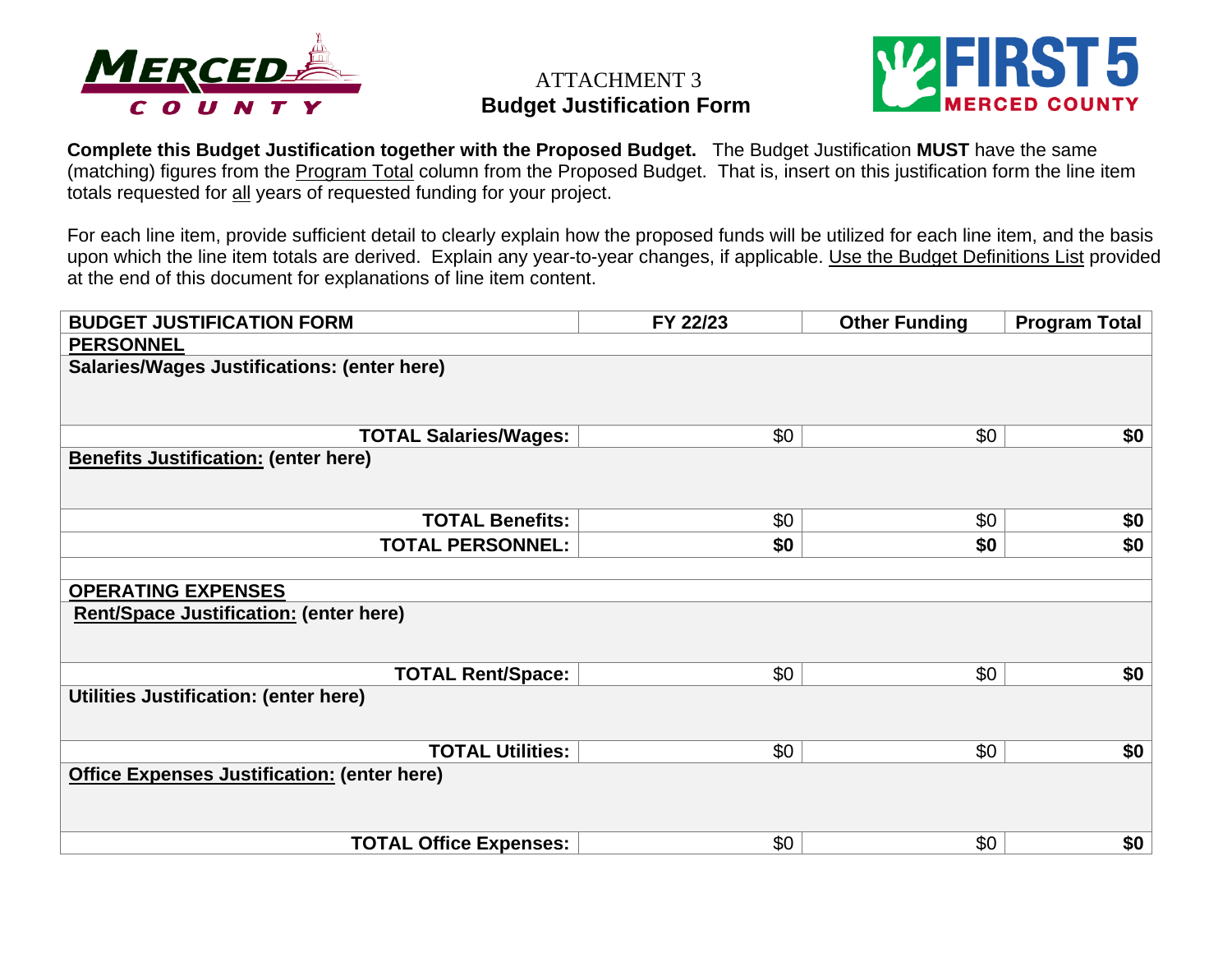| <b>BUDGET JUSTIFICATION FORM</b>                                                | FY 22/23 | <b>Other Funding</b> | <b>Program Total</b> |  |  |
|---------------------------------------------------------------------------------|----------|----------------------|----------------------|--|--|
| <b>Travel and Training Justification: (enter here)</b>                          |          |                      |                      |  |  |
|                                                                                 |          |                      |                      |  |  |
| <b>TOTAL Travel and Training:</b>                                               | \$0      | \$0                  | \$0                  |  |  |
| <b>Audit Costs Justification: (enter here)</b>                                  |          |                      |                      |  |  |
|                                                                                 |          |                      |                      |  |  |
|                                                                                 |          |                      |                      |  |  |
| <b>TOTAL Audit Costs:</b>                                                       | \$0      | \$0                  | \$0                  |  |  |
| <b>Communications Justification: (enter here)</b>                               |          |                      |                      |  |  |
|                                                                                 |          |                      |                      |  |  |
|                                                                                 |          |                      |                      |  |  |
| <b>TOTAL Communications:</b>                                                    | \$0      | \$0                  | \$0                  |  |  |
| <b>Program Expenses Justification: (enter here)</b>                             |          |                      |                      |  |  |
|                                                                                 |          |                      |                      |  |  |
| <b>TOTAL Program Expenses:</b>                                                  | \$0      | \$0                  | \$0                  |  |  |
| <b>Other Expenses Justification: (enter here)</b>                               |          |                      |                      |  |  |
|                                                                                 |          |                      |                      |  |  |
|                                                                                 |          |                      |                      |  |  |
| <b>TOTAL Other Expenses:</b>                                                    | \$0      | \$0                  | \$0                  |  |  |
| <b>TOTAL OPERATING EXPENSES:</b>                                                | \$0      | \$0                  | \$0                  |  |  |
|                                                                                 |          |                      |                      |  |  |
| <b>INDIRECT COSTS</b>                                                           |          |                      |                      |  |  |
| <b>Indirect Costs Justification: (enter here)</b>                               |          |                      |                      |  |  |
|                                                                                 |          |                      |                      |  |  |
|                                                                                 |          |                      |                      |  |  |
| <b>TOTAL Indirect Costs:</b>                                                    | \$0      | \$0                  | \$0                  |  |  |
|                                                                                 |          |                      |                      |  |  |
| <b>SUBCONTRACTORS</b><br><b>Subcontractor Costs Justification: (enter here)</b> |          |                      |                      |  |  |
|                                                                                 |          |                      |                      |  |  |
|                                                                                 |          |                      |                      |  |  |
| <b>TOTAL Subcontractor Expenses:</b>                                            | \$0      | \$0                  | \$0                  |  |  |
|                                                                                 |          |                      |                      |  |  |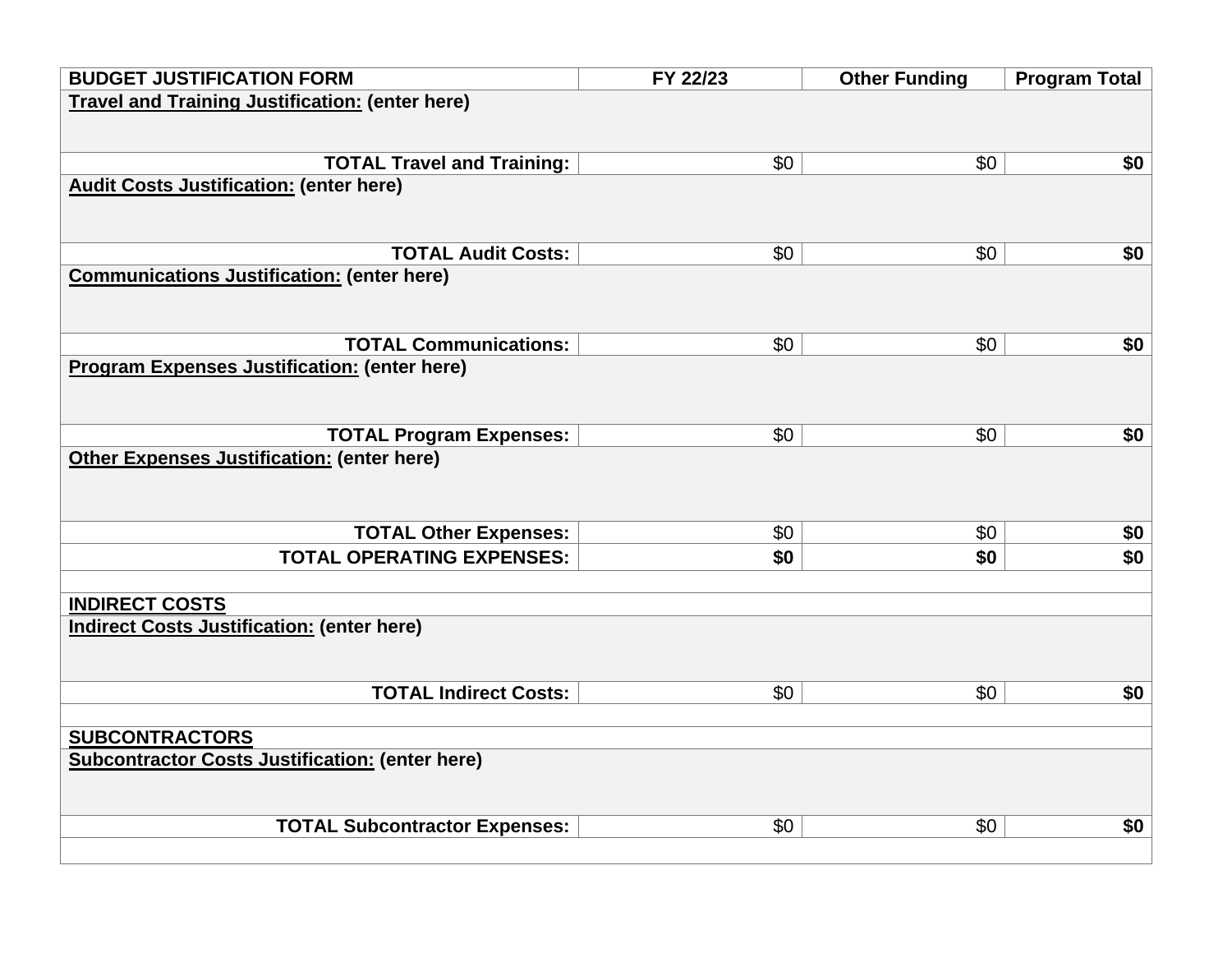| <b>BUDGET JUSTIFICATION FORM</b>                   | FY 22/23 | <b>Other Funding</b> | <b>Program Total</b> |
|----------------------------------------------------|----------|----------------------|----------------------|
| <b>EXTERNAL/IN-KIND FUNDS (Optional).</b>          |          |                      |                      |
| External/In-Kind Funds Justification: (enter here) |          |                      |                      |
|                                                    |          |                      |                      |
|                                                    |          |                      |                      |
| <b>TOTAL External/In-Kind Funds:</b>               | \$0      | \$0                  | \$0                  |
|                                                    |          |                      |                      |
| <b>TOTAL FUNDS REQUESTED:</b>                      | \$0      | \$0                  | \$0                  |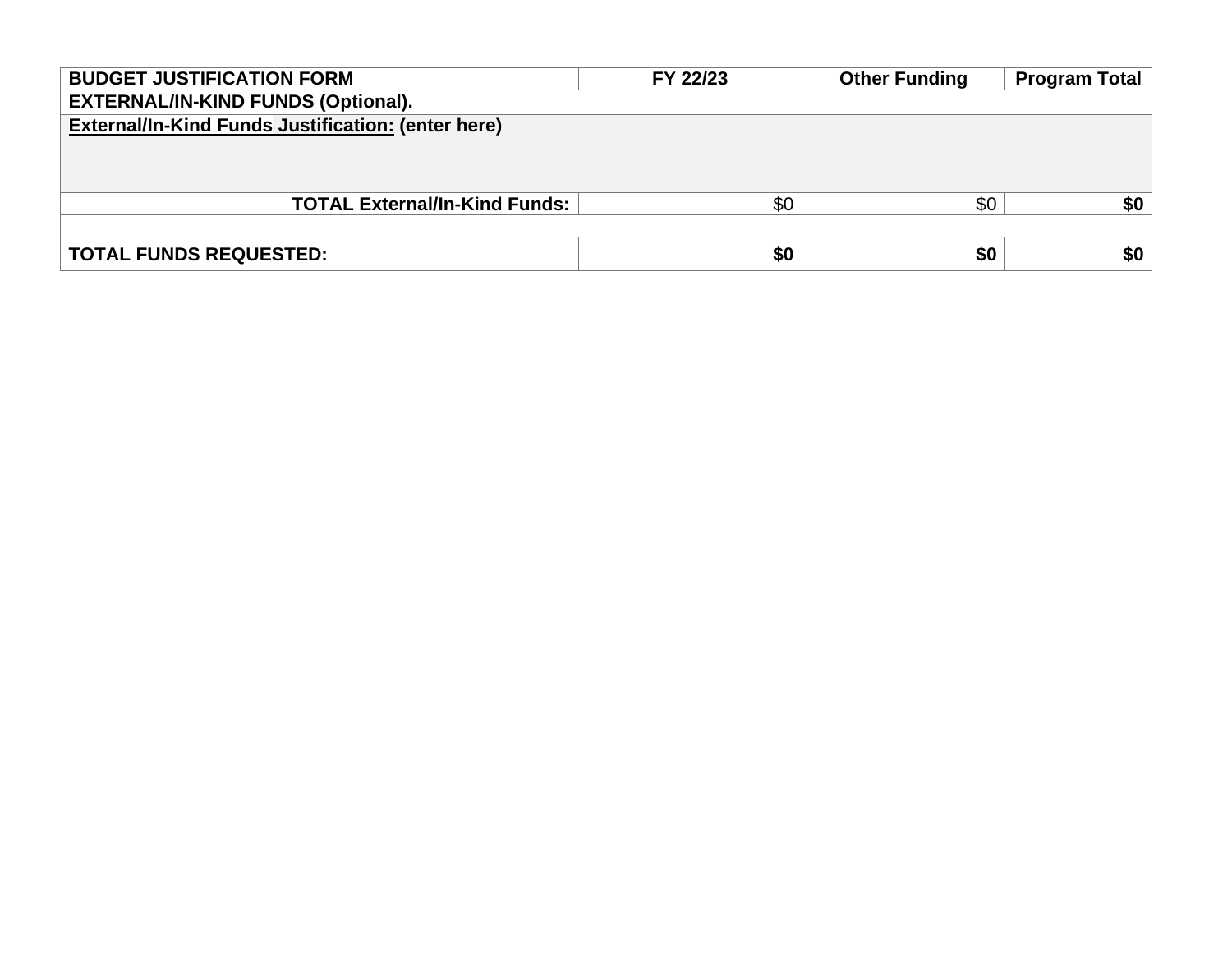### **Budget Definitions List**

| <b>Description</b>                                                                              | <b>Definitions</b>                                                                                                                                                                                                                                                                                                                                             |  |  |  |
|-------------------------------------------------------------------------------------------------|----------------------------------------------------------------------------------------------------------------------------------------------------------------------------------------------------------------------------------------------------------------------------------------------------------------------------------------------------------------|--|--|--|
| Salaries/Wages (include<br>detailed description of all<br>personnel in budget<br>justification) | This line item must identify each position/classification, salary range, and<br>percent of time (i.e., FTE) to be funded under this grant.                                                                                                                                                                                                                     |  |  |  |
| Benefits                                                                                        | Express the benefits as a percentage of the aggregate salaries. Benefits<br>cannot exceed those already established by the applicant prior to the<br>award of the grant. Employer contributions or expenses for social security,<br>life and health insurance plans, unemployment insurance, liability<br>insurance and /or pension plans are allowable items. |  |  |  |
| Rent / Space                                                                                    | The costs of office rental/lease must be identified according to the total<br>square feet, the cost per square foot, and the percentage of time being<br>used for the proposed activities.                                                                                                                                                                     |  |  |  |
| <b>Utilities</b>                                                                                | Costs associated with power, heat, air conditioning, water, garbage and<br>sewer services.                                                                                                                                                                                                                                                                     |  |  |  |
| <b>Office Expenses</b>                                                                          | Costs associated with office supplies, postage, copying, printing, etc., that<br>are general to the operation of the program.                                                                                                                                                                                                                                  |  |  |  |
| <b>Travel and Training</b>                                                                      | Travel or training related to the administration of the project must be<br>identified, as related to staff specific activities.                                                                                                                                                                                                                                |  |  |  |
| <b>Audit Costs</b>                                                                              | Costs for obtaining a financial audit can be included in the budget; an<br>independent financial audit of the project/organization must be obtained on<br>an annual basis. Proposed audit costs requested of First 5 must be<br>generally proportionate to the size of the proposed program compared to<br>the overall agency budget.                          |  |  |  |
| Communications                                                                                  | Costs for telephone/fax line services, pages, cellular phones, internet<br>access, etc.                                                                                                                                                                                                                                                                        |  |  |  |
| Other Expenses (describe)                                                                       | Costs that are not general operating or program costs, but are related to<br>program operations. Include itemized list and costs in explanation.<br>Examples include purchase of equipment and insurance. Note:<br>Equipment purchases used solely for program activities are allowable if<br>essential to the implementation and operation of the program.    |  |  |  |
| Program Expenses (describe)                                                                     | Costs that are essential to the provision of program services. Include<br>itemized list and costs in explanation. Examples include purchase of<br>program and outreach materials and incentives.                                                                                                                                                               |  |  |  |
| <b>Indirect Costs</b>                                                                           | Identify the percent and amount of the indirect costs, as a percent of<br>salaries/wages (total personnel, less fringe benefits). The maximum<br>allowable indirect rate is 10 percent of salaries/wages.                                                                                                                                                      |  |  |  |
| Sub-Contractors                                                                                 | Subcontract services are those services provided on a contractual basis by<br>individuals or organizations that are not employees of the applicant. List<br>each specific subcontractor and the proposed subcontract amounts. .                                                                                                                                |  |  |  |
| <b>External/In-kind Funds</b>                                                                   | Identify any external or in-kind funds that will be used toward this program.<br>Include amount and description of source. (Optional)                                                                                                                                                                                                                          |  |  |  |



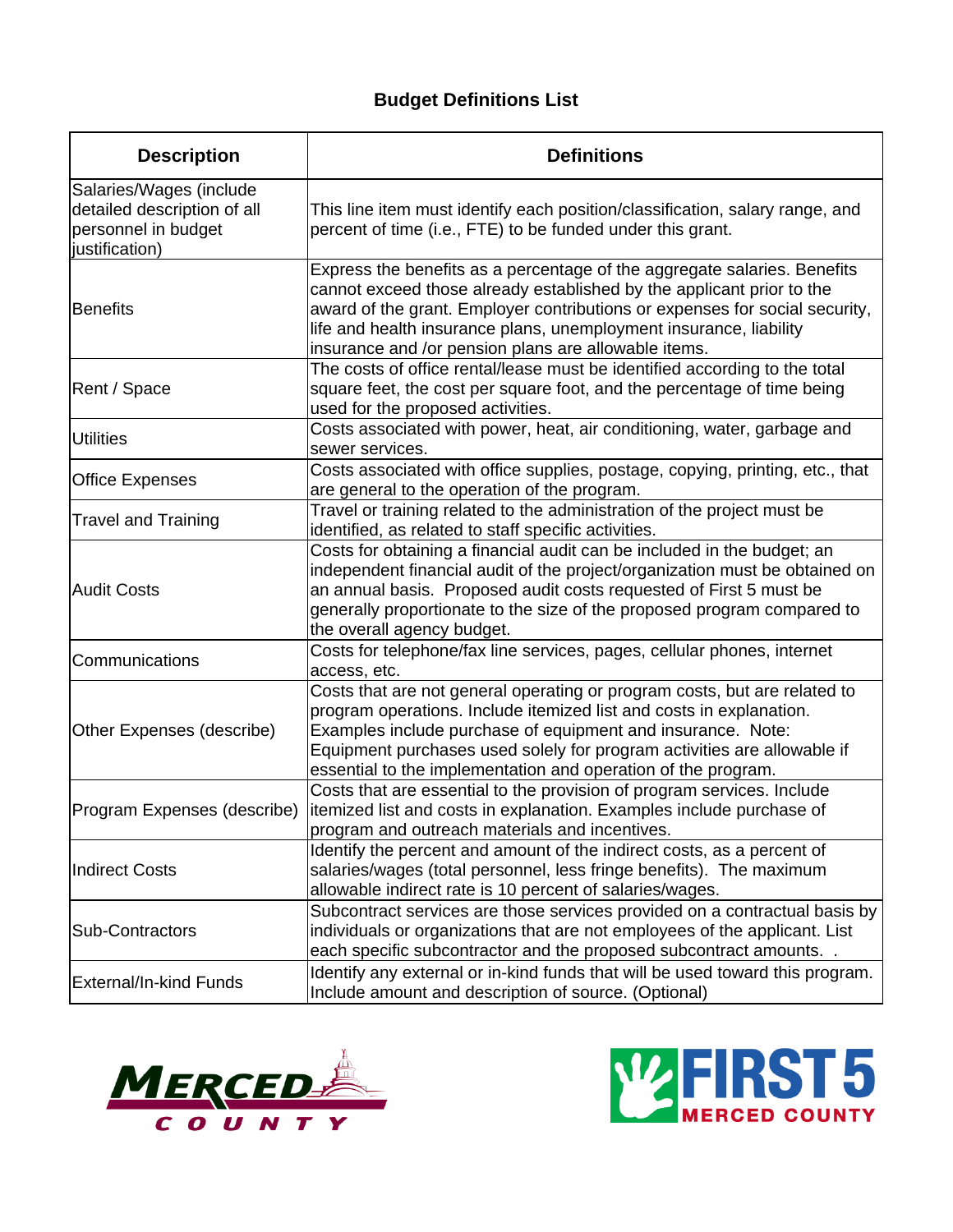

### **Action Plan Template**

Every action plan must include Goals and Action Steps, specifying the information contained below. If the county is working toward more than one goal, complete a separate form for each goal.

**Program:** \_\_\_\_\_\_\_\_\_\_\_\_\_\_\_\_\_\_\_\_\_\_\_\_\_\_\_\_\_\_\_\_ Contract Term: \_\_\_\_\_\_\_\_\_\_\_\_\_\_\_\_\_\_\_\_\_\_\_\_\_\_\_\_\_\_\_\_\_\_\_

The three Result Areas listed in the dropdown list are the same as those listed in the First 5 Merced County Strategic Plan.

*Please select a result area from the First 5 Merced County Strategic Plan below:*

### **Result Area #1: Health & Development - Children Achieve optimal developmental, behavioral and social-emotional health.**

| <b>Description</b>                                      | <b>Milestones</b>             | <b>Time Frame</b> | <b>Resources</b>                                                                   | <b>Responsibility</b>                |  |
|---------------------------------------------------------|-------------------------------|-------------------|------------------------------------------------------------------------------------|--------------------------------------|--|
| <b>Objective 1:</b>                                     |                               |                   |                                                                                    |                                      |  |
| What actions are necessary to achieve<br>the objective? | What is the expected outcome? | By When?          | Who/what is needed (e.g.,<br>task-specific finances,<br>experts, documents, other) | Who will oversee<br>task completion? |  |
| 1.                                                      |                               |                   |                                                                                    |                                      |  |
| 2.                                                      |                               |                   |                                                                                    |                                      |  |
| 3.                                                      |                               |                   |                                                                                    |                                      |  |
| 4.                                                      |                               |                   |                                                                                    |                                      |  |
| 5.                                                      |                               |                   |                                                                                    |                                      |  |
| <b>Objective 2:</b>                                     |                               |                   |                                                                                    |                                      |  |
| What actions are necessary to achieve<br>the objective? | What is the expected outcome? | By When?          | Who/what is needed (e.g.,<br>task-specific finances,<br>experts, documents, other) | Who will oversee<br>task completion? |  |
| 6.                                                      |                               |                   |                                                                                    |                                      |  |
| 7.                                                      |                               |                   |                                                                                    |                                      |  |
| 8.                                                      |                               |                   |                                                                                    |                                      |  |
| 9.                                                      |                               |                   |                                                                                    |                                      |  |
| 10.                                                     |                               |                   |                                                                                    |                                      |  |
| <b>Objective 3:</b>                                     |                               |                   |                                                                                    |                                      |  |